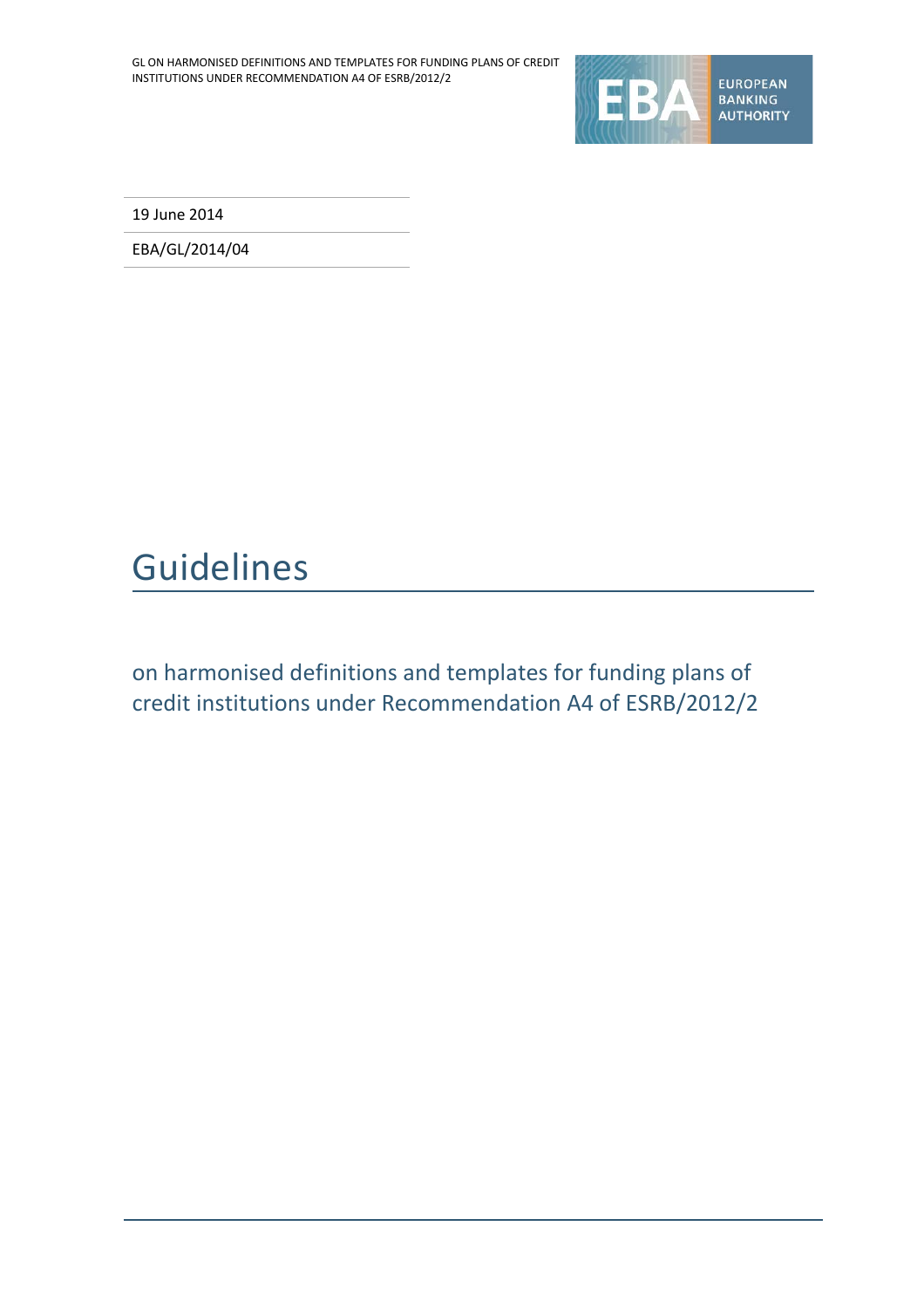

## **Contents**

| 1. Executive summary                                                                                                                         | 4        |
|----------------------------------------------------------------------------------------------------------------------------------------------|----------|
| 2. Background and rationale                                                                                                                  | 5        |
| Recommendation A – Monitoring and assessment of funding risks and funding risk<br>management by supervisors                                  | 7        |
| Data 8                                                                                                                                       |          |
| Data definitions                                                                                                                             | 8        |
| Unit <sub>8</sub>                                                                                                                            |          |
| Out-turn data                                                                                                                                | 8        |
| Time horizon                                                                                                                                 | 8        |
| Frequency                                                                                                                                    | 8        |
| Threshold criteria and consolidation                                                                                                         | 9        |
| Reporting format                                                                                                                             | 10       |
| 3. EBA Guidelines on harmonised definitions and templates for funding plans of credit<br>institutions under Recommendation A4 of ESRB/2012/2 | 11       |
| <b>Status of these Guidelines</b>                                                                                                            | 11       |
| Reporting requirements                                                                                                                       | 11       |
| Title I - Subject matter, scope and definitions                                                                                              | 12       |
| Title II - Requirements for reporting of funding plans                                                                                       | 12       |
| Title III- Final Provisions and Implementation                                                                                               | 13       |
| Annex 1 - Templates and definitions                                                                                                          | 14       |
| Key features                                                                                                                                 | 14       |
| 4. Accompanying documents                                                                                                                    | 16       |
| Cost-benefit analysis / impact assessment                                                                                                    | 16       |
| 4.4<br>Objectives                                                                                                                            | 18       |
| General objectives<br>4.4.1                                                                                                                  | 18       |
| 4.4.2 Problem drivers                                                                                                                        | 18       |
| 4.4.3<br>Operational objectives/specific objectives                                                                                          | 18       |
| Technical options proposed<br>4.4.4<br>4.5.1<br><b>Benefits</b>                                                                              | 19<br>21 |
| 4.5.2<br>Costs                                                                                                                               | 22       |
| Draft data point model                                                                                                                       | 26       |
| 5. Views of the Banking Stakeholder Group (BSG)                                                                                              | 27       |
| 6. Feedback on the public consultation                                                                                                       | 34       |
| Summary of key issues and the EBA's response                                                                                                 | 34       |
| Summary of responses to the consultation and the EBA's analysis                                                                              | 35       |
| 7. Confirmation of compliance with guidelines and recommendations                                                                            | 44       |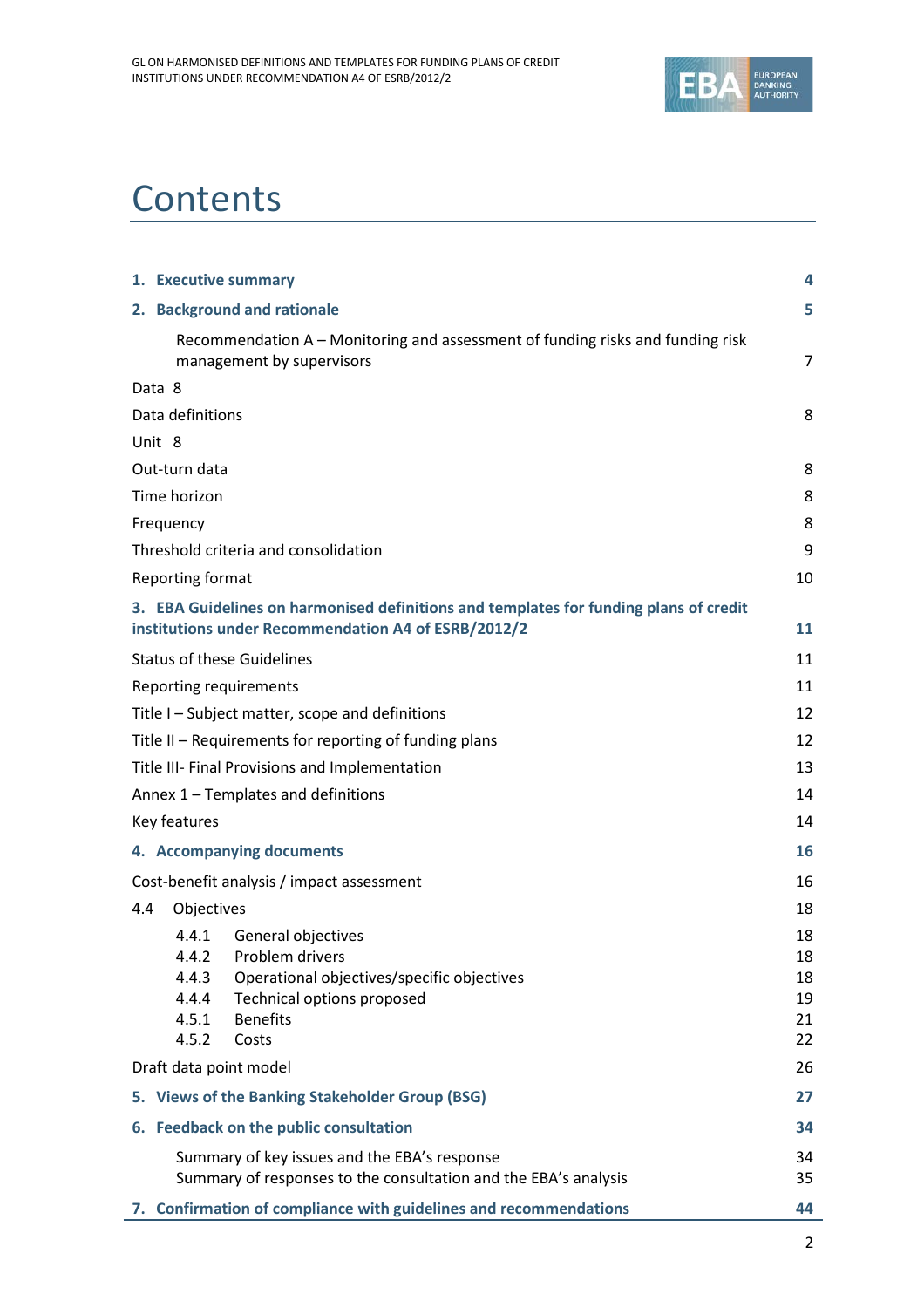

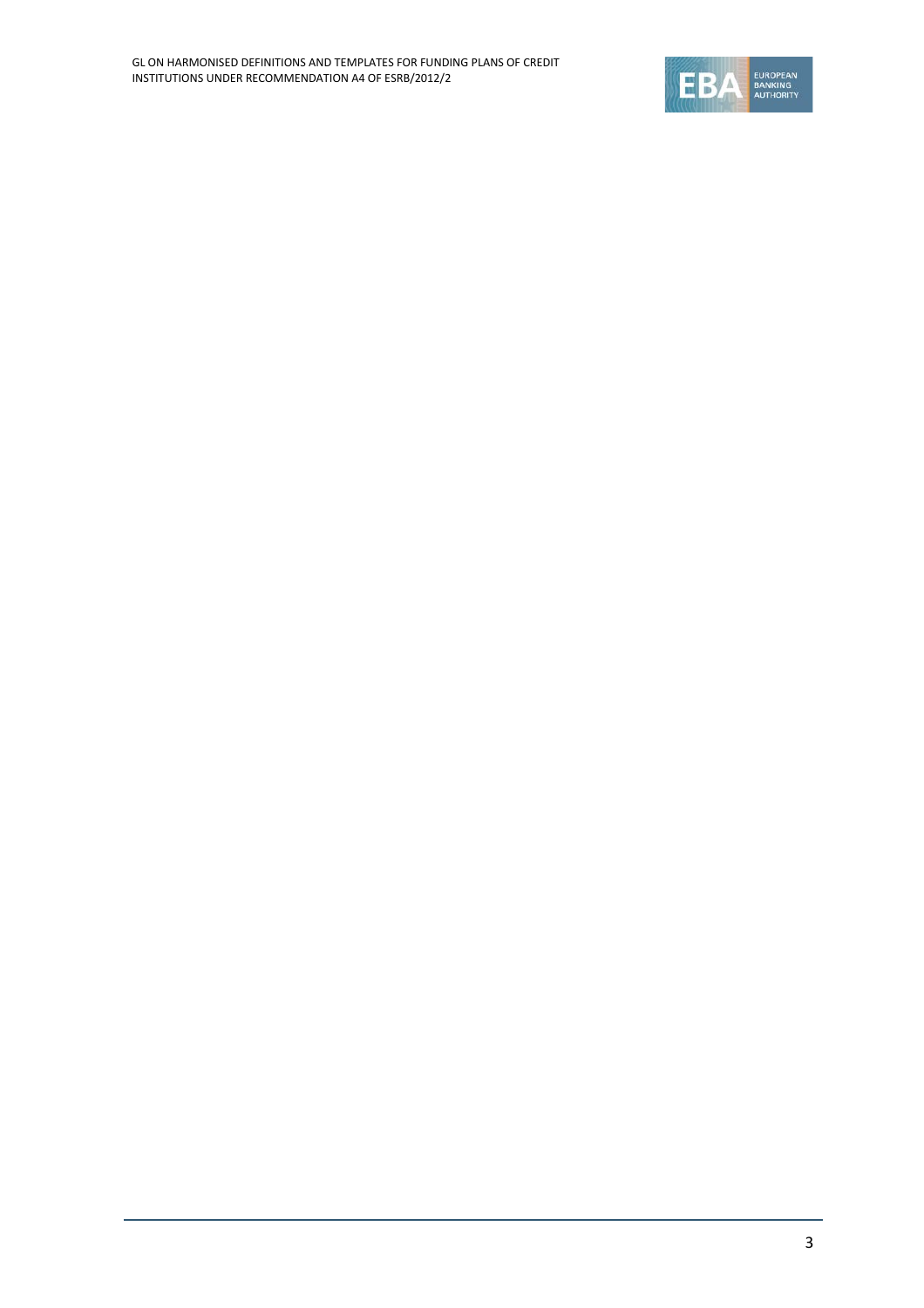

## 1. Executive summary

These guidelines provide harmonised definitions and templates for the funding plans of credit institutions mainly as a response to the European Systemic Risk Board (ESRB) Recommendation 20[1](#page-3-0)2/02( $^1$ ) on the funding of credit institutions and, in particular, Recommendation A.4, addressed to the EBA, to facilitate the reporting of funding plans.

In summary, the EBA is introducing a set of templates in spreadsheet format that contain harmonised definitions of the data items to be reported by institutions to their competent authorities, and from the latter to the EBA. The set of templates and definitions will assist the competent authorities in assessing the feasibility of the funding plans of credit institutions, and their impact on the supply of credit to the real economy, as well as enabling the EBA to discharge its duty to coordinate the assessment of funding plans at Union level, and assess the viability of these plans for the Union banking system.

To facilitate data collection and data transmission, and to set out clearly what data is required, the guidelines are accompanied by a draft data point model (DPM) that will be used to generate an associated XBRL typology.

 $\overline{a}$ 

<span id="page-3-0"></span> $\binom{1}{1}$ ) The English text of the Recommendation can be accessed at [http://www.esrb.europa.eu/pub/pdf/recommendations/2012/ESRB\\_2012\\_2.en.pdf?04a855f6d5c296dd9ae9f6576d45](http://www.esrb.europa.eu/pub/pdf/recommendations/2012/ESRB_2012_2.en.pdf?04a855f6d5c296dd9ae9f6576d45bb33) [bb33](http://www.esrb.europa.eu/pub/pdf/recommendations/2012/ESRB_2012_2.en.pdf?04a855f6d5c296dd9ae9f6576d45bb33) or OJ 2013/C 119/01. Versions in the other official languages may be found at <http://www.esrb.europa.eu/pub/html/index.en.html> in the entry of 18.02.2013.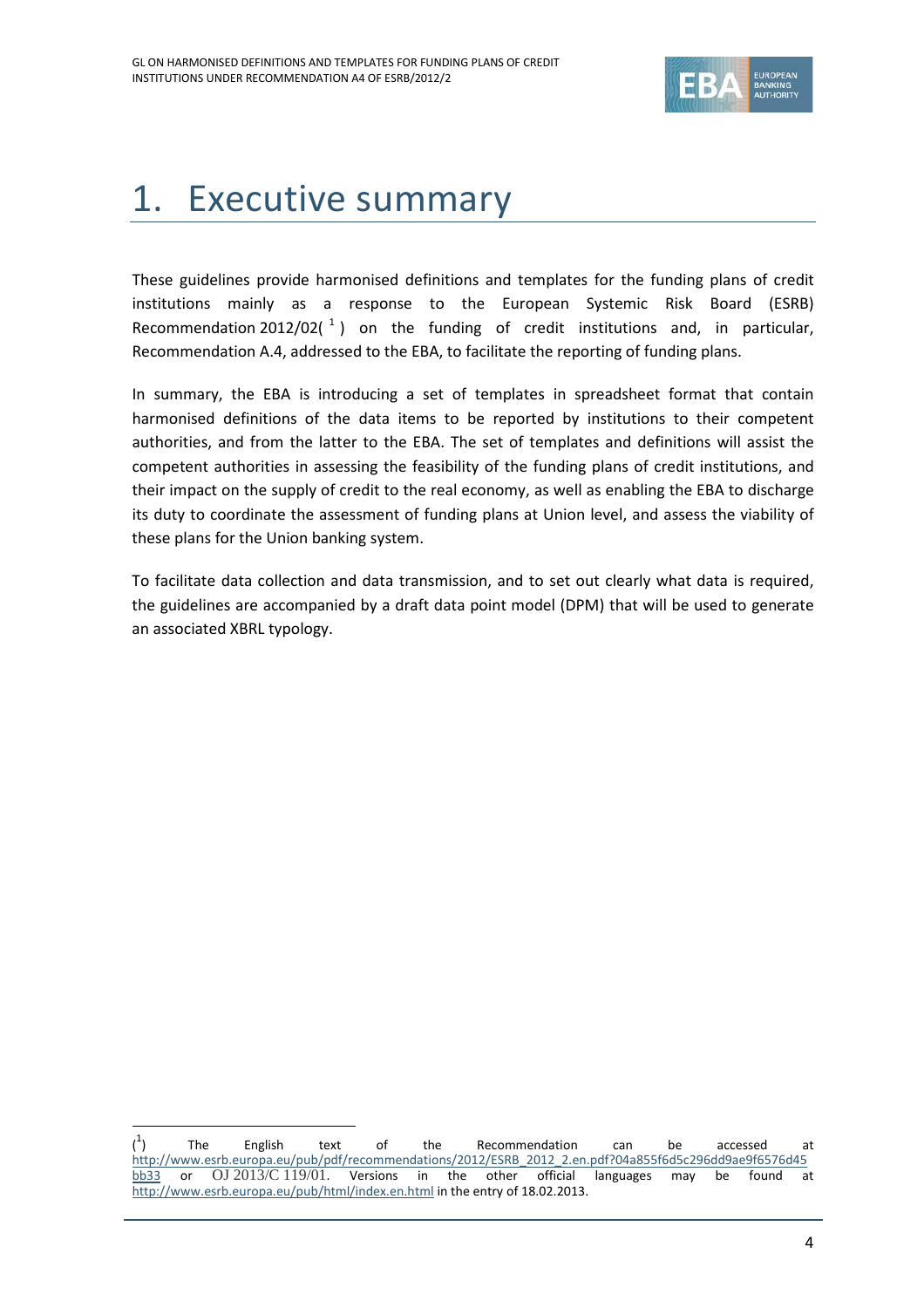

## 2. Background and rationale

Funding conditions for credit institutions have been significantly affected by the global financial crisis. Credit and interbank markets have remained impaired as a result of the strong links between credit institutions and sovereigns, as well as the uncertainties over asset quality and the sustainability of some credit institutions' business models. Credit institutions have responded to this situation by making changes to their balance-sheet structure and the way they fund themselves.

On 29 June 2012, the Euro Area Summit took an important step towards breaking the negative link between sovereigns and credit institutions. It envisaged a single supervisory mechanism and the direct use of European funds from the European Financial Stability Facility (EFSF) and European Stability Mechanism (ESM) for bank recapitalisation/bailout and resolution. However, certain credit institutions still weigh negatively on sovereigns, and vice versa. This vicious circle needs to be broken to improve the functioning of the funding markets.

Credit institutions provide valuable intermediation services to the real economy. To ensure there is stable growth in the real economy, the resilience of the banking sector must be improved. The recommendation of the EBA for a minimum 9% Core Tier 1 capital ratio for credit institutions has partly contributed to this aim. The on-going reform of the European Union regulatory regimes governing credit institutions has achieved much needed clarity (Capital Requirements Directive IV/Capital Requirements Regulation package (CRD IV/CRR) – in particular its provisions regarding the liquidity regime) and will further strengthen credit institutions as it is phased in, though other important elements such as the Bank Recovery and Resolution Directive (BRRD) remain at the negotiation stage.

While public authorities, in particular central banks, have used extraordinary measures to alleviate funding strains and create the conditions for credit institutions to strengthen funding structures, credit institutions also need to actively strive to achieve sustainable funding structures.

The monitoring and assessment of credit institutions' funding risks and funding risk management by competent authorities is fundamental to the evaluation of the institutions' capacity to execute their own funding plans and reduce reliance on public sector funding sources. Analysing credit institutions' funding plans, in aggregate, is an important element in assessing their coherence and feasibility, and in turn this helps to ensure that funding plans will not adversely affect the supply of credit to the real economy. The analysis of funding plans should be carried out at the level of each institution being monitored and of each Member State, as well as at the level of the Union as a whole.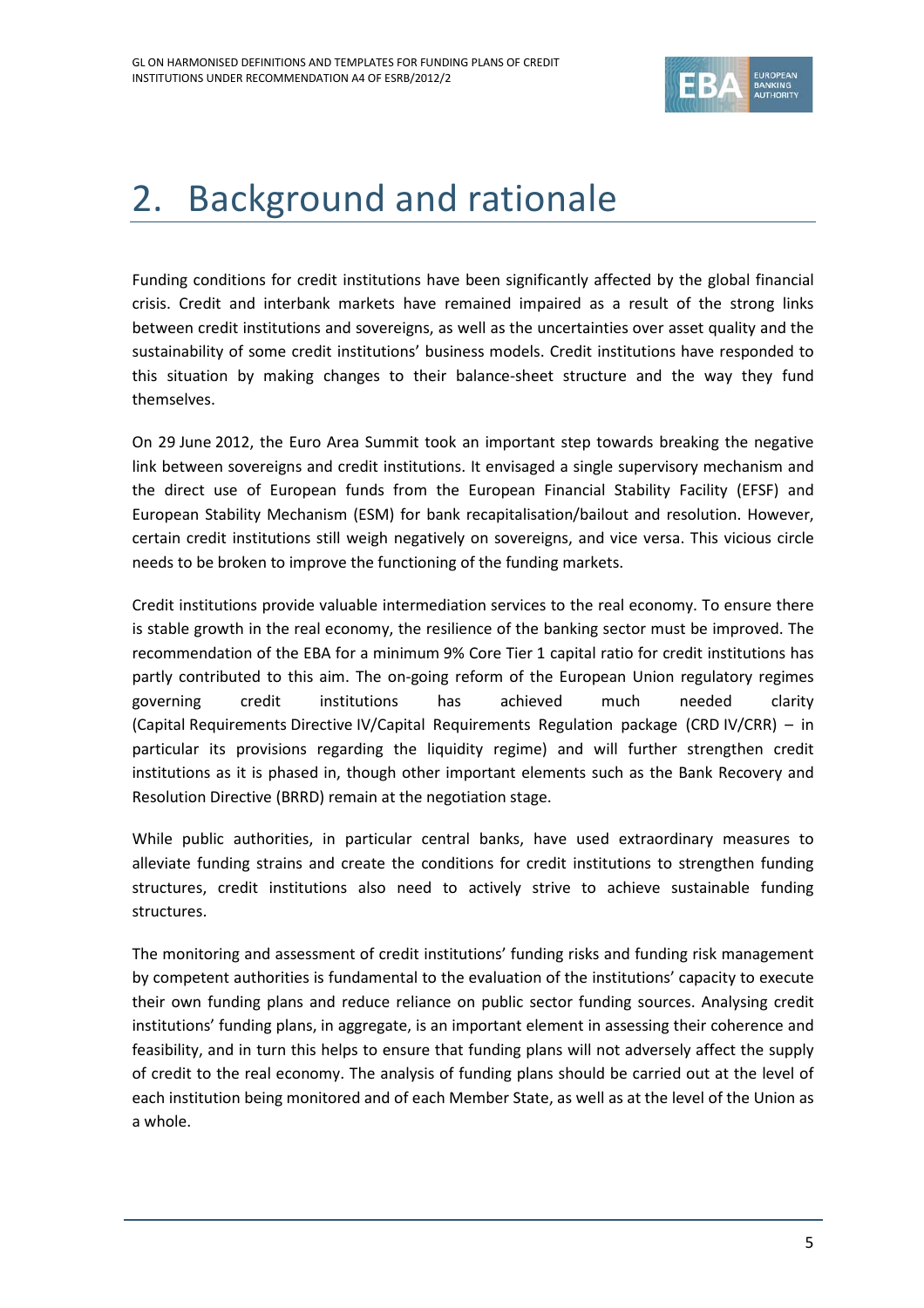

The development of new financial products and structures is a feature of the financial system. In some cases, it can be difficult for market participants and competent authorities to understand the risks in new or innovative products (for example, collateral swaps and synthetic exchangetraded funds). In particular, in times of stress this can lead to widespread uncertainty among investors, not only with regard to the instrument but also with regard to the institution. There is anecdotal evidence that credit institutions are resorting to products that are similar to deposits, without actually being deposits, meaning that they are not covered by deposit guarantee schemes. As a result, these instruments can respond with greater volatility to signs of the institution being subject to stress, exacerbating the funding pressure on the bank if they are withdrawn. If this practice becomes widespread, significant costs in terms of legal fees and fines may be involved as a result of miss-selling complex products to unsophisticated investors, particularly in the retail segment. Even more important is the potential decrease in depositors' confidence, which ultimately also has a negative impact on the stability of deposits. Consequently, the monitoring by competent authorities of the recourse to innovative instruments, and to the provision of uninsured deposit-like financial instruments, is necessary for the timely detection of risks, allowing competent authorities to take further supervisory actions whenever necessary.

Furthermore, an objective should be to ensure that national authorities are collecting the data they need to assess effectively the impact of credit institutions' funding plans on the flow of credit to the real economy, both at a national and EU-wide level (as per ESRB Recommendation A3).

For the monitoring and assessment of funding plans to be comparable and to work effectively for cross-border institutions, it is necessary to use consistent definitions and information structured in a way that allows different levels of aggregation. This will enable authorities to identify inconsistencies that will only become evident in a systemic context (e.g. a situation where all banks expect to grow deposits at a pace that the total deposit base could not deliver).

The monitoring and assessment of funding plans by competent authorities is a complex process, which starts with a conversation between competent authorities and credit institutions on the funding plans of the latter, namely the way they expect to match liabilities and assets at the present time and in the foreseeable future.

The funding plan is not intended to represent a credit institution's perception of their ability to fund under stressed conditions. The plan should represent the institution's interpretation of the projected balance sheet movement without an unforeseen stress materialising (or under 'business as usual' conditions). The EBA has also avoided the use of prescriptive macro-economic scenarios to avoid the possibility of misrepresenting a firm's funding plan, as these scenarios may be different to a firm's own assumptions. We also appreciate that firms may be subject to different corporate plans, which will be part of the dialogue held with competent authorities.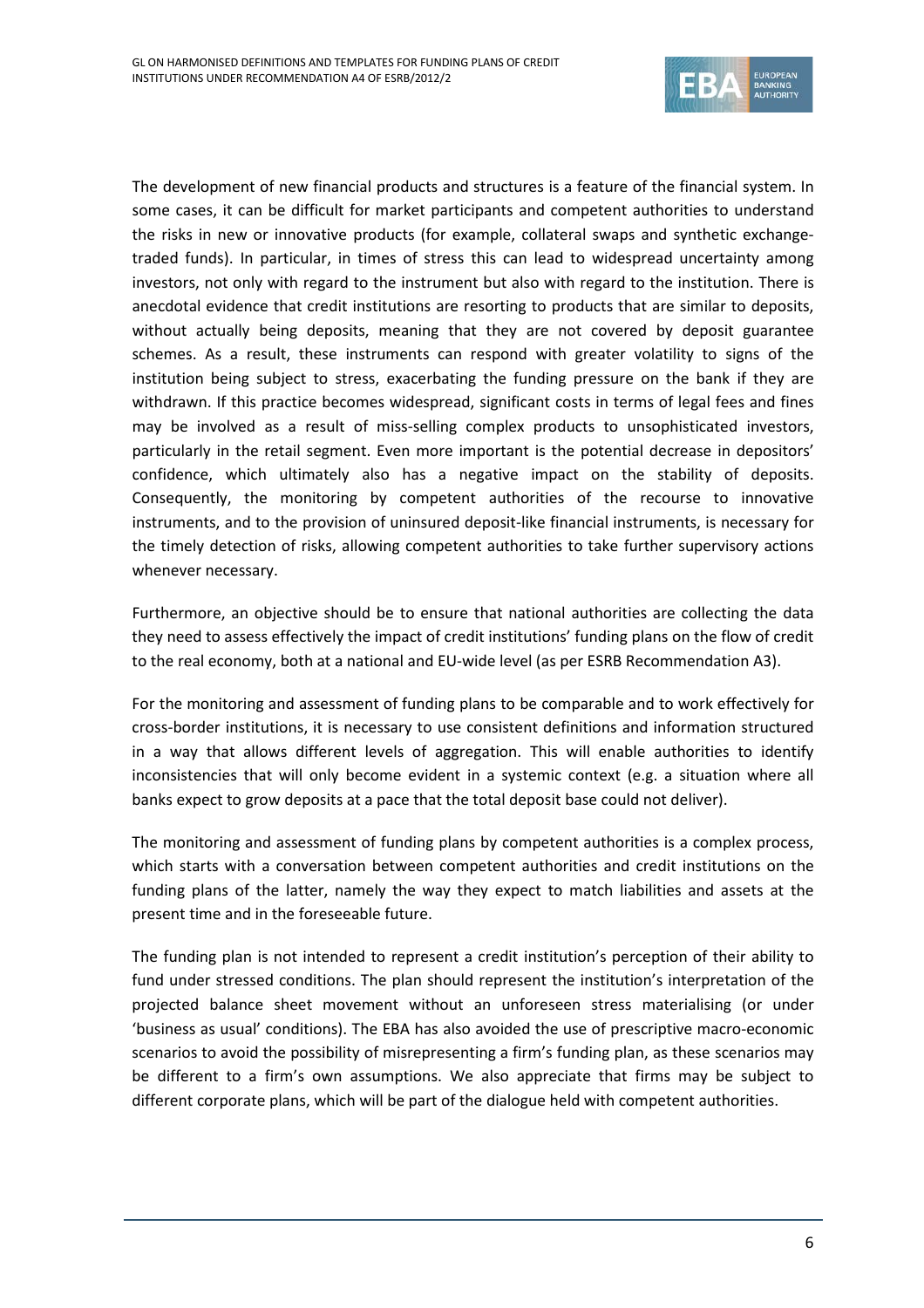

These guidelines seek to establish consistent, efficient and effective supervisory practices by **harmonising** templates and definitions to facilitate the reporting of funding plans by credit institutions. The EBA does not wish to limit the data that competent authorities request from credit institutions in the implementation of the funding plan templates. As such, the EBA acknowledge that competent national authorities may request additional data from institutions to partake in applicable supervisory oversight. The information will be provided to the competent authorities with responsibility for banking supervision and further to the EBA on the basis of Article 35 of the EBA Regulation. This is in fulfilment of paragraph 4 of Recommendation A of the ESRB Recommendations of 20 December 2012 on funding plans of credit institutions ('ESRB Recommendations' and 'ESRB Recommendation A'), and it is done to comply with paragraphs 1 to 3 and paragraph 5 of ESRB Recommendation A.

### **Recommendation A – Monitoring and assessment of funding risks and funding risk management by supervisors**

*1. National supervisory authorities with responsibility for banking supervision are recommended to intensify their assessments of the funding and liquidity risks incurred by credit institutions, as well as their funding risk management, within the broader balance-sheet structure, and should in particular:* 

*(a) assess the funding plans provided by credit institutions and their feasibility for each national*  banking system, on an aggregated basis, taking into account the business model and risk appetite *of each institution;* 

*(b) monitor the development of funding structures in order to identify innovative instruments, request information on such instruments and analyse the information obtained to understand how risks may shift within the financial system;* 

*(c) monitor the level, evolution and behaviour of uninsured deposit-like financial instruments, which are sold to retail customers, and their potentially negative effects on traditional deposits.*

*2. National supervisory authorities with responsibility for banking supervision are recommended to monitor credit institutions' plans to reduce reliance on public sector funding sources and to assess the viability of such plans for each national banking system, on an aggregated basis.* 

*3. National supervisory authorities and other authorities with a macro-prudential mandate are*  recommended to assess the impact of credit institutions' funding plans on the flow of credit to the *real economy.* 

*4. The EBA is recommended to develop guidelines on harmonised templates and definitions, in accordance with its established consultation practices, in order to facilitate the reporting of funding plans for the purposes of the recommendations contained in paragraphs 1 to 3 above.* 

*5. The EBA is recommended to coordinate the assessment of funding plans at Union level, including credit institutions' plans to reduce reliance on public sector funding sources and to assess the viability of such plans for the Union banking system, on an aggregated basis.* 

To achieve the above, the EBA is proposing a set of templates and definitions, shown in the annex in detail, with the following attributes envisaged for use.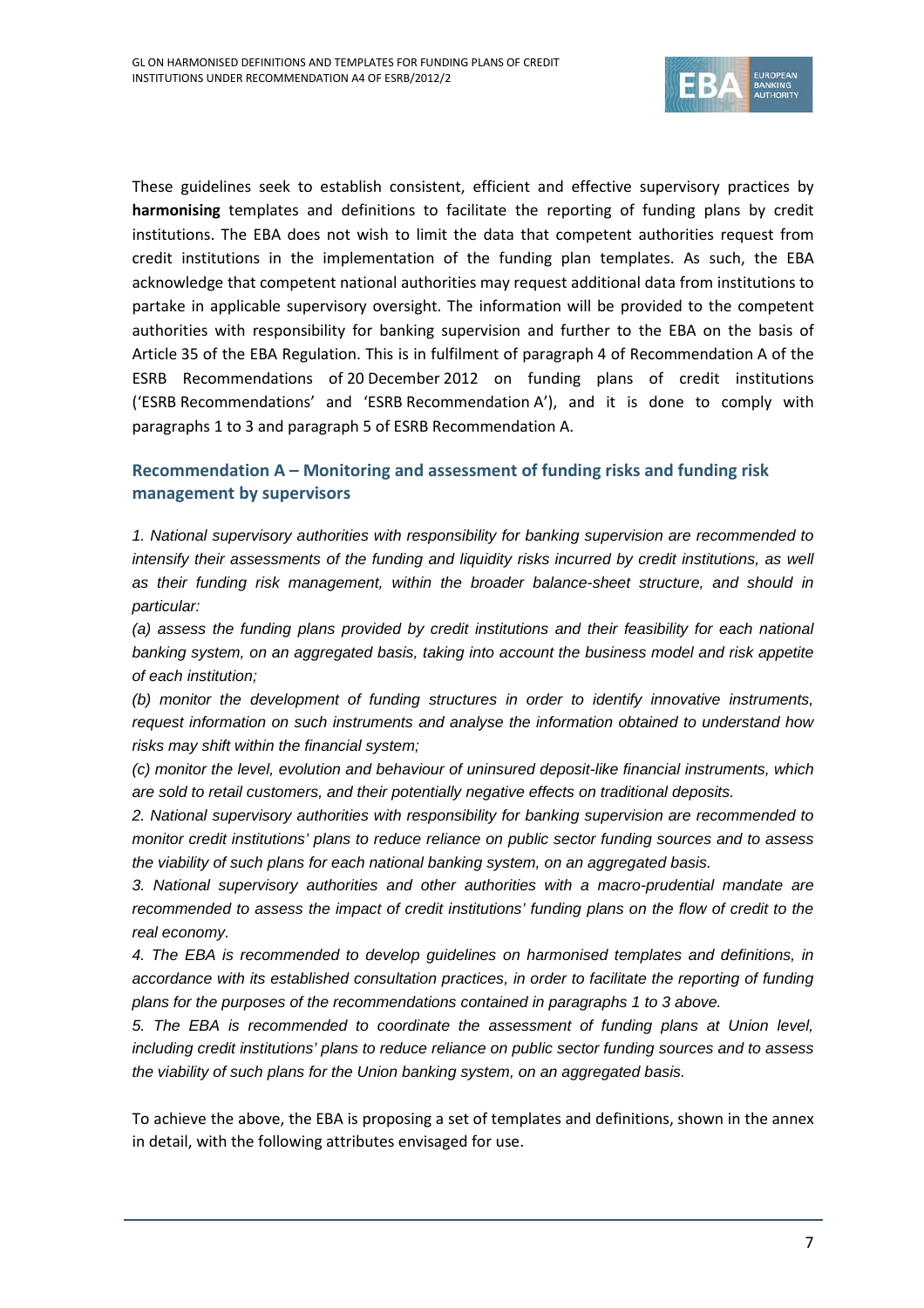

### Data

1. All information requested is quantitative (with the exception of certain comment fields that are mandatory), with data item definitions taken from existing EBA reporting wherever possible.

### Data definitions

2. Data definitions are taken from FINREP, COREP or the EBA implementing technical standards (ITS) on reporting wherever possible. However, assessing the impact of credit institutions' funding plans on the flow of credit to the real economy may also require data to be comparable with the corresponding statistical standards, e.g. credit aggregates. In some cases, data arising from the national GAAP may also be needed.

### Unit

3. The data should be reported in millions of euros. For credit institutions whose primary currency is not the euro, they should convert to euros as of the starting date of the projection, which is the date when the current balance sheet was drawn up.

### Out-turn data

4. Alongside the projections, the competent authorities are required to monitor institutions' progress against their funding plans. They may require institutions to provide out-turn figures. This out-turn data may be used by a competent authority as the basis for structured discussions about an institution's funding strategy and any risk emerging which affects the original plan. However, the content and timing of these discussions will ultimately be at the discretion of the competent authorities.

### Time horizon

5. Data items should be projected for 3 years: on a six-monthly frequency in year 1 and annually thereafter. The exceptions are row 450 / 460 of Table 1C (LCR), Table 2B1 and 2B2 (Pricing). These data cells only require a 1-year projection.

### Frequency

- 6. The funding plan templates (i.e. all data points in all templates) have been designed to analyse credit institutions' strategies to meet their expected funding needs based on their 3-year forward-looking business strategies.
- 7. In particular, the templates can be used to assess how credit institutions plan to address those needs both individually and in aggregate (at national and European level). Since the templates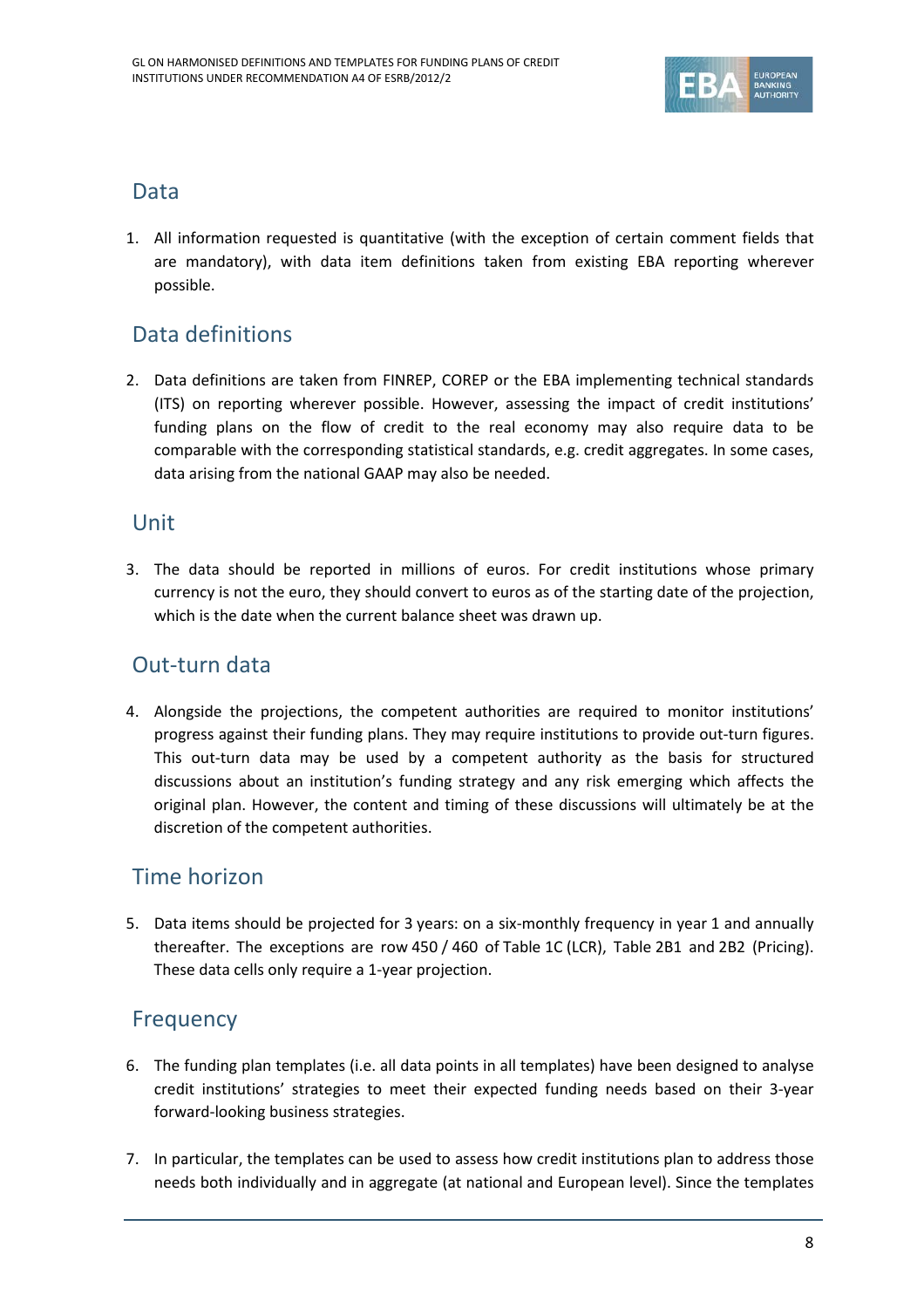

have been designed to capture forward-looking projections over the next 3 years, they are most naturally collected annually.

- 8. This would be in alignment with the majority of credit institutions' planning cycles, and is considered to be a proportionate use of the competent authorities' and the firms' resources. The annual out-turn against the first-year projections would then be collected as part of the following year's templates and would be a useful back-test of the institution's ability to execute its funding strategy.
- 9. The EBA considers it very unlikely that a situation might arise where the full plans ought to be collected more frequently than annually (e.g. biannually, quarterly or monthly). In particular, these templates have not been designed to monitor the short-term liquidity position of the credit institutions (for contingency funding purposes, or for recovery or resolution planning, or crisis response). Therefore, the EBA considers that collecting the templates more frequently would not be an appropriate response to institutions facing short-term funding or liquidity stress, and indeed the appropriate response to this stress is the object of other EBA ITS. This would not preclude a one-off exercise to update the templates, e.g. for systemic reasons when national or EU-wide funding conditions suddenly change.

### Threshold criteria and consolidation

 $\overline{a}$ 

10.The ESRB has set threshold criteria that require a competent authority to collect data from institutions that represent 75% of a banking system's total consolidated assets([2](#page-8-0)). The precise interpretation of these compliance criteria is a matter for national authorities. However, the credit institutions which will be covered inevitably take different forms: small institutions operating in a single EU country; cross-border EU institutions; and global institutions, either headquartered in the EU or headquartered outside the EU with entities located in the EU. While the EBA favours the consolidated view as most relevant to the EBA's obligations under recommendation A.5, the competent authorities may want to explore intra-group and any subsidiary-parent funding reliance as part of the supervisory dialogue they hold with the firm. Where the perimeter of the institution differs from the national boundary, competent authorities will have to judge how best to achieve the objectives of the data collection. Competent authorities should take into account the existence of liquidity sub-groups which institutions have in place under Article 8 of Regulation (EU) 575/2013, though competent authorities should bear in mind that this may not necessarily be the appropriate scope of consolidation for the purpose of reporting on funding plans. In light of the need to aggregate at EU level, the EBA judges that a degree of coordination between competent authorities would be valuable in making their choices on appropriate levels of consolidation on a firm-byfirm basis (see paragraph below).

<span id="page-8-0"></span> $($ <sup>2</sup> ) V.1.3.2 Compliance criteria (g), p. 46 of the ESRB Recommendations on funding of credit institutions (ESRB 2012/2).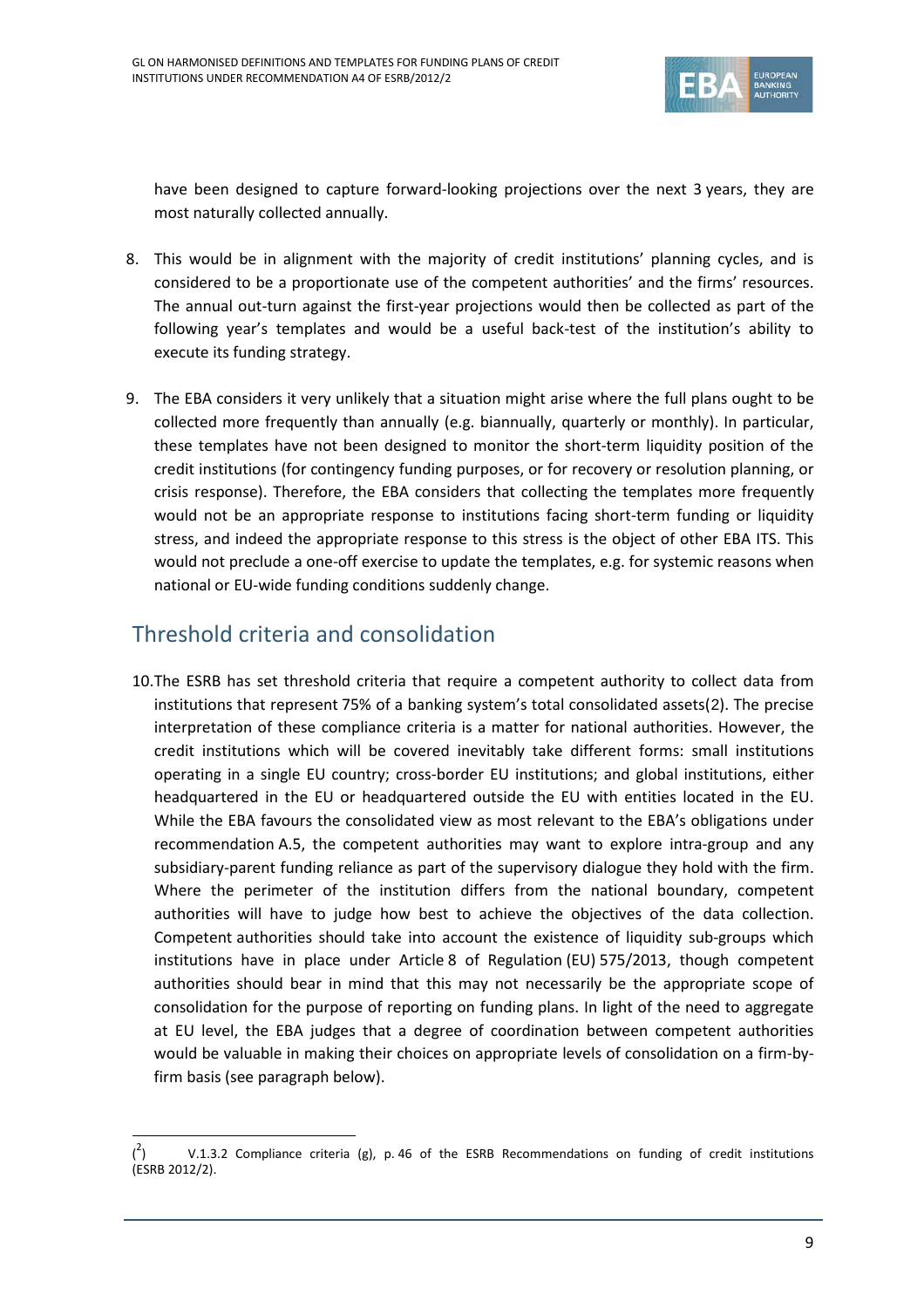

- 11. Competent authorities should exercise their discretion as to the level and perimeter of consolidation for these guidelines on a firm-by-firm basis, having regard to the following principles:
	- collect sufficient information to form a clear view on the funding of their national banking system;
	- collect sufficient information to form a clear view of the impact of funding on the supply of credit to their national real economy;
	- assess whether to collect information that predominantly relates to the funding of other (particularly non-EU) national banking systems;
	- consider the existence of liquidity sub-groups which institutions have in place under Article 8 of Regulation (EU) No 575/2013, bearing in mind that this may not necessarily be the appropriate scope of consolidation for the purpose of reporting funding plans;
	- be proportionate in placing demands on institutions' resources;
	- provide the EBA with full transparency and justification to facilitate the EBA's aggregation of the data for EU-wide purposes (by helping to identify any overlaps across Member States and third countries, and the prevention of any material gaps in coverage).
- 12.A list has been included in the template to detail the unique legal entity identifier (LEI) of all firms included within a group submission. This will be particularly relevant when clarifying the existence of any double-counting in the cross-border consolidation of firms; particularly where a subsidiary of a foreign parent may be within the threshold for material lending to the real economy of its host country.

### Reporting format

- 13.Competent authorities should require credit institutions to submit the data in an appropriate format that facilitates transfer and aggregation at national and EU levels, and employ practices that safeguard the confidentiality of information.
- 14.The EBA expects that the competent authorities will be required to submit data through a DPM/XBRL taxonomy framework. A draft DPM is provided in the accompanying documents for information.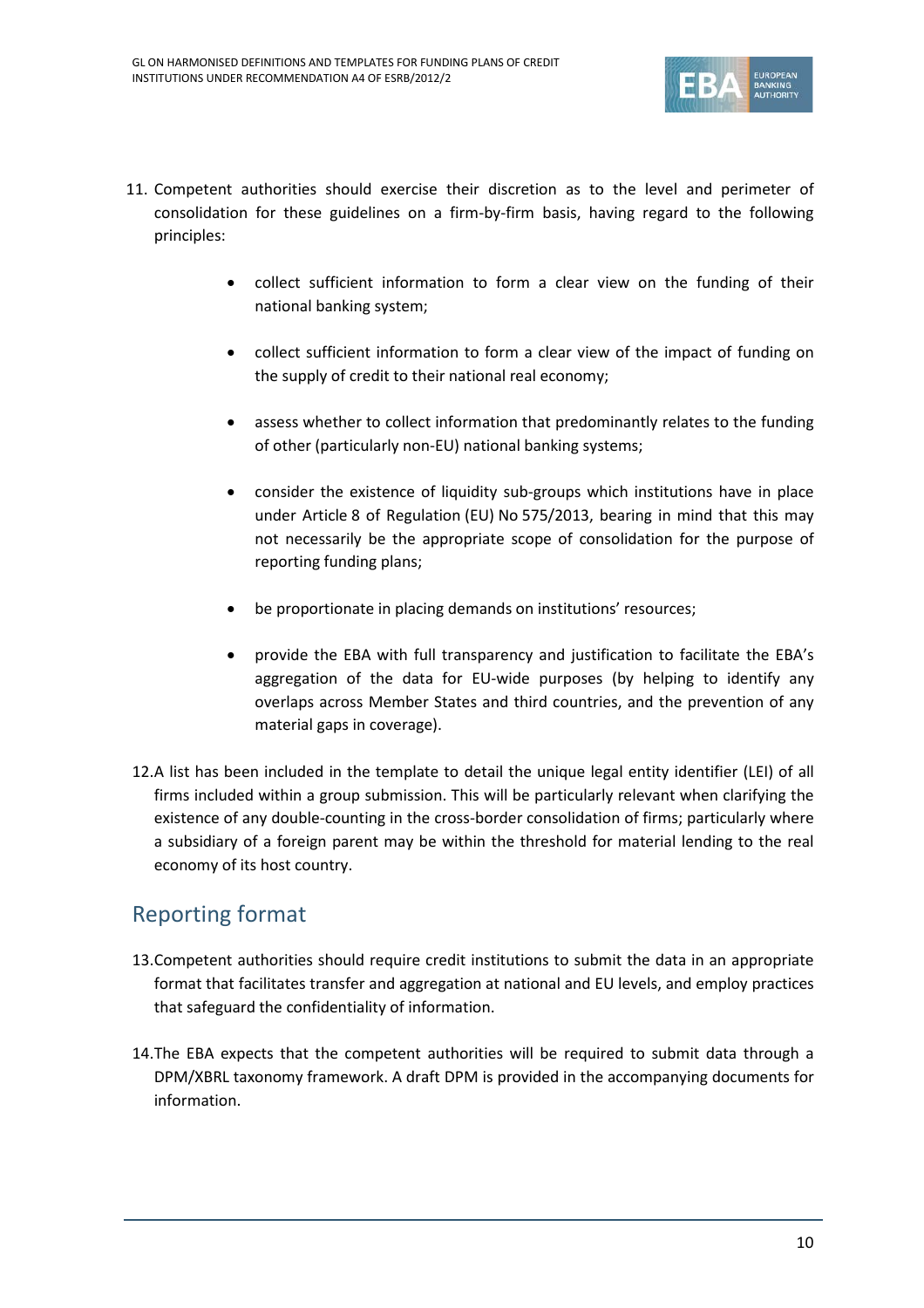

# 3. EBA Guidelines on harmonised definitions and templates for funding plans of credit institutions under Recommendation A4 of ESRB/2012/2

### Status of these Guidelines

This document contains guidelines issued pursuant to Article 16 of Regulation (EU) No 1093/2010 of the European Parliament and of the Council of 24 November 2010 establishing a European Supervisory Authority (European Banking Authority), amending Decision No 716/2009/EC and repealing the Commission Decision 2009/78/EC (the EBA Regulation). In accordance with Article 16(3) of the EBA Regulation, competent authorities and financial institutions must make every effort to comply with the guidelines.

Guidelines set out the EBA's view of appropriate supervisory practices within the European System of Financial Supervision, or specify how Union law should be applied in a particular area. The EBA therefore expects all competent authorities and financial institutions to whom the guidelines are addressed to comply with the guidelines. Competent authorities to whom the guidelines apply should comply by incorporating them into their supervisory practices as appropriate (e.g. by amending their legal framework or their supervisory processes), including where guidelines are directed primarily at institutions.

### Reporting requirements

In accordance with Article 16(3) of the EBA Regulation, the competent authorities must notify the EBA as to whether they comply, or intend to comply, with these guidelines or otherwise, with reasons for non-compliance, by 31 October 2014. In the absence of any notification by this deadline, the competent authorities will be considered by the EBA to be non-compliant. Notifications should be sent by submitting the form provided in Section 5 to [compliance@eba.europa.eu](mailto:compliance@eba.europa.eu) with the reference 'EBA/GL/2014/04'. Notifications should be submitted by persons with the appropriate authority to report compliance on behalf of their competent authorities.

Notifications will be published on the EBA website, in line with Article 16(3) of the EBA Regulation.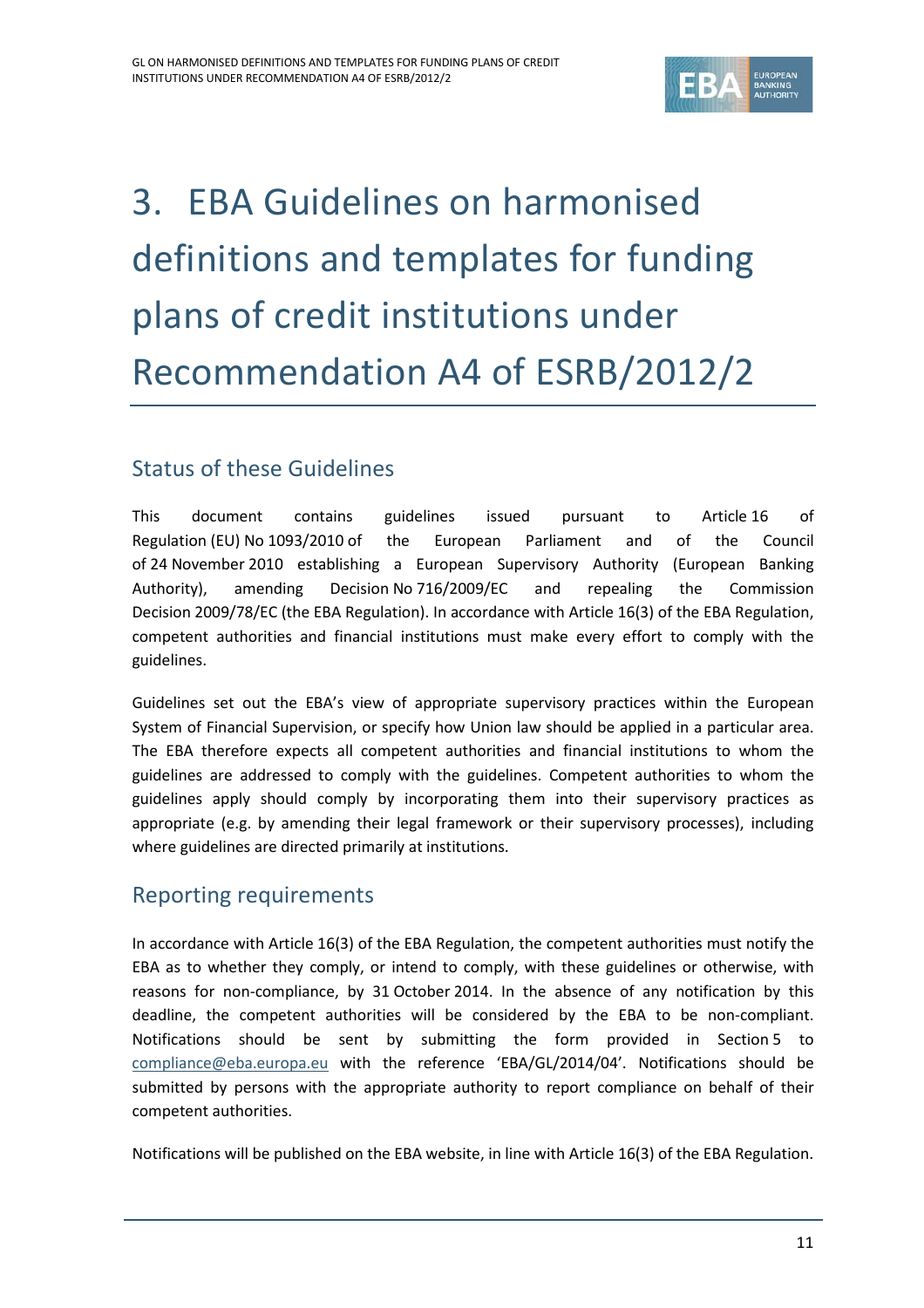

### Title I – Subject matter, scope and definitions

- 1. These guidelines seek to establish consistent, efficient and effective supervisory practices by harmonising templates and definitions, to facilitate the reporting of funding plans from credit institutions to competent authorities to ensure there is compliance with paragraphs 1–4 of Recommendation A of the ESRB Recommendations of 20 December 2012 on funding plans of credit institutions ('ESRB Recommendations' and 'ESRB Recommendation A').
- 2. These guidelines are addressed to competent authorities as defined in Article 4(2) of the EBA Regulation and to institutions that report funding plans to their competent authorities, in accordance with the national implementation framework of ESRB Recommendation 2012/2 on the funding of credit institutions.

### Title II – Requirements for reporting of funding plans

- 3. Competent authorities should ensure that institutions report their funding plans in accordance with the harmonised templates and definitions referred to in the funding plan template attached (Annex I) to these guidelines.
- 4. Competent authorities should ensure that institutions shall submit the Funding Plan Template at least annually, reflecting relevant figures as at reference dates and by the submission dates described in paragraph 8.
- 5. Competent authorities should determine the appropriate level of consolidation for the reporting of the funding plans having regard to the following considerations:
	- Adequacy of information: competent authorities should ensure that the information collected enables them to form a clear view on the funding of their national banking system and on the potential impact of the funding plans, when executed, on the supply of credit to their national real economy and should decide on whether to collect additional information that is mostly related to the funding of other (particularly non-EU) national banking systems.
	- Proportionality: competent authorities should ensure that the institution's resources are taken into account for the determination of the level of consolidation for the application of the Funding Plan Template. Competent authorities should pay particular attention to the existence of liquidity sub-groups in order to determine the appropriate level of consolidation for liquidity purposes.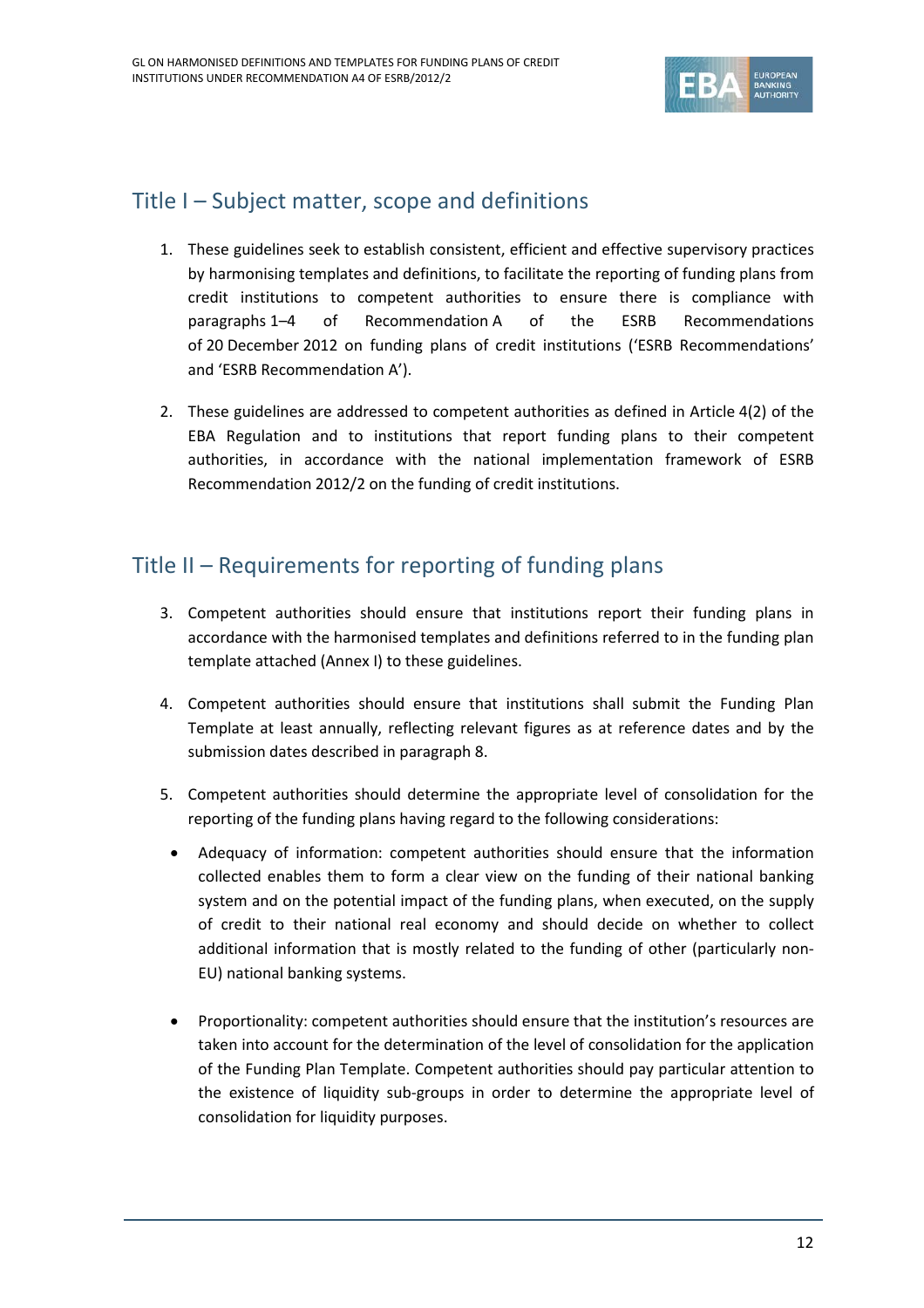

6. Competent authorities should also provide the EBA with full transparency on the level of consolidation and explanation of choices to facilitate the EBA's aggregation of the data for EU-wide purposes.

### Title III- Final Provisions and Implementation

- 7. Competent authorities should ensure that institutions comply effectively with the guidelines to facilitate the reporting of funding plans for the year 2014 and thereafter in accordance with these guidelines.
- 8. For the year 2014 and 2015, competent authorities should ensure that institutions report their funding plans with a reference date no later than 30 June 2015, by 30 September 2015, and the plans are submitted<sup>[3](#page-12-0)</sup> to the EBA by 15 November 2015. For subsequent years, the competent authorities should ensure that institutions report their funding plans in accordance with these guidelines by 31 March with a reference date of 31 December of the previous year, and the plans are submitted to the EBA by 30 April of each year.

 $\overline{a}$ 

<span id="page-12-0"></span> $3$  Competent authorities will be required to submit data to the EBA following a DPM and an XBRL taxonomy that will be published by the EBA.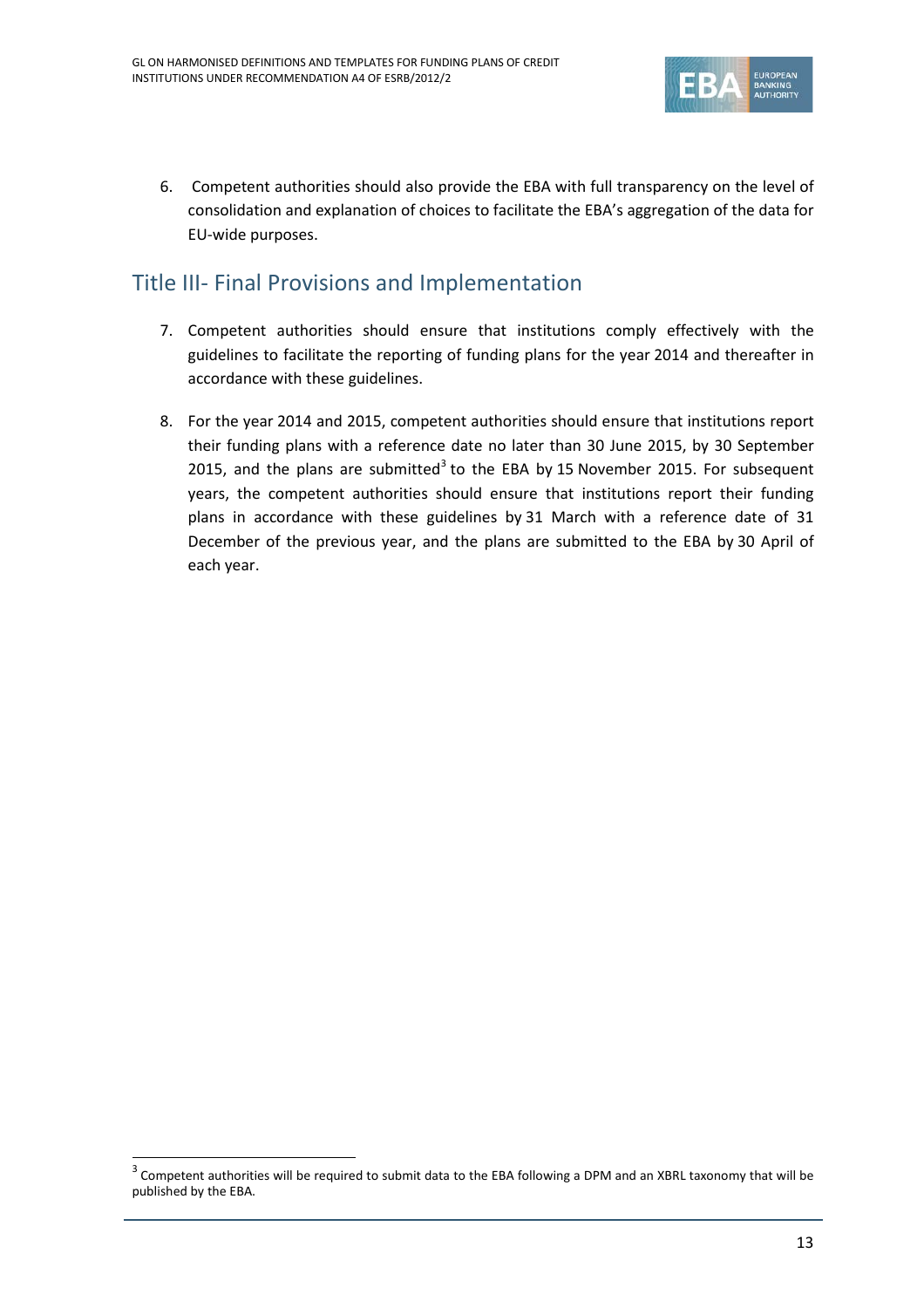

### Annex 1 – Templates and definitions

The information collection is structured across multiple templates which require projections of selected balance-sheet items, focusing on loans, deposits and wholesale funding.

### Key features

 $\overline{a}$ 

| Tables                                                                                                     | Explanation                                                                                                                                                                                                                                                                          |  |
|------------------------------------------------------------------------------------------------------------|--------------------------------------------------------------------------------------------------------------------------------------------------------------------------------------------------------------------------------------------------------------------------------------|--|
|                                                                                                            | GOAL: To obtain a general overview of planned balance-sheet developments                                                                                                                                                                                                             |  |
| SECTION 1 - BALANCE SHEET<br>Table 1A - Assets                                                             | Projection of the stock position of high-level balance-sheet asset and liability<br>٠<br>items forward for 3 years                                                                                                                                                                   |  |
|                                                                                                            |                                                                                                                                                                                                                                                                                      |  |
| Table B - Liabilities<br>Table C - Forecast of liquidity ratios                                            | Projection of the liquidity coverage ratio (LCR) over a 1-year horizon and net<br>٠<br>stable funding ratio (NSFR) $(^4)$ over a 3-year time horizon                                                                                                                                 |  |
|                                                                                                            | The balance sheet should include data included in Tables 2D1 and 2D2<br>$\bullet$                                                                                                                                                                                                    |  |
| SECTION 2 - FUNDING RELIANCES                                                                              |                                                                                                                                                                                                                                                                                      |  |
| Table 2A -: Specific funding reliances                                                                     |                                                                                                                                                                                                                                                                                      |  |
| Table 2A1 - Insured and uninsured deposits<br>deposit-like<br>financial<br>and<br>uninsured<br>instruments |                                                                                                                                                                                                                                                                                      |  |
|                                                                                                            | GOAL: To identify and assess (changes in) specific funding reliances                                                                                                                                                                                                                 |  |
|                                                                                                            | Projection of deposits covered by a deposit guarantee scheme as under<br>$\bullet$<br>Directive No 94/19/EC or an equivalent deposit guarantee scheme in a third<br>country and those which are uninsured                                                                            |  |
|                                                                                                            | Projection of other deposit-like financial instruments that are sold to retail<br>$\bullet$<br>customers                                                                                                                                                                             |  |
| Table 2A2 - Public sector sources of funding                                                               | $\bullet$<br>Projection of sources of funding that are either directly or indirectly provided by<br>the public sector. This includes medium- and long-term repo financing<br>programmes, credit guarantee funding programmes and credit guarantee real<br>economy support programmes |  |
| Table 2A3 - Innovative funding structures                                                                  | Projection of debt or debt-like innovative funding structures, including<br>$\bullet$<br>innovative deposit-like instruments                                                                                                                                                         |  |
|                                                                                                            | GOAL: To assess the feasibility of the planned funding from a price perspective                                                                                                                                                                                                      |  |
| Table 2B - Pricing                                                                                         | Projection of high-level yields on assets, with a 1-year horizon. Firms should<br>$\bullet$<br>report the all-in yield received/paid and should not report a spread.                                                                                                                 |  |
| Table 2B1 - Pricing: loan assets                                                                           | Projection of high-level costs of funding, with a 1-year horizon<br>$\bullet$                                                                                                                                                                                                        |  |
| Table 2B2 - Pricing: deposit liabilities                                                                   |                                                                                                                                                                                                                                                                                      |  |
|                                                                                                            |                                                                                                                                                                                                                                                                                      |  |
|                                                                                                            |                                                                                                                                                                                                                                                                                      |  |
|                                                                                                            |                                                                                                                                                                                                                                                                                      |  |
|                                                                                                            |                                                                                                                                                                                                                                                                                      |  |

<span id="page-13-0"></span> $\binom{4}{ }$ ) This also applies to the period where LCR and NSFR have not yet been fully introduced as binding minimum requirements, but where the data required is available via (monitoring) reporting.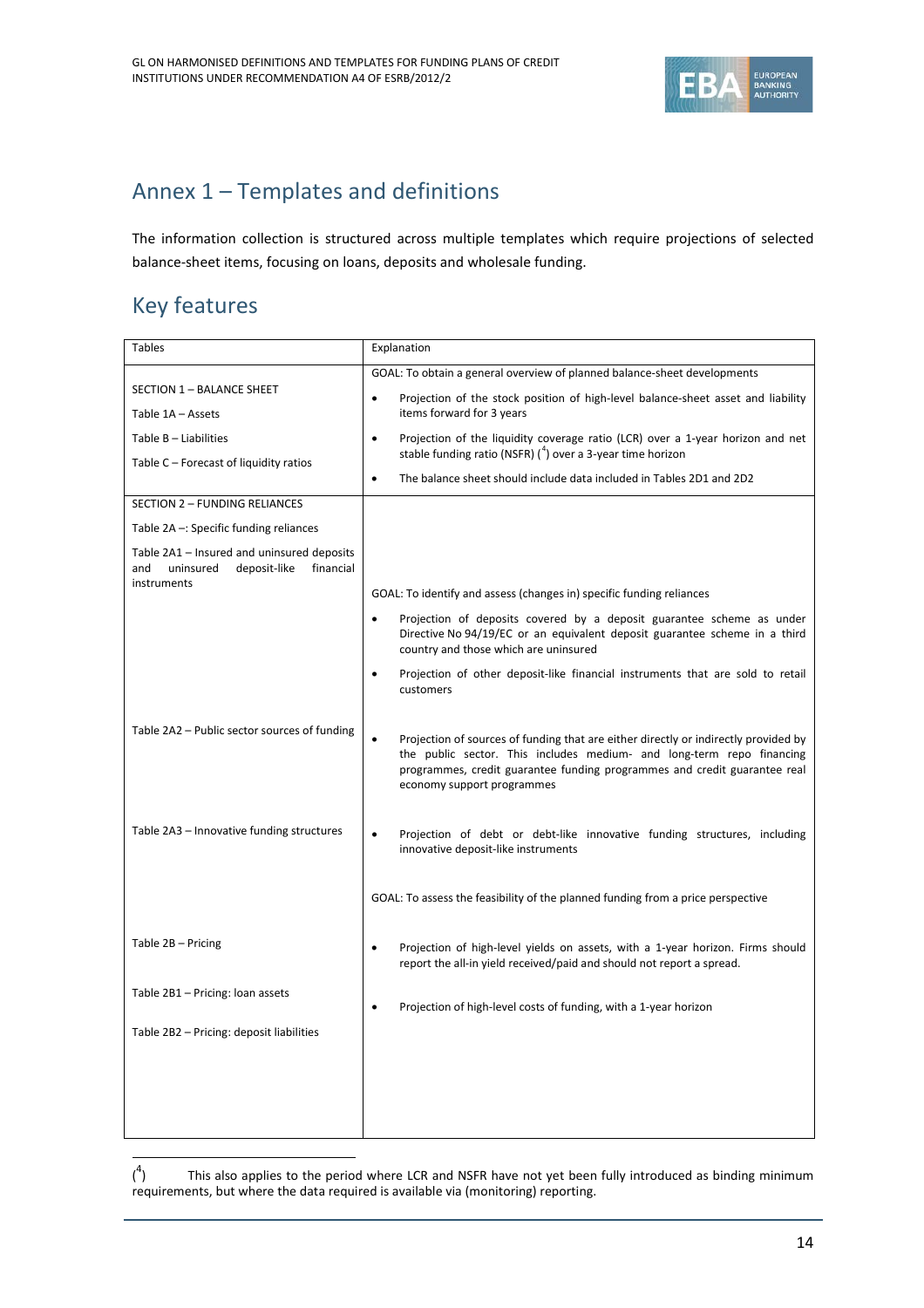

| Table 2C - Structural currency mismatches                               | GOAL: To identify and assess (changes in) funding mismatches in specific currencies                                                                       |
|-------------------------------------------------------------------------|-----------------------------------------------------------------------------------------------------------------------------------------------------------|
| Table 2C1 - First-largest material currency                             | Projection of specific elements of Table 1 split into the largest material currency<br>٠                                                                  |
| Table 2C2<br>Second-largest<br>material<br>$-$<br>currency              | Projection of specific elements of Table 1 split into the second-largest material<br>currency                                                             |
| Table 2C3 – Third-largest material currency                             | Projection of specific elements of Table 1 split into the third-largest material<br>٠<br>currency                                                         |
| Table 2D - Asset and liabilities restructuring<br>plans                 | GOAL: To assess the feasibility of the funding plans when a firm is faced with<br>significant restructuring (including acquisitions) of its balance sheet |
| Table 2D1 - Loan assets acquisitions, Run-<br>Offs, and Disposals Plans | Projection of assets a firm intends to either acquire/dispose of and/or that have<br>٠<br>been identified for run-off                                     |
| Table 2D2 - Deposit liabilities acquisition<br>and disposal plans       | Projection of liabilities a firm intends to either acquire or dispose of, and/or that<br>$\bullet$<br>have been identified for run-off                    |
|                                                                         | GOAL: To obtain a precise description of the entities that are in the consolidation<br>perimeter for this funding plan to avoid gaps or double-counting   |
| <b>SECTION 3 - PERIMETER</b><br>List 3                                  | List of unique Legal Entity Identifiers of credit institutions and other relevant<br>٠<br>entities included in this funding plan                          |

**PLEASE REFER TO Annex I (Templates - GL on FPT) FOR THE EXCEL TEMPLATE WITH COMMON DATA DEFINITIONS.**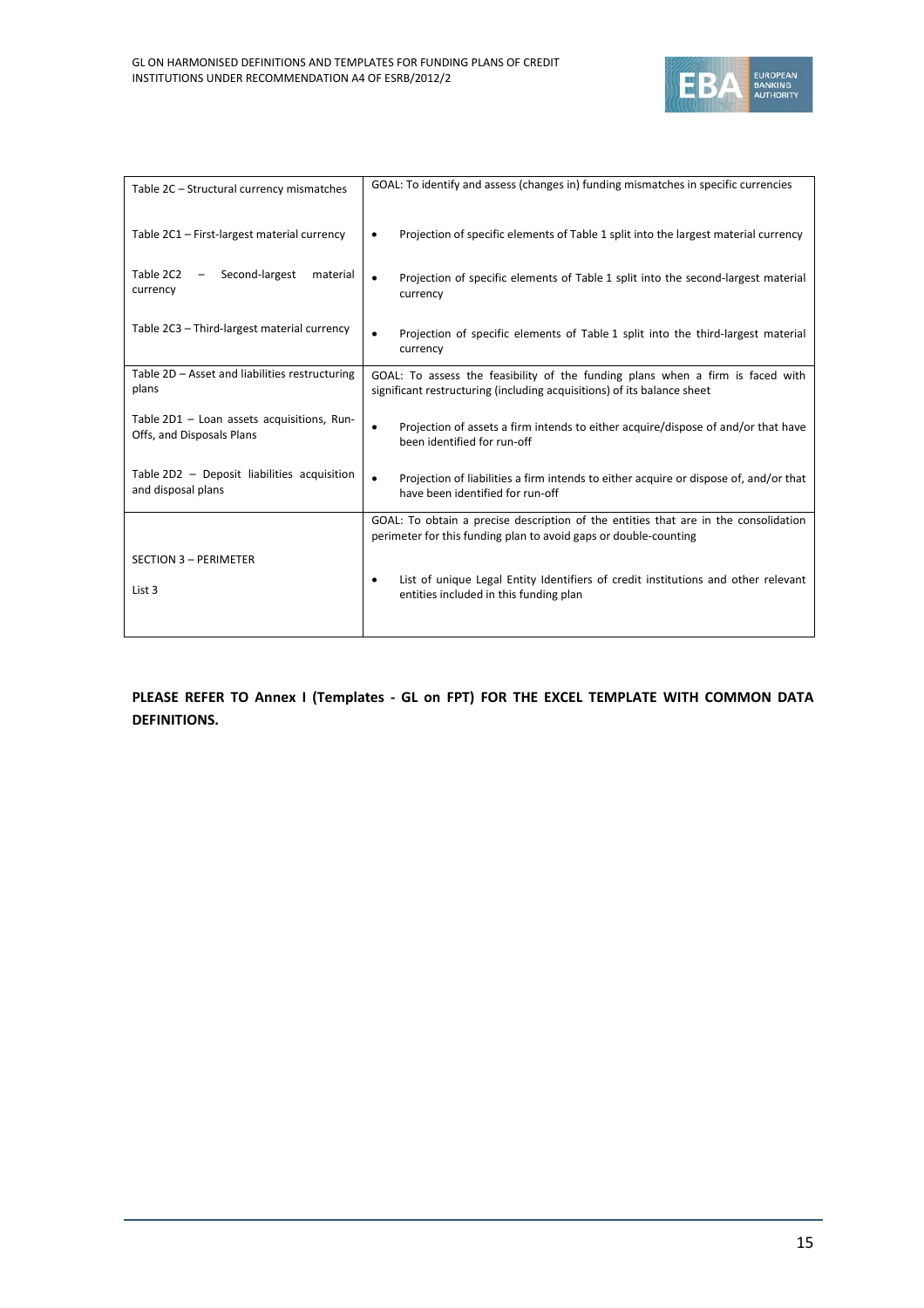

## 4. Accompanying documentss

### Cost-benefit analysis / impact assessment

### 4.1 Introduction

Article 16(2) of the EBA Regulation provides that, where appropriate, the EBA should analyse 'the related potential costs and benefits' of guidelines drawn up by the EBA. This analysis follows in the form of an impact assessment (IA) with an overview of the findings regarding the problem to be dealt with, the solutions proposed and the potential impact of these options.

This IA reviews the proposed harmonised templates and definitions drawn up pursuant to Recommendation A4 of ESRB/2012/2, which states that 'the EBA is recommended to develop guidelines on harmonised templates and definitions, in accordance to its established consultation practices, to facilitate the reporting of funding plans for the recommendations contained in paragraphs 1 to 3 [of Recommendation A] above'.

The EBA will also consult on the guidelines as per the ESRB Recommendation.

### 4.2 Problem definition

The EBA aims for the maximum possible harmonisation as a means to (a) reach a level playing field; (b) prevent regulatory arbitrage opportunities; (c) enhance supervisory convergence; and (d) achieve legal clarity. In addition, the development of common procedures and practices is expected to reduce the compliance burden on the credit institutions and contribute to efficient and effective cooperation among competent authorities.

In general, funding stress events are severe, low frequency and highly unpredictable, and can have material adverse consequences on financial and economic stability. The currently planned regulatory reporting is, in its vast majority, backward or point-in-time orientated (e.g. LCR, contractual maturity ladder) and does not contain forward-looking information beyond one year ahead that a funding plan would need to include, namely projection of planned assets of a bank, with the matching funding to cover these assets. Therefore, the currently planned reports do not provide the competent authorities with sufficient, timely and comparable information to judge accurately the soundness of the funding profiles of the institutions they supervise, nor to evaluate the overall funding state of the system from a macro-prudential perspective.

 $\overline{a}$ 

<span id="page-15-0"></span> $<sup>5</sup>$  This section contains the impact assessment and the DPM.</sup>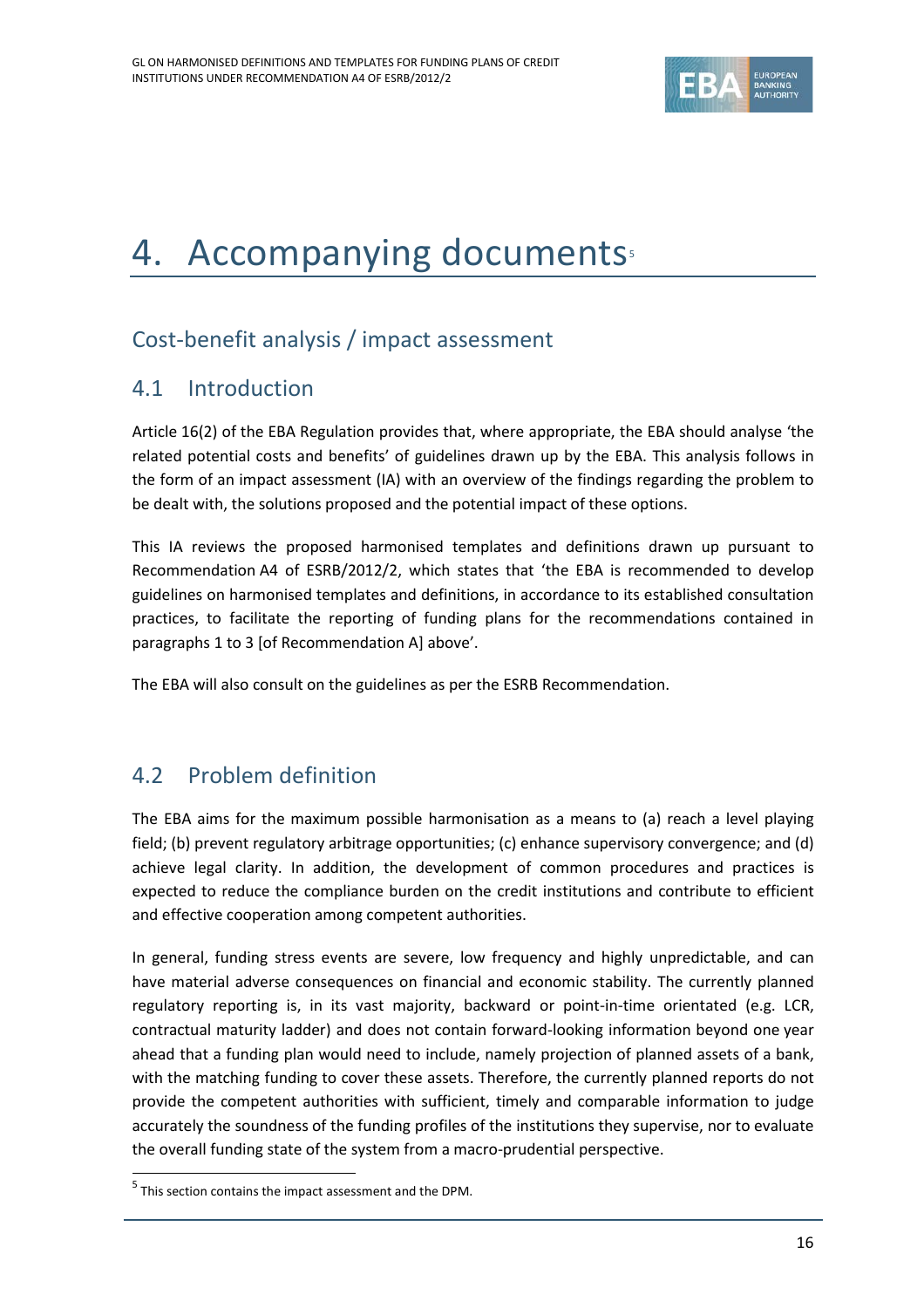

The proposed funding plan template differs from the LCR and NSFR because it addresses different questions and applies to a different horizon. The LCR and NSFR have a horizon of 30 days and 1 year , and are based on the current balance sheet. By contrast, a funding plan requires projections of assets, liabilities and/or flows for a horizon longer than a year. The proposal is that the projections predominantly look 3 years ahead.

Additionally, ad hoc plans from Troika projects in programme countries, or recovery and resolution plans may be ill-suited for generalisation as templates. By nature, they address a specific situation, are of a greater depth and consequently impose a greater burden on the institutions reporting under these templates compared with the proposed template in these guidelines.

Across the EU, competent authorities use different templates to monitor the funding profiles of credit institutions, if they do so at all. In its IA of the CRD IV framework, the European Commission highlighted that the fragmentation of supervisory reporting practices hinders effective communication and cooperation between competent authorities, putting financial stability and depositor protection at risk, particularly in stressed circumstances, when coordination between competent authorities is necessary. Moreover, it imposes additional reporting costs on crossborder institutions, because of the different sets of requirements that apply at consolidated and solo levels.

Finally, the fact that competent authorities do not use a standard template within their jurisdiction makes it difficult to aggregate, including for the purpose of national-level and EU-wide assessment.

To address these issues, the Commission mandated the EBA to harmonise reporting practices for liquidity coverage and stable funding, and the ESRB specifically recommended that the EBA develop harmonised templates for the reporting of funding plans. Through the proposed funding plan template, the EBA aims to provide a tool to facilitate the supervisory dialogue, based on common definitions. This tool will also allow system-wide analysis of the feasibility of the funding plans.

### 4.3 Level of implementation

The guidelines are issued and implemented on a 'comply or explain' basis. Without these guidelines, there is no unified system of regulatory reporting for credit institutions' funding plans, despite the fact that most supervisors are engaging in the review and monitoring of funding plans, particularly as this is an important part of the SREP with respect to the assessment of liquidity and funding risks.

The templates are aimed at assessing the funding plans of those institutions that provide credit to the real economy.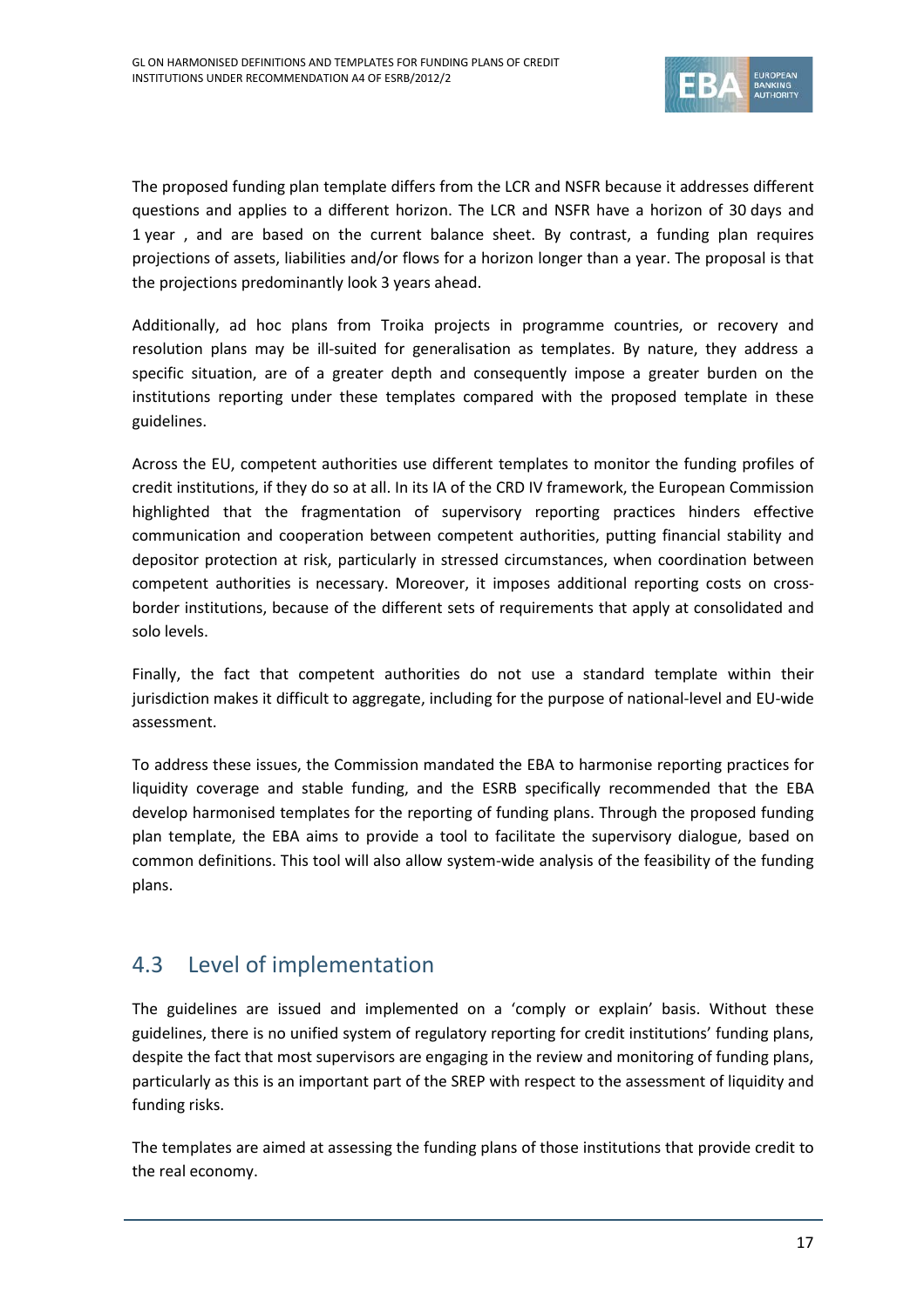

The principle of proportionality is implicitly included in these guidelines, as it was addressed by the ESRB Recommendation under Part V.1.3.2 (g), (i) and (n), and the principles mentioned above in Annex 1, paragraph 14. As a result, funding plans will be submitted by the larger credit institutions in each Member State; through the use of the 75% threshold condition detailed above.

### 4.4 Objectives

 $\overline{a}$ 

### **4.4.1 General objectives**

The general objectives are ensuring there is international competitiveness in the EU banking sector (G-3)( ${}^{6}$  ${}^{6}$  ${}^{6}$ ), respecting the principle of proportionality, and seeking convergence of the banking system within the EU.

### **4.4.2 Problem drivers**

There is no standardised reporting for the required information in the EU, and therefore any attempt to satisfy Recommendation A at a national level is prone to (consistency) problems.

### **4.4.3 Operational objectives/specific objectives**

The operational objective is to develop harmonised templates and definitions to facilitate the reporting of funding plans to:

- to promote good supervisory practice and improved communication in Colleges;
- to intensify the assessment of the funding risk incurred by the credit institutions, as well as their funding risk management, within the broader balance-sheet structure and in particular:
	- to assess the funding plans provided by credit institutions and their feasibility for each national banking system, on an aggregated basis, taking into account the business model and risk appetite of each institution;
	- ► to monitor the development of funding structures to identify innovative instruments, request information on these instruments and analyse the information obtained to understand how risks may shift within the financial system;
	- to monitor the level, change in and behaviour of uninsured deposit-like financial instruments, which are sold to retail customers, and their potentially negative effects on traditional deposits (Recommendation A.1);

<span id="page-17-0"></span> $($ <sup>6</sup> ) For more information refer to p. 17 of the 'Commission staff working paper – impact assessment accompanying the document Regulation of the European Parliament and the Council Regulation on prudential requirements for the credit institutions and investment firms'.

[<sup>\(</sup>http://ec.europa.eu/internal\\_market/bank/docs/regcapital/CRD4\\_reform/IA\\_regulation\\_en.pdf\)](http://ec.europa.eu/internal_market/bank/docs/regcapital/CRD4_reform/IA_regulation_en.pdf).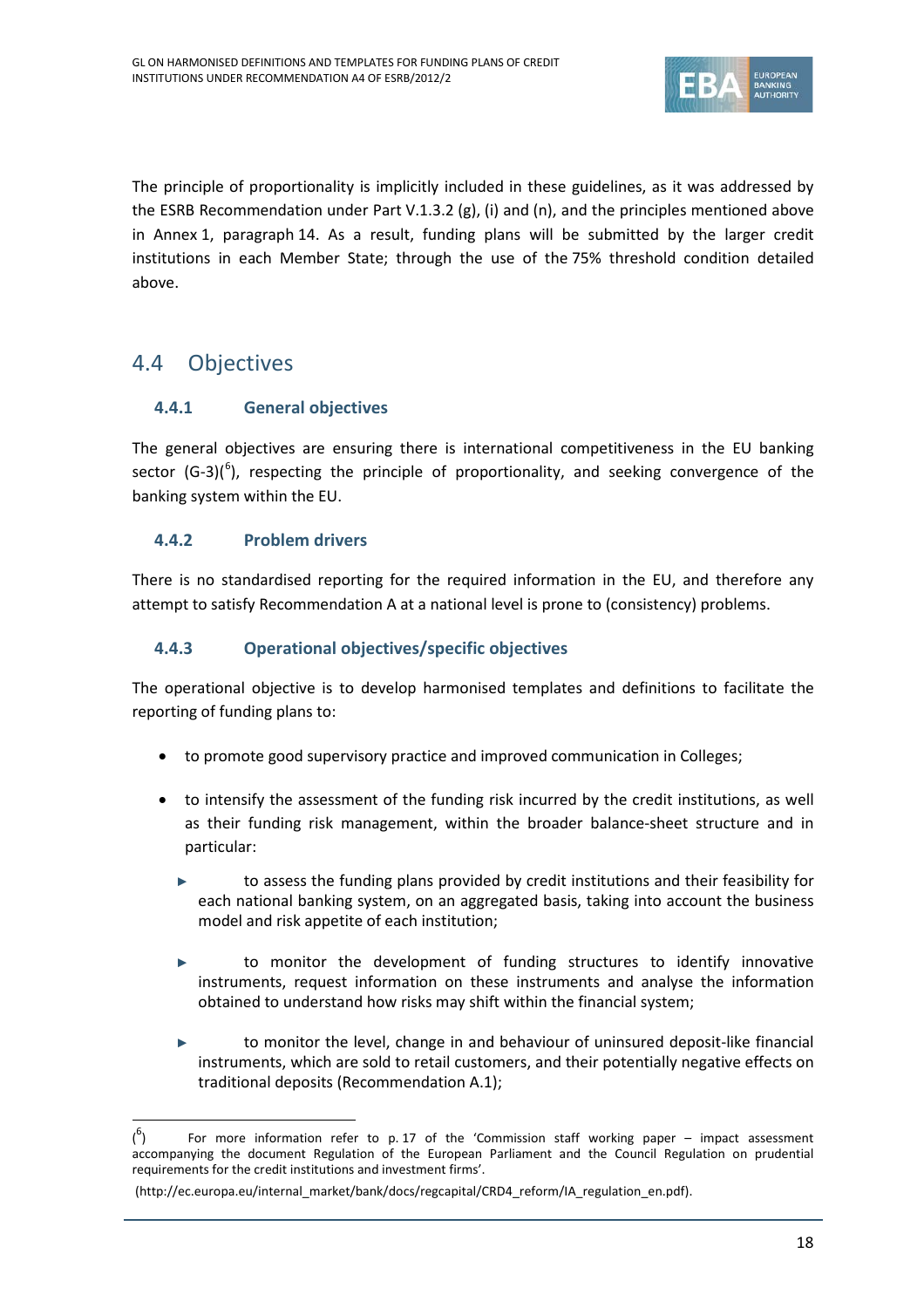

- to monitor credit institutions' plans to reduce reliance on public sector funding sources and assess the viability of these plans for each national banking system, on an aggregated basis (Recommendation A.2);
- to assess the impact of credit institutions' funding plans on the flow of credit to the real economy (Recommendation A.3);
- to enhance supervisory cooperation and convergence.

### **4.4.4 Technical options proposed**

 $\overline{a}$ 

The funding plan reporting is split into two templates and organised so as to provide a balancesheet overview and macro-prudential information (Section 1), complemented by additional information (Section 2: Funding reliance, pricing and currency mismatches).

The definitional basis was thoroughly considered. The starting point was that existing definitions should be used wherever possible to limit the additional reporting burden. The two main alternatives considered for the definitional basis were FINREP and, in particular, the contractual maturity ladder (part of COREP) (Consultation Paper on draft Implementing Technical Standards on additional liquidity monitoring metrics under Article 403(2) of the draft CRR).

The main advantage of FINREP is that it is potentially easier for credit institutions to project, because when constructing funding plans a balance-sheet approach is used, and therefore stocks are considered under a financial accounting concept. At the same time, a purely FINREP-based approach would create problems because the perimeter of consolidation for FINREP is defined by the CRR, which may not be the most appropriate for funding plans, as subgroups may be selffunded and not relevant for European firms.

The approach followed here is based on a balance-sheet projection. There was discussion by the EBA Working Group on the suitability of other approaches (e.g. templates that would be essentially projections of additional monitoring metrics (AMM) reports). During this time, a 'behavioural maturity ladder<sup>[7](#page-18-0)</sup>' was also being considered as a basis. This approach was not followed for the following reasons.

- The AMM were designed as a predominantly backward-looking set of information, while articulation of funding plans necessitates a forward-looking view.
- The granularity of pricing is different, as in the AMM pricing can be assessed historically, and forward projection of the data items would be both onerous and practically impossible to quantify.
- The contractual maturity ladder is produced at the liquidity sub-group level, which for some firms may indeed be a natural unit for liquidity assessment, and indeed is the most granular unit in the presence of a waiver. This can be used as a unit for balance sheet projection.
- There has been a strong push from EBA substructures to strive for parsimony and minimise the reporting burden, while maintaining fitness-for-purpose. AMM projections would be too data

<span id="page-18-0"></span> $<sup>7</sup>$ The behavioural maturity ladder made certain behavioural assumptions (e.g. rate of renewal of term deposits) to</sup> project the current funding structure.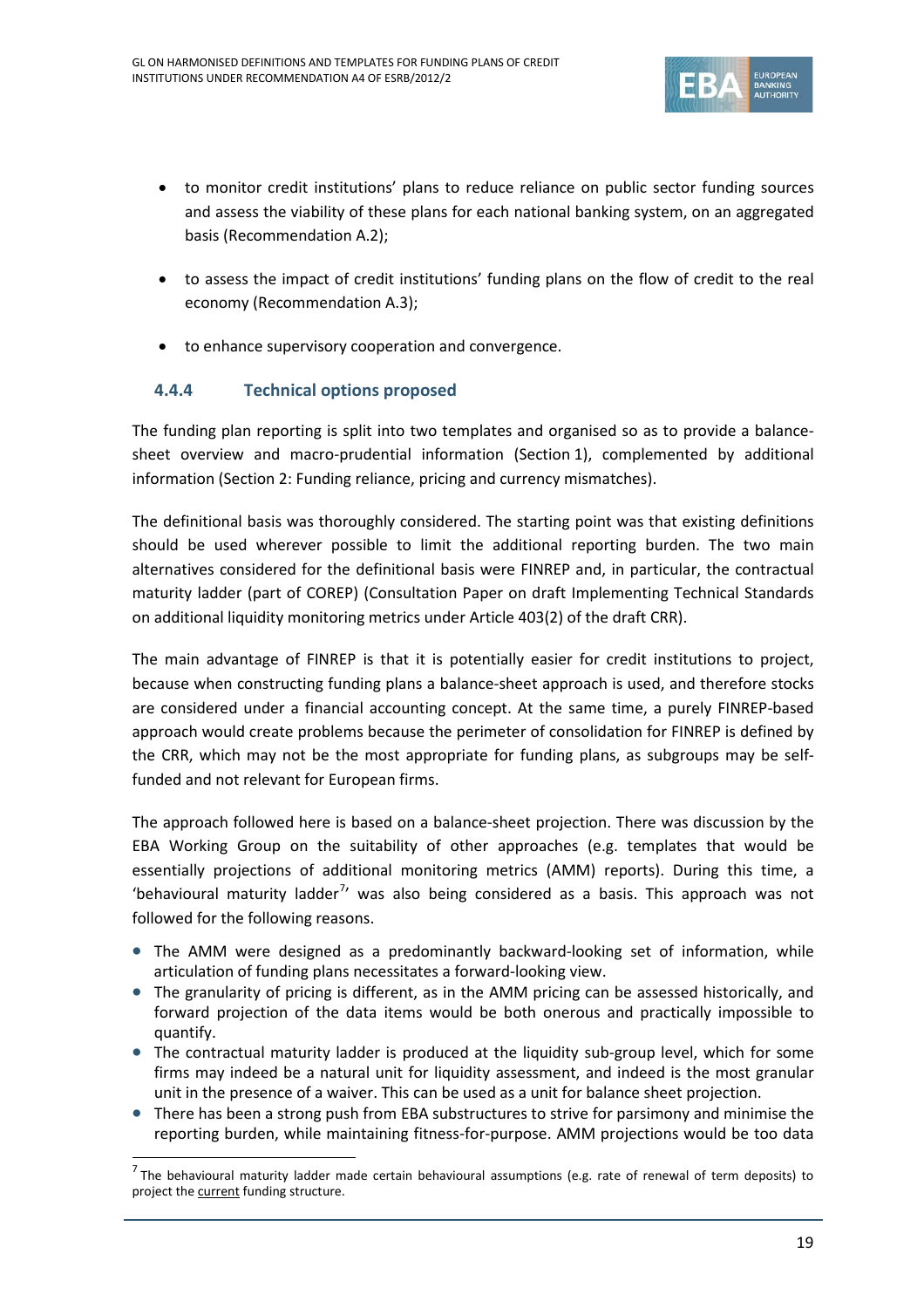

intensive, and additionally they could confuse those required to fill in the templates, as the practice has predominantly been balance-sheet-based.

Finally, an approach based on FINREP definitions for instruments and balance-sheet projections was chosen as it aligns more closely with existing data definitions and banks' internal practices.

Different time horizons for the forward-looking perspective have been discussed. The following options were considered:

- 1-year horizon;
- 3-year horizon;
- 5-year horizon;
- 10-year horizon.

The consensus was that it would be too difficult to estimate 5- to 10-year projections, as they extend beyond the economic cycle, and it would be extremely difficult for credit institutions to project accurately. Moreover, experience has shown that far-reaching projections for a funding plan are affected not only by the uncertain economic environment, but also by a potential change in the credit institution's management strategy. Since it is rather unrealistic to assume that the management of the credit institution (or its strategy) will remain the same for the following 5 to 10 years, the option of a 5 to 10-year horizon was rejected. On the other hand, the 1-year horizon would be too short to serve the micro and macro-prudential perspective. Based on experience, 3 years appears to be the best option. It both keeps the template manageable and to an appropriate size, minimising costs of completion, while providing enough information to indicate the direction a credit institution intends to follow (e.g. which asset classes it is targeting, etc.). Moreover, it is in line with the responses to the Consultation Paper on draft Implementing Technical Standards on additional liquidity monitoring metrics under Article 403(2) of the draft CRR, where the respondents recommended that the forward-looking horizon should not exceed 3 years.

To understand whether the funding plan is feasible, a section on pricing (in Table 2B) was introduced. Prices are an important part of SREP and represent a way for supervisors to obtain the credit institution's view on the costs of funding, which underlie the funding plan, and use this information to assess the plan's feasibility in relation to the institution's business model. The current and projected costs of funding provide insights on the health of the plan and its feasibility, particularly if market conditions develop unfavourably. The EBA appreciates that aggregation of this pricing information is likely to be difficult; to provide a basis for supervisor-firm conversation, a qualitative description has been included to qualify and provide narration for the quantitative data. Firms should have an internal document on price forecasts to explain the macro-economic factors affecting rates covered by the tables. Firms should also define any specific internal measures which will materially affect the pricing strategy within the business, (e.g. margin compression / widening exercises or a material increase of funding through competitive pricing).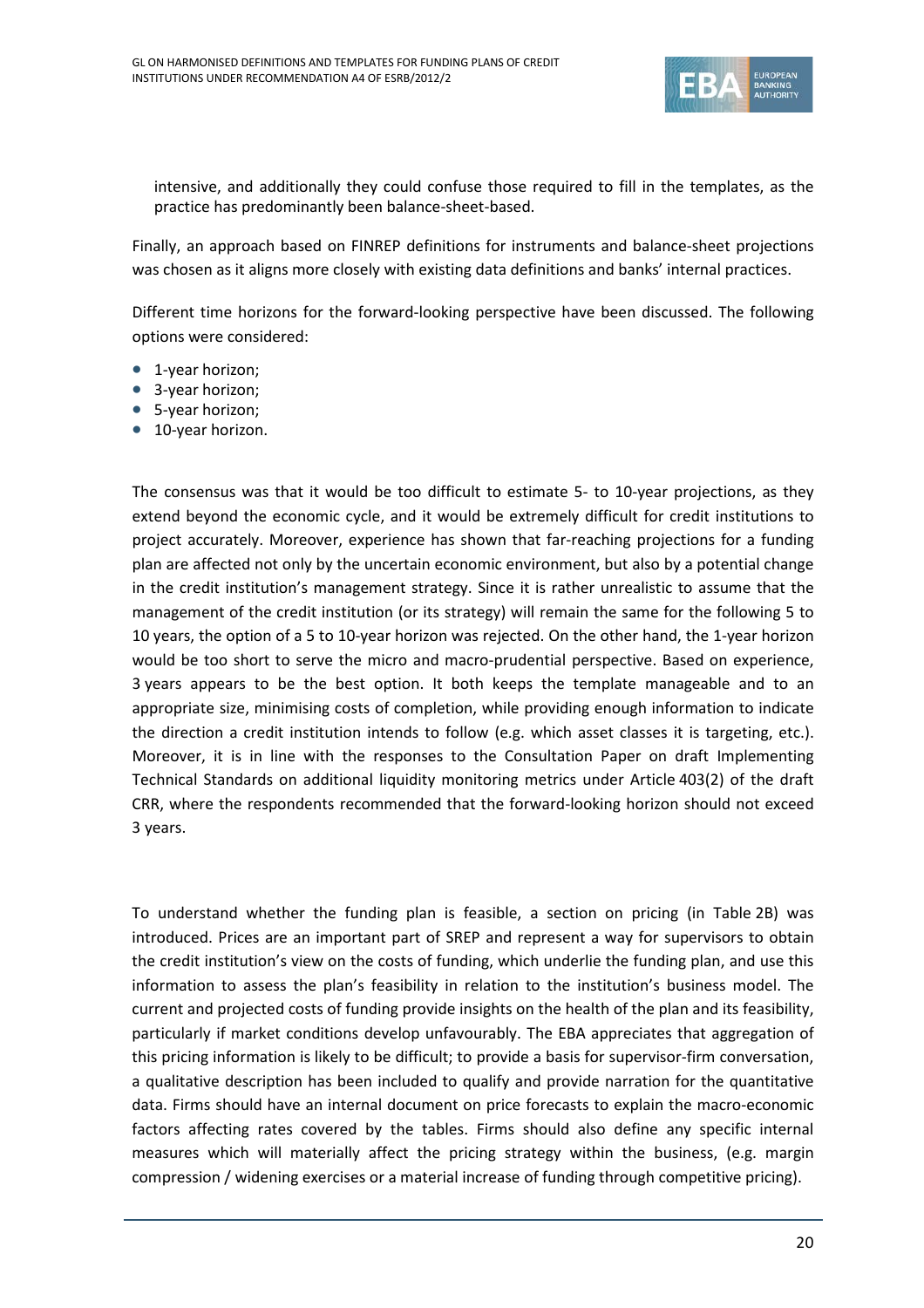

Since funding markets in different currencies have the potential to behave differently, information on the main currencies an institution plans to target is necessary. In light of the need to keep the templates as simple as possible, a currency breakdown is not required in every section. Consequently, Table 2C identifies the currency mismatch between lending to households, corporate and financial institutions, and funding from households, corporates, financial institutions and debt securities. This table will be completed before the effect of FX forwards and cross-currency swaps (e.g. gross position). This will assist competent authorities and macroprudential regulators in generating a view on the currency that credit institutions use to fund lending to the real economy (and identify potential concentration risks). A reporting credit institution only has to complete this if it has significant business (greater or equal to 5% of either assets or liabilities) in the foreign currency.

Moreover, to identify and monitor trends in uninsured deposit-like financial instruments, reliance on public sector funding and development of innovative instruments, specific items are asked for, targeting these specific issues (Table 2A). Firms should develop an internal document which clarifies the factors used (and disregarded) to aid the identification of innovative instruments. This document will be discussed with competent authorities as part of the SREP to ensure that a consistent approach is taken across each country.

For the macro-prudential mapping, the consensus view of ESRB ATC members was that the collection of information on real economy (monetary) figures should not be prioritised at the moment, and instead, the approach taken was that the accounting-based information should be collected, with the additional breakdown of the domesticity of the counterparties and impairments. In this way, a proxy for the data necessary for the assessment of the impact on the flow of credit to the economy can be created by national authorities, while keeping the additional reporting burden to a minimum.

### 4.5 Cost–benefit analysis

Under the proposed templates, supervisors will obtain the minimum dataset that allows them to meet the objectives stated previously.

By reusing definitions used in other regulatory returns, the proposed templates promote consistency and provide banks with leverage and/or allow them to harness existing infrastructure and management information systems, without conceptual re-alignments.

### **4.5.1 Benefits**

The benefits arising from implementing the proposed funding plan templates are difficult to quantify in monetary terms. However, the EBA has identified a series of important qualitatively assessed benefits.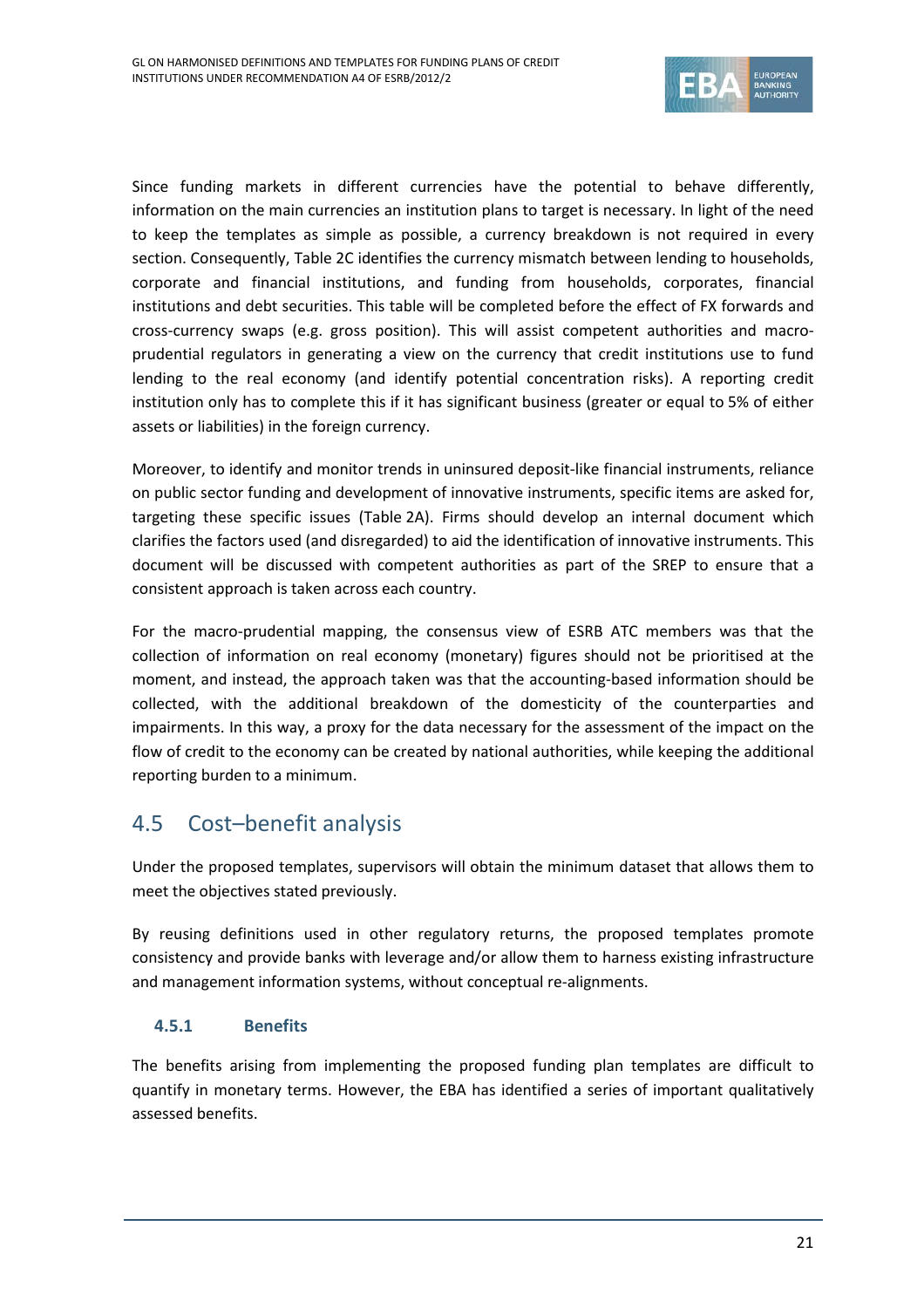

In the recent past, the EU witnessed a funding crisis with consequences that are still felt today, which underlined the importance of effective supervision. The templates proposed in these guidelines provide competent authorities with a standard set of information regarding the funding plans of a credit institution. This additional information should enable better and earlier assessments of the potential funding risks to be made, thereby improving the effectiveness of supervision.

The proposed templates allow the EBA, as well as competent authorities, to fulfil the ESRB Recommendation A. More specifically, the supervisors would have a tool to assess the funding plans of credit institutions and their feasibility on an aggregated basis; identify the development of innovative products; monitor the change in uninsured deposit-like financial instruments; monitor credit institutions' plans to reduce reliance on public sector funding sources; and assess the impact of credit institutions' funding plans on the flow of credit to the real economy.

The proposed templates and definitions provide both a framework for a structured dialogue between competent authorities and credit institutions and a tool that would enhance supervisors' ability to prevent another crisis stemming from the funding profiles of credit institutions. For example, with the data required in Section 2C, the competent authorities could have observed the impact that asset-backed securities were having in the global banking system before 2007.

Many competent authorities have reporting requirements in place that are related to the funding plans of the supervised institutions. Implementing the proposed templates would improve the level of harmonisation at EU level, which would lead to the better functioning of colleges when addressing the important issue of a bank's funding plan. This would also allow for a better comparability between institutions and an easier aggregation of data. Moreover, harmonisation at European level would reduce the compliance costs for cross-border institutions.

Finally, an important focal point of the proposed templates is represented by the aggregation of the funding plans at national and EU-wide level, with a positive impact on the financial stability of the national systems and of the Union.

Given the points above, the EBA considers the benefits of implementing the proposed funding plan templates as being **medium** for on-going supervision and **high** during bank crises. The ITS on additional liquidity monitoring metrics under Article 415(3)(b) of Regulation (EU) No 575/2013 estimate that the impact on **credit institutions** from the implementation of the ITS implies is 'low', as the information should already be at their disposal. However, the impact on **competent authorities**, as estimated in the ITS, coincides with the impact estimated in the IA (low) and the impact of these guidelines is expected to be the same. However, the ITS do not estimate the benefits in monetary terms or in terms of level of magnitude.

### **4.5.2 Costs**

The information required in the proposed templates does not exist fully in current reporting; therefore, the additional reporting requirements will pose a burden on banks. However, providing the required information should not be too onerous, as the templates (a) use existing definitions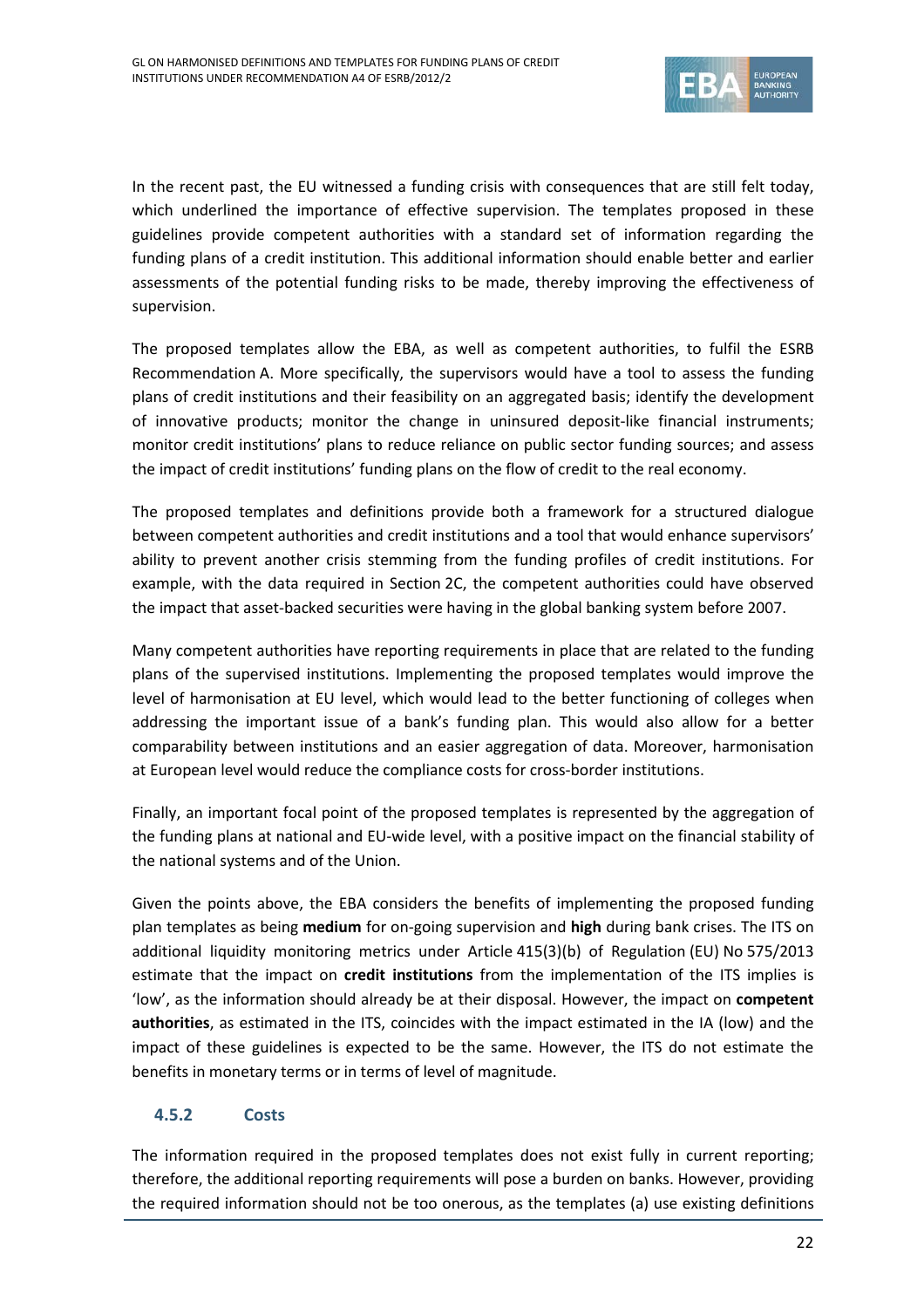

and therefore conceptual frameworks, (b) respect the proportionality principle and (c) request the absolute minimum of information to construct an adequate picture of a bank's funding plan. In addition, well-run credit institutions should already be participating in the funding planning process and are therefore likely to already have the required data in a broadly similar form.

The EBA acknowledges that **macro-prudential** information may potentially have a higher cost as it asks for breakdowns based on geography (domestic/non-domestic), which may not be immediately available to a credit institution.

The level of the impact on competent authorities estimated in the ITS on additional liquidity monitoring metrics coincides with the impact estimated in the IA (low).

The EBA estimates that overall costs are **low**.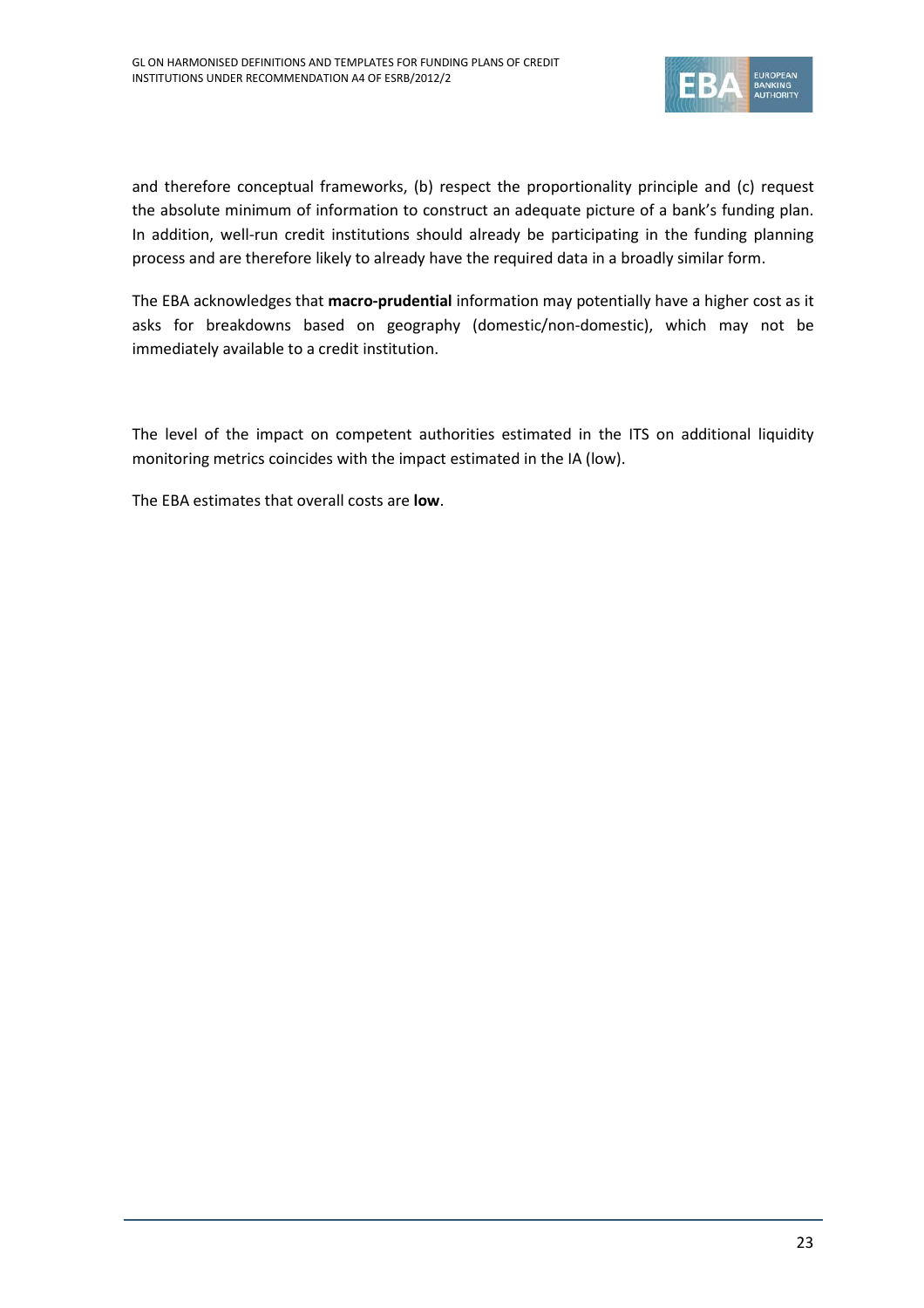

### 4.6 Summary of the costs and benefits of the proposals

| <b>Requirement</b>                                                                                                                                            | <b>Party</b><br>affected | <b>Compliance costs</b>                                                                                                                                                                                                                                                | <b>Benefits</b>                                                                                                                                                                                                                                                                                                                                                                                                                                                                                                        | <b>Net impact</b>                   |
|---------------------------------------------------------------------------------------------------------------------------------------------------------------|--------------------------|------------------------------------------------------------------------------------------------------------------------------------------------------------------------------------------------------------------------------------------------------------------------|------------------------------------------------------------------------------------------------------------------------------------------------------------------------------------------------------------------------------------------------------------------------------------------------------------------------------------------------------------------------------------------------------------------------------------------------------------------------------------------------------------------------|-------------------------------------|
| Section 1 (Balance-<br>sheet overview)<br><b>Section 2 (Financial</b><br>reliances)<br><b>Section 2</b><br>(continued)<br>(Structural currency<br>mismatches) | Credit<br>institutions   | Low (some of the data<br>required should already be<br>in the accounting systems.<br>Most of the definitions used<br>are aligned with existing<br>definitions). The<br>proportionality principle<br>also ensures there are<br>lower costs for smaller<br>institutions. | Low (funding plan<br>reporting is currently<br>done (if at all) in a<br>heterogeneous way<br>throughout the Union,<br>based on domestic<br>requirements. The<br>harmonised reporting<br>templates are<br>expected to reduce the<br>compliance costs for<br>cross-border credit<br>institutions; moreover,<br>the credit institutions<br>would be evaluated on<br>the basis of uniform<br>information, which<br>would enhance<br>supervisors' capacity<br>to fairly assess their<br>position within the peer<br>group). | Positive<br>(negligible) to<br>zero |
|                                                                                                                                                               | Competent<br>authorities | Low (the order of<br>magnitude of the cost<br>impact also depends on the<br>extent to which data<br>submission and storage<br>facilities already<br>established can be used)                                                                                           | Medium to high<br>(improved<br>effectiveness of<br>supervision, financial<br>stability, harmonisation<br>and smoother<br>functioning of the<br>colleges)                                                                                                                                                                                                                                                                                                                                                               | Positive (low)                      |
|                                                                                                                                                               | Credit<br>institutions   | Low to medium                                                                                                                                                                                                                                                          | Low (lower costs for<br>cross-border<br>institutions)                                                                                                                                                                                                                                                                                                                                                                                                                                                                  | Negative<br>(negligible) to<br>zero |
| Macro-prudential<br>information                                                                                                                               | Competent<br>authorities | Low                                                                                                                                                                                                                                                                    | Medium to high<br>(improved<br>effectiveness of<br>supervision, financial<br>stability and<br>harmonisation)                                                                                                                                                                                                                                                                                                                                                                                                           | Positive (low)                      |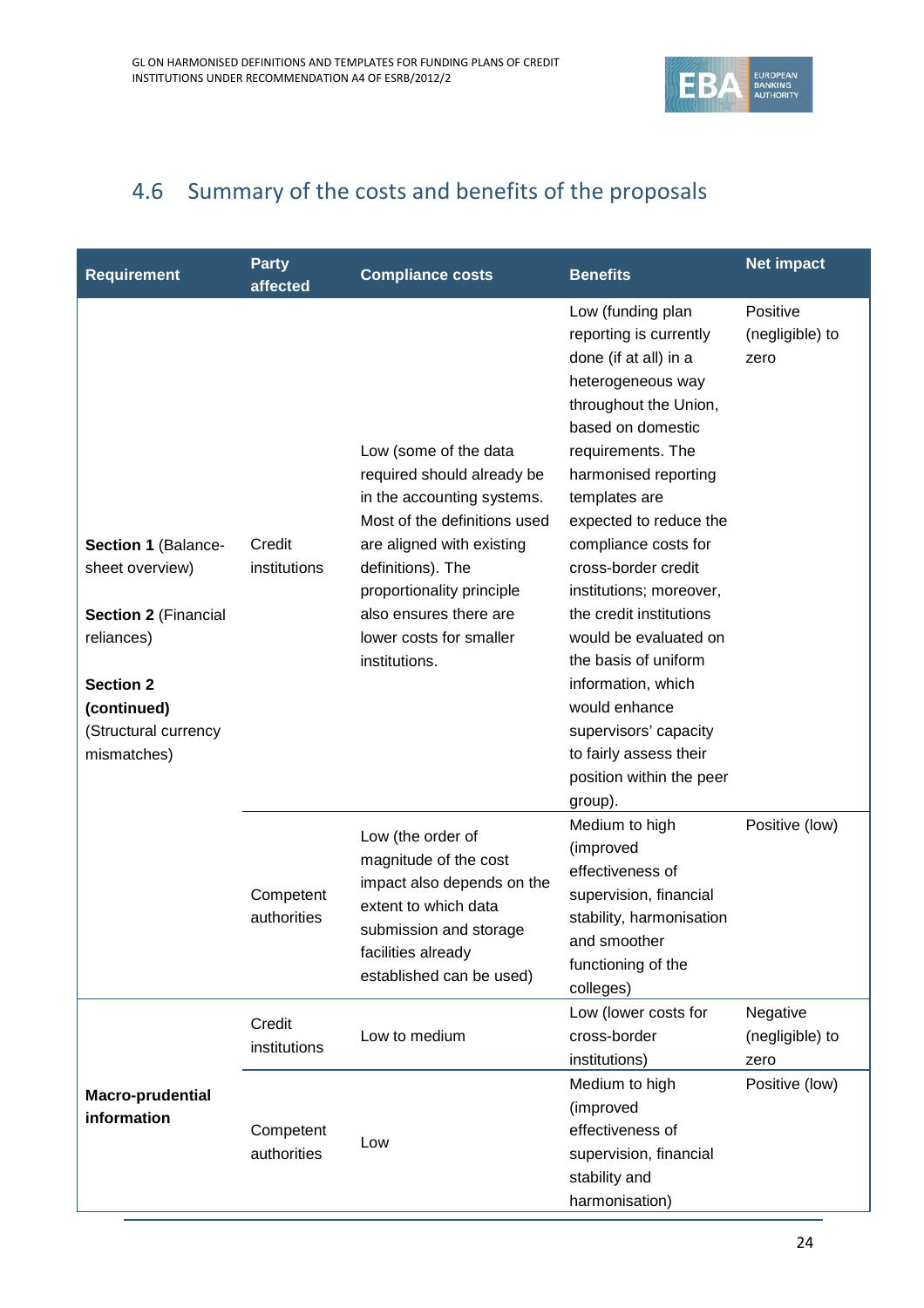

### 4.7 Conclusion

From the cost–benefit analysis it is apparent that the introduction of harmonised templates and definitions for funding plans will have a net positive impact, as the benefits are expected to be higher than the costs.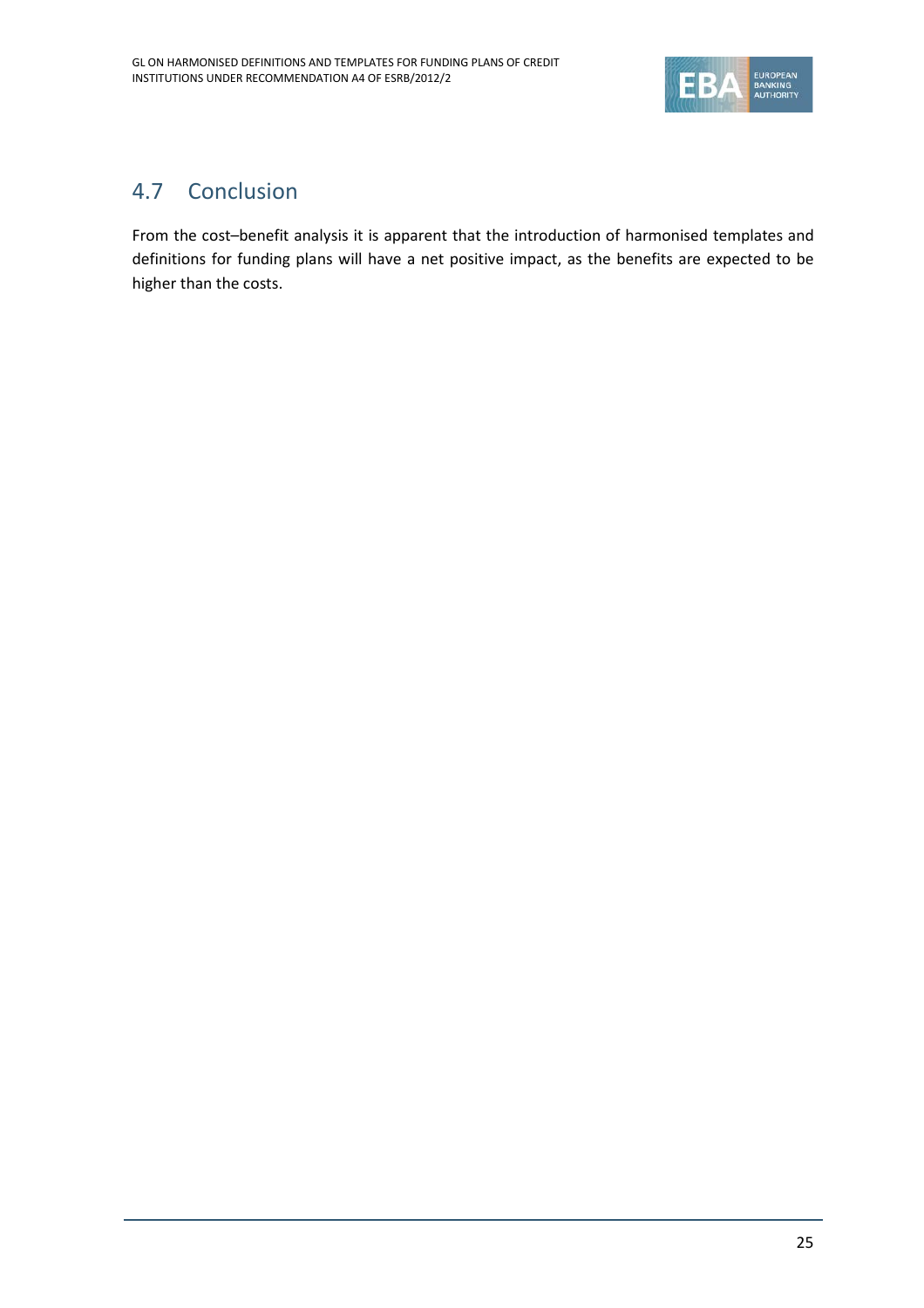

### Draft data point model

**PLEASE REFER TO** *Draft Data Point Model accompanying doc to GL on FPT)* **FOR THE DPM FILE IN EXCEL FORMAT.**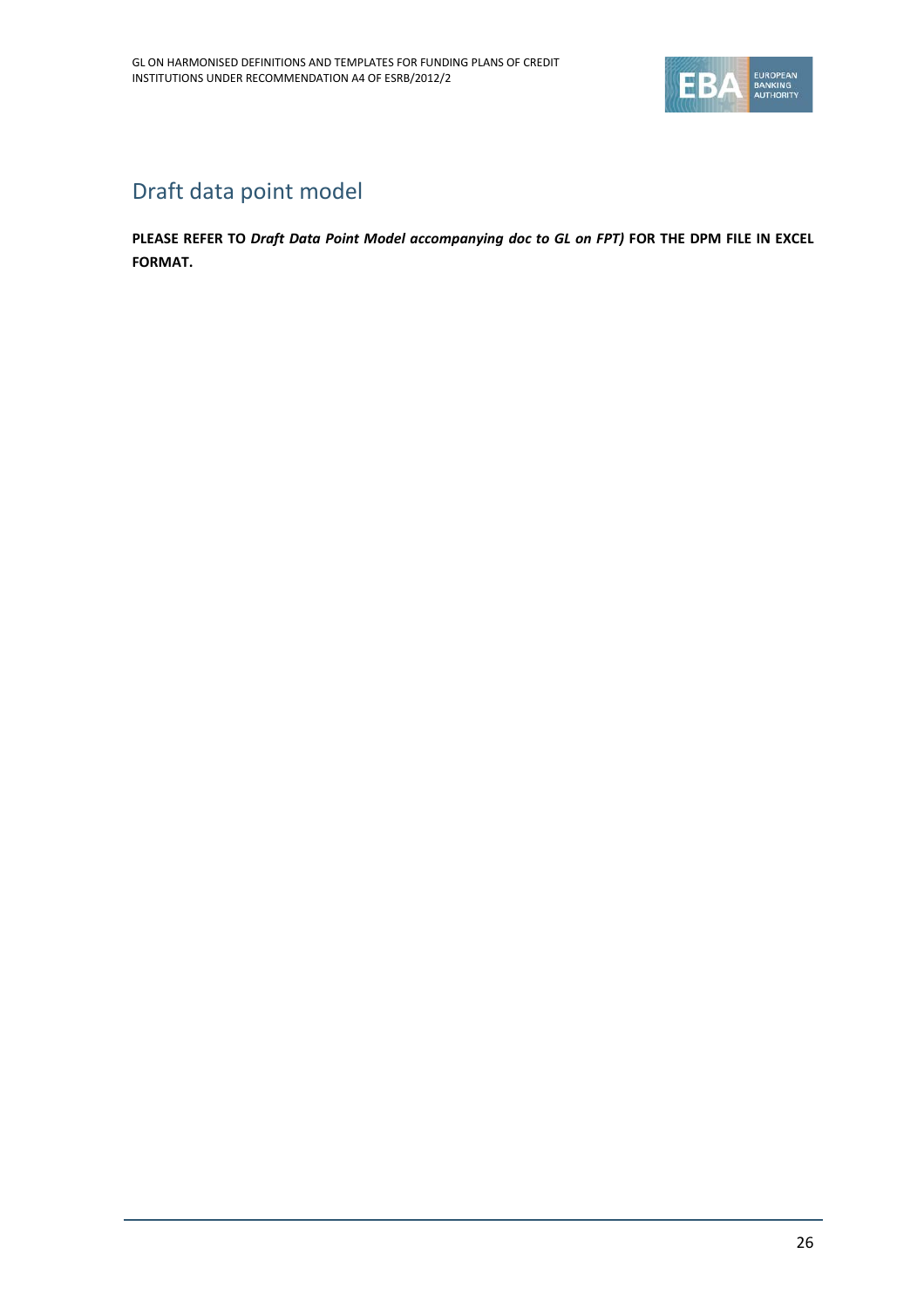

## 5. Views of the Banking Stakeholder Group (BSG)

#### **GENERAL COMMENTS**

The Consultation Paper on "*Draft guidelines on harmonised definitions and templates for funding plans of credit institutions under ESRB Recommendation 2012/02 A.4" (consultation paper)* is based on the recommendation of the European Systemic Risk Board (ESRB) published in April 2013. The ESRB recommends to collect data on the development of new financial products and structures (such as, for example, collateral swaps and synthetic ETFs), which in times of stress in the financial markets can lead to uncertainty among investors with regard to both the instruments and the institution. According to the ESRB, products which are "similar to deposits" but are not covered by deposit guarantee schemes can show particular volatility, as experienced during the financial crisis.

The introduction of a standardized reporting format might prove especially beneficial in the case of less stable economies where funding plans rely on assumptions of great variability. The approach to confine the new requirements to information which is not already reported to the supervisory authorities on the basis of existing requirements appears appropriate. National supervisory authorities already receive comprehensive information on the subject of "funding planning" and "active funding events", which covers the information requirements with regard to the general (national) market: funding and liquidity situation and information requirements relating to the institution concerning funding, funding planning, market access and liquidity (in Germany for example, such information is provided to the Bundesbank in regular "liquidity-calls" with single banks). In addition, there is a regular exchange of up-to-date information on a monthly basis on funding events, prices, volumes, market access, market developments, terms and conditions strategy and further information. According to our observations, this information is intensively verified, evaluated and scrutinised by the supervisory authorities who, on the basis of these data, undertake an assessment of institutions' funding, financing risks, the funding mix, the dependence on specific sources or markets, and the feasibility of funding strategies. The BSG therefore commends the use of existing definitions wherever possible so as to limit the additional reporting burden.

As a general remark, the provision of the information requested in the consultation paper contributes only limited added value with regard to the intended objective of better ability to assess the financing risks and structures of credit institutions. The information content of the proposed template is only marginally better than the information that is already communicated. There persists an element of inconsistency between the requirements outlined in the Consultation Paper and the desired outcome according to the ESRB specifications. In addition, the requirements could cause an extra burden for institutions that are not IFRS-based and might prove difficult to implement due to planning processes and limited data availability. Furthermore, the needs of specialized credit institutions are not sufficiently addressed in the Consultation Paper.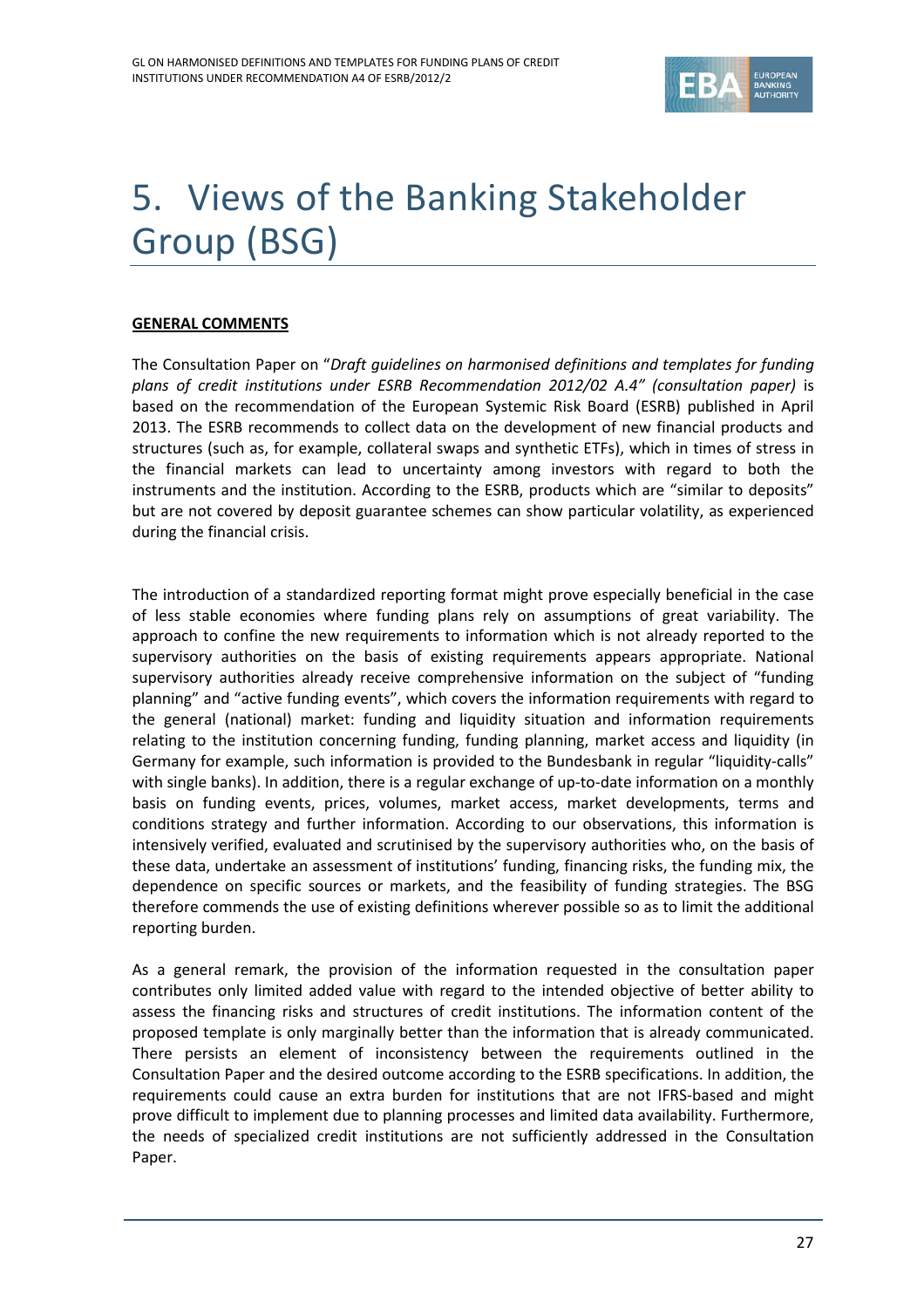

We are not certain whether the requirements outlined in the Consultation Paper give an impression of the dynamics of lending to the real economy, as would be desirable according to the specifications of the ESRB. In our view, the following points argue against this:

- (i) coverage of only 75% of the consolidated funding plans is achieved,
- (ii) the off-balance-sheet financing instruments of the real economy (e.g. leasing, factoring, recourse to the capital market, shadow banking, direct financing through insurance or funding substitutes), and
- (iii) the disregarding of the foreign influence (financing by foreign banks and borrowing from abroad).

By way of macro-prudential assessments based on funding planning and balance-sheet structure data, national supervisory authorities have the power to introduce further specific requirements which run counter to the harmonisation approach of the Consultation Paper. In the absence of harmonisation, the comparability of the data proves difficult. We consider this to be an inconsistency in the requirements of the consultation paper.

Furthermore, the reporting requirements envisaged in the Consultation Paper represent a major challenge for institutions which are not IFRS based and therefore also do not have to report any FINREP data. IFRS-based reporting would represent a considerable extra burden without generating even rudimentary control impetus for the institution.

As for specialised credit institutions such as federal- or state-owned promotional banks, the Consultation Paper does not take into account their particular features. Focusing on customer deposits and their pricing is not expedient for certain credit institutions, since these activities might not play a significant role in their funding. Furthermore, the information supplied by such institutions does not allow the supervisory authorities to derive any additional insights concerning the risk weighting of the banking sector on the macroeconomic stability of the respective home country.

Promotional banks, guaranteed by federal or state governments, act on the basis of fulfilling a mandate of public interest. In order to fulfil this purpose, they must not only provide a high degree of creditworthiness, but also high flexibility to react at short notice to the offer- and supply- sides of capital markets. Refinancing of state guaranteed banks is part of public sector refinancing, based on their business model. The combination of long-term planning and adjusting of funding activities to market needs, will result in a lack of synchronization between planned values reported and the actual data. For promotional banks owned by the central government, the banking supervisors are unable to derive any control impetus at all from the planning of the funding activities. Considering these facts, and that no control-relevant insights are obtainable from this exercise, even though considerable costs and pooling of resources are to be expected, the added value of including central government guaranteed institutions is questionable. Thus, they should be exempt from the suggested obligations.

Regarding the model of centralized funding structures (where institutions serve as refinancing banks for savings banks or cooperative banks) they act as "liquidity-providers" for the primary level and as a result receive indirect retail funding, even though the counterparty is technically a financial institution. This indirect retail funding should be assigned to the category "households/residents". In order not to obtain any erroneous reporting results, a corresponding adaptation would be necessary - possibly through the introduction of comments.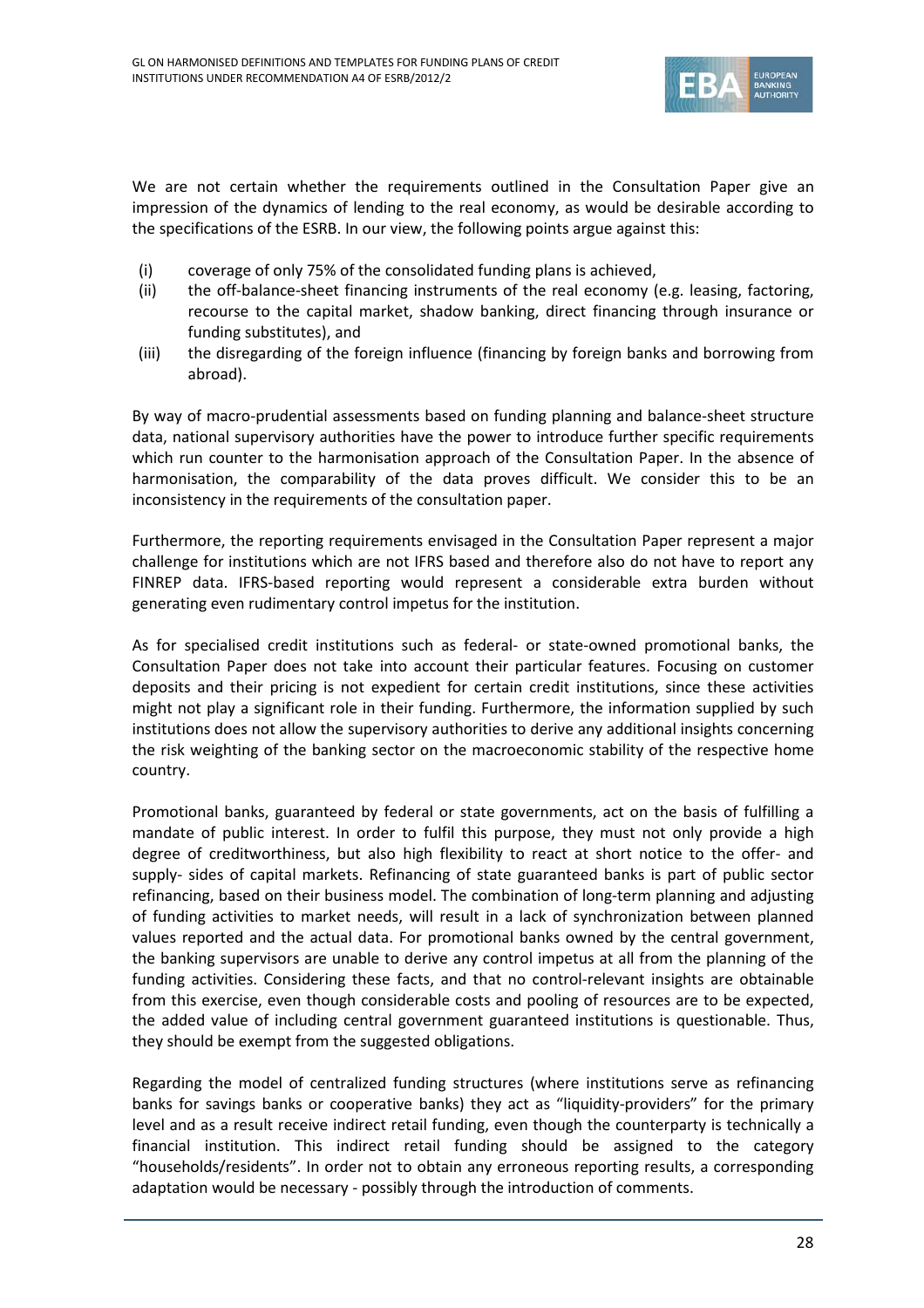

As in the case of other EBA Consultation Papers, the technical and organizational efforts needed for banks to fulfil the requirements outlined in the Consultation Paper are not negligible, and in some cases may be substantial. As a result, we recommend that the template request should be proportional for covering the original ESRB intention.

#### **SPECIFIC COMMENTS**

#### a) Funding planning (EXCEL-SHEET)

On the basis of the planned balance sheets, the supervisory authorities are to respond to the questions of feasibility, the funding match between assets and liabilities and, where appropriate, specific or systemic inconsistencies. The assumption that the information on the planned balance sheets is readily available is incorrect. On the contrary, considerable implementation effort would be required to transfer the present planning logic and the databases into the proposed format. Moreover, we have considerable doubts as to whether it will be possible to carry out a meaningful assessment of the questions on the aggregated presentation of the planned balance sheet.

#### b) Level of consolidation

The definition of the level of consolidation is unclear in the present Consultation Paper. On the one hand, reference is made to the use of the definition according to the ITS (page 7), but on the other hand the supervisory authorities are being given scope for interpretation. In our opinion, the inclusion of cross-border consolidated data reduces the information value of the current data requirements (intra-group funding and cross-border intra-group funding are not considered; foreign funding is included without further specification).

#### c) Implementation burden

We do not agree with the assessment stated in the Consultation Paper that the implementation of the data requirements entails only a low level of effort and expenditure. On the contrary, considerable investments would have to be made in the conversion of the planning logic (see point a) and the development of suitable databases.

#### d) Pricing

In our opinion, the information on the pricing of assets and liabilities involves a great deal of effort. In particular, the average inventory prices for assets and liabilities allow no reliable pronouncements to be made on the sensitivities in the event of an increase in refinancing costs, since this information is highly compressed and only part inquiries are involved (e.g. derivatives are missing, WP portfolio, equity assessment). Furthermore, no consideration is given to the drivers of change in the average inventory prices: e.g. possibilities to pass on increased refinancing costs, the dynamics of building up and reducing inventories, specific or systemic spread widening, etc. We see a risk here that incorrect conclusions will be drawn from this (rudimentary) information (including, for example, by extrapolation). In our opinion, this subject is already covered better by queries on the income statement stress tests and should therefore be deleted from the requirements of the Consultation Paper.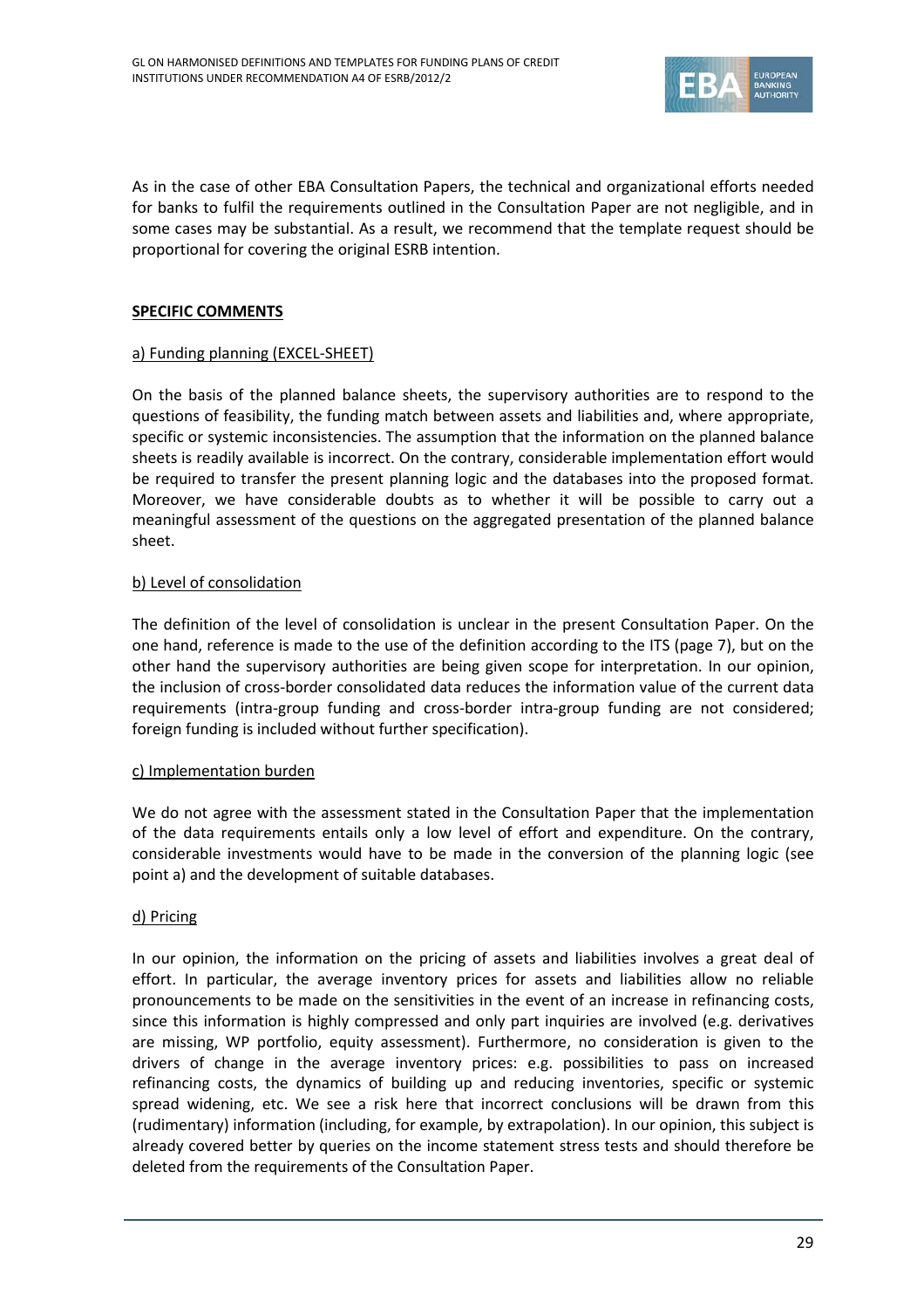

Due to these difficulties, there are some comparability issues as to whether all the information provided by banks will be comparable.

#### e) Timetable

In the consultation paper, it is not clearly stipulated when the first reporting date applies. The first binding application of the reporting requirements should be no earlier than in 2016.

The delivery deadlines to report the data at the balance sheet date of 28 February each year are too tight, especially since the balance sheet is usually drawn up only at a later point in time, e.g. 15 March each year. Probably 30 April is a more realistic deadline for deliverables.

#### f) Reporting timeframe

A two-month reporting timeframe is too short when banks might only finalize their year-end results at the end of February. In addition, some banks undertake their forecasting in the midyear and not with January as starting point. As a result, the forecast might have a six months lag or longer. For other banks, the funding plan process is normally performed during the  $4<sup>th</sup>$  quarter of the year using data as of end September.

Final accounting figures are in general not available at the end of February. As a result, EBA should give more flexibility and try to bear in mind banks´ internal processes.

#### g) Forecasting

It is quite awkward to have to look forward for three years. Even for one year is almost impossible to forecast prices as it depends on developments in the market environment, business development, competition, customer behaviour, and measures taken by regulators and supervisors which are even more difficult to predict. As such, it might be more realistic to provide qualitative assessment of expected market direction rather than quantitative information.

Finally, there is a risk that funding plan and forecast pricing data might become treated as fact by markets. Therefore, it would be desirable to limit the reporting of funding plans to supervisors and to avoid any form of public disclosure of these plans. In any case, we would stress the need to limit the quantitative information to be provided.

#### h) Scope of application

Though reporting is by most European banks thought to be on a consolidated level, national regulators on their own discretion may ask for a plan at the legal entity level. We strongly recommend that funding plan reporting should only be required on a consolidated level with flexibility left for banks to opt for funding plan reporting at Euro individual level.

#### f) Questions:

#### **Q01. Are the proposed templates feasible in terms of completion?**

No comments.

**Q02. Are the reporting templates and instructions sufficiently clear? Should some parts be clarified? Should some rows/columns be added or deleted?**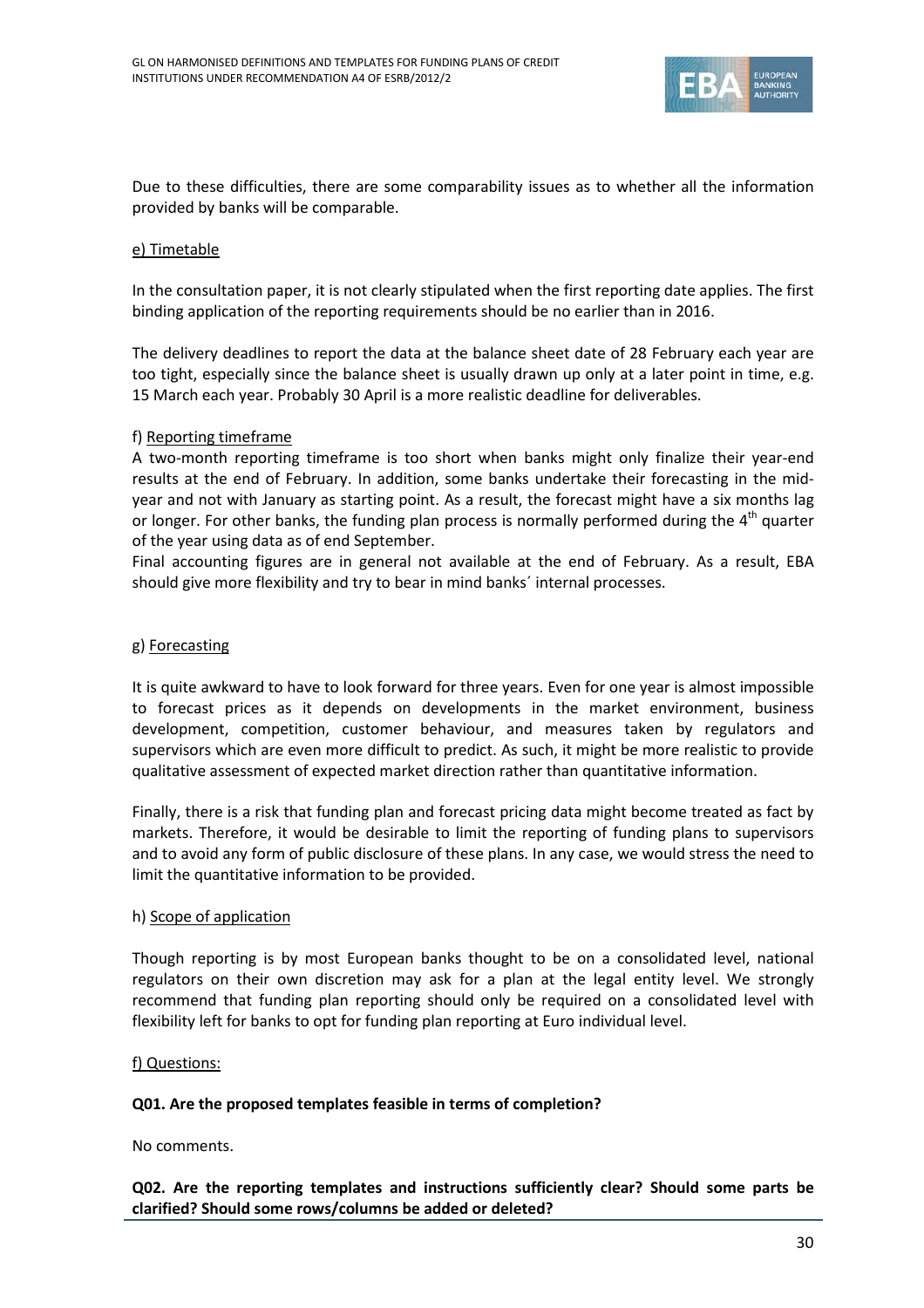

#### Concerning Tables 1A and 1B:

For certain securities issues, especially on the sale of bearer bonds and commercial papers, the marketing is usually undertaken with the involvement of a syndicate or a dealer group. As a result, it is not possible to identify the actual end customer, i.e. he cannot be assigned exclusively to a customer segment. The possibility to make comments should be introduced for clarification.

Separate planning of derivatives is not usual. Rather, the assets-side business and its refinancing are planned and it is determined on this basis which derivatives are to hedge it. Furthermore, derivatives are recorded in the accounts on the basis of market value. Inferences from planned derivative volumes are not possible on the basis of balance-sheet dates, since most derivatives show a carrying amount on the balance sheet at the conclusion of the transaction of zero or nearly zero. Rows 070 and 380 (derivatives) should therefore be included in rows 080 and 400 (other assets, other liabilities). Furthermore, derivatives are also needed for the retail transactions which are hedged with regard to market risk and to this extent are transitory items. These customer-induced transactions are not subject to balance-sheet planning.

In addition to this, there are other potential changes to the templates such as:

- In section 1 1A Assets, the item "other assets" should be split into high-quality liquid assets, other investment bond positions and other assets. The current setup in the template would not allow supervisors to adequately assess the position of banks.
- In table 1B central bank funding should be reported as a separated item

#### Concerning Table 1C:

The background to the request for the actual and planned values of the NSFR and LCR ratios is not transparent, since:

- The LCR becomes partially mandatory only from 2015 and the NFSR from 2018.
- The LCR relates to a regulatory period of 30 days. Planning of this ratio for a period of up to 3 years does not seem appropriate.
- The ratios requested here are linked to reference dates, but have to be complied with on an ongoing basis, which calls into question the relevance of the time horizon provided for here.
- These ratios are each determined and reported separately.

Concerning Table 2A1:We understood the table to mean that only deposits of retail customers are to be recorded. Row 030 should be clarified accordingly, since here the specification of the group of customers is lacking.

#### Concerning Tables 2B1 and 2B2:

We interpret the requested basis points for capital market products and loan assets as net margin contribution by customers (margin above/below the swap rate) and for deposit liabilities as the spread above/below the swap rate. In the environment close to the money market, we refer to absolute spreads/coupons respectively above/below Eonia.

"Innovative unsecured funding instruments / uninsured deposit-like instruments sold to retail customers" should be defined more clearly. What do these categories cover?

#### Concerning Table 2C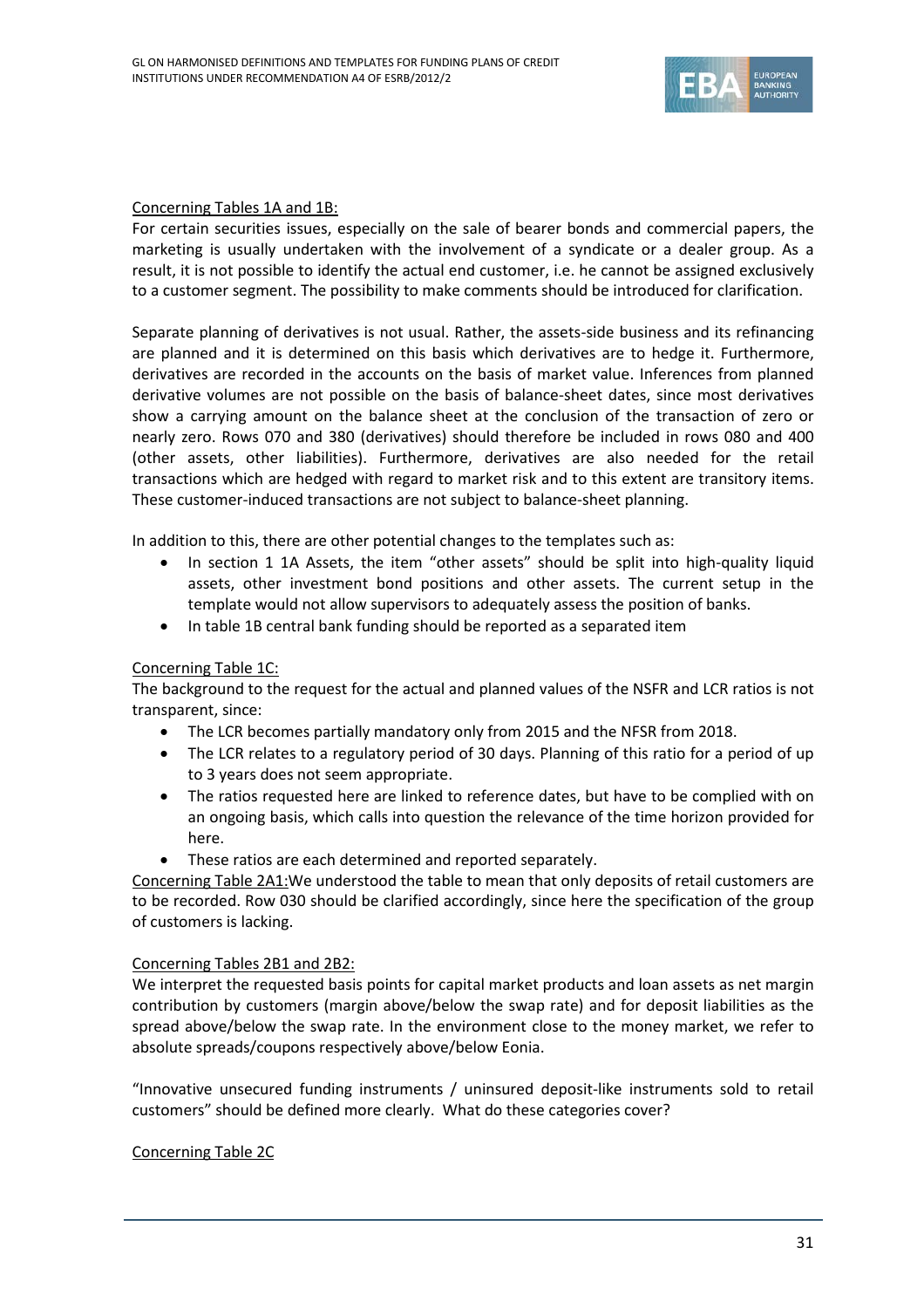

- Guidance on how to treat FX forward and XCS swaps. How is the supervisor to assess the mismatches without having any maturity information in the template?
- Does row 220 include derivatives, cash and FX?
- No separate disclosure of public sector funding?
- Rows 206 and 270 should be reported as per original or remaining maturity

#### Concerning Table 2D

- Are assets and liabilities in this section supposed to be included in template 1A and 1B? Are they reported separately in section 2D additionally?
- What is meant by asset/liability acquisitions?

#### Other comments

- Funding plans may be done mostly based on managerial data rather than accounting information
- Multi-year plans may not be undertaken annually in most banks: an annual funding plan with a one-year horizon will be the standard.

**Q03. Do you agree that the information to be gathered on the pricing of assets and liabilities (Section 2B) would provide effective insight into the expected development of funding costs within the broader scope of medium-term strategic planning? If not, do you have concrete suggestions as to what other information would be more suitable?** 

See comments under question 2 on 2B1 and 2B2.

**Q04. Do you agree that information on currency breakdown (Section 2C) will provide effective insight into possible currency mismatches? If so, will such information be easily available, and can it be reliably projected by credit institutions to the required horizon?** 

No: amongst other things, the effect of gap-reducing derivatives is not considered. It would be better if, in addition to the underlying transactions, corresponding derivatives for foreign currency control were also considered. It should be sufficient for the data to be indicated in the corresponding foreign currency otherwise the data collection will be duplicated.

Furthermore, it should be borne in mind that the gathering of information is burdensome and a projection is difficult. Not all institutions have firm funding planning in individual foreign currencies. The structure of such planning would represent a disproportionate effort and would not comply with the principle of proportionality.

#### **Q05. Are all the main drivers of costs and benefits identified in this CP? Are there any other costs or benefits missing? If yes, please specify which ones.**

Materiality thresholds: The supervisory authorities should request the data from the credit institutions with combined assets accounting for at least 75% of the banking system. The data are collected in EUR million. Not all institutions which have to prepare relevant data on account of their balance-sheet total operate in all areas considered in the individual sections of the templates to an extent which would have a significant impact on the overall economy. Materiality thresholds should therefore be introduced for individual sections for which this is appropriate.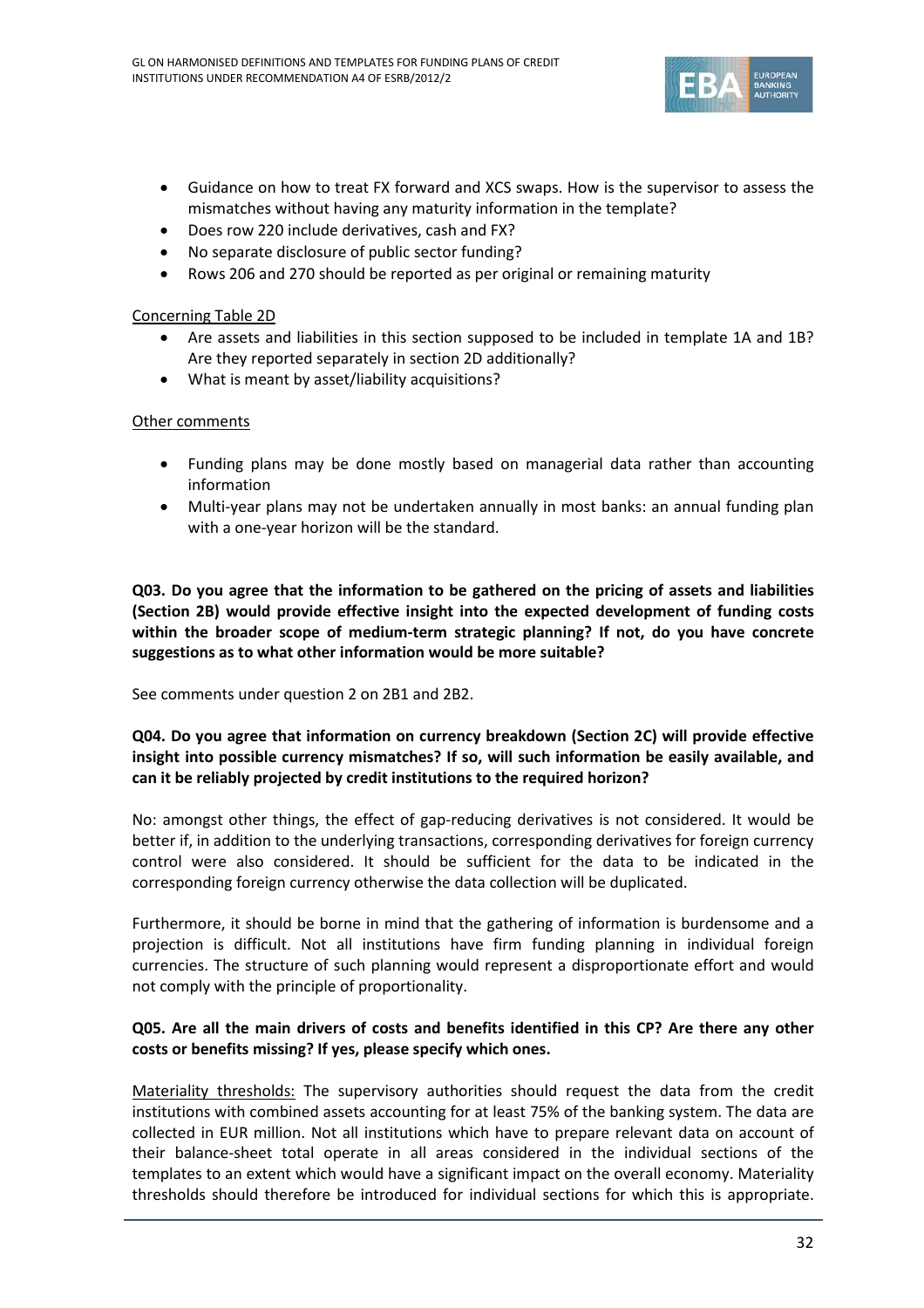

Such materiality thresholds could for example be EUR 1 billion or a percentage of the balancesheet total.

Scope of consolidation: In the opinion of the EBA, the relevant supervisor should assess which scope of consolidation it considers appropriate for the collection of the plan data. The size of the scope of consolidation for which the plan data are to be collected should correspond to the scope that is used as a basis in the planning process of the bank. A departure from this may represent a considerable burden for the reporting institutions and distort the information value of the plan data. The credit institution itself may propose which scope of consolidation provides the greatest informative value.

**Q06. Do you agree with our analysis of the impact of the proposals in this CP? If not, please provide any evidence or data that would explain why you disagree or which might further inform our analysis of the likely impacts of the proposals.** 

No comments.

**Q07. Will firms subject to this template be able to report the data by 28 February for a reporting date of 31 December previous? Should the EBA explore other options, such as a split submission date (different deadlines for different parts of the template)?**

The guideline provides that banks draw up their three-yearly planning of their lending business and its financing on 31 December of the previous year and submit this to the ECB on 28 February of the current year. Banks usually draw up planning in the second half of the current year for the following three years from the start of the following year and thereby focus on an up-to-date reference date (e.g. 30 June). For example, the planning for the years 2015 to 2017 takes place in autumn 2014 and is adopted before the end of the year so that the plan values are established before the start of 2015. Under this process, first of all the planning of the lending business takes place, which in addition to the traditional credit business also includes all other activities of the bank. The refinancing planning is then reconciled with the planning of the lending business. The conversion of the planning process to the timetable required in the guideline is cumbersome. On the one hand, the banks would not have the relevant plan data available in time. On the other hand, the necessary figures from the annual accounts would in general be available only in March, so carrying out the complex planning process by the end of February would not be possible. Since the planning process covers not only the lending business and its refinancing, isolated reprogramming in accordance with the deadlines provided for in the guideline would be neither feasible nor of informative value. In our opinion, the customary planning process of banks, which is adopted towards the end of a year for the coming three years, should therefore serve as a basis. Since the planning periods are geared to annual and not six-monthly planning, it is to be assumed that the data supplied by 30 June each year will not be of informative value. We therefore recommend foregoing this interim deadline. We consider a split deadline not to be helpful.

#### **Submitted on behalf of the Banking Stakeholder Group**

**David T Llewellyn Chair, 20th March, 2014**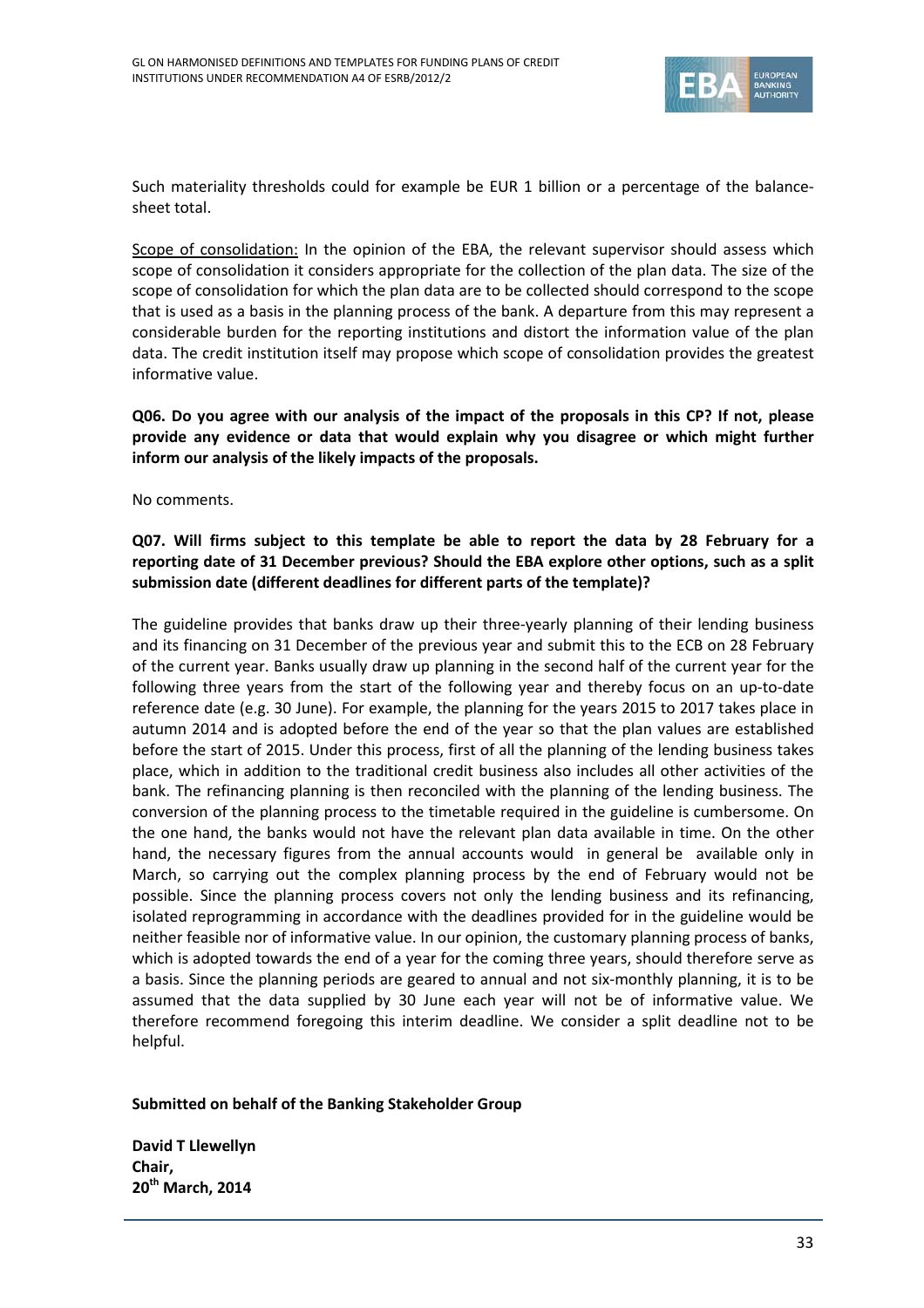

## 6. Feedback on the public consultation

The EBA publicly consulted on the draft proposal contained in this paper.

The consultation period lasted for 3 months and ended on 20 March 2014. 14 responses were received, of which 11 were published on the EBA website.

This paper presents a summary of the key points and other comments arising from the consultation, the analysis and discussion triggered by these comments, and the actions taken to address them if deemed necessary.

In many cases several industry bodies made similar comments or the same body repeated its comments in the response to different questions. In these cases, the comments and EBA analysis are included in the section of this paper where the EBA considers them most appropriate.

Changes to the guidelines have been incorporated as a result of the responses received during the public consultation.

### **Summary of key issues and the EBA's response**

Respondents to the consultation identified the following areas of concern.

- Plans vs. Actuals: there was worry that institutions would be measured by competent authorities against the most recent plan. There was also concern that a projection of funding is especially dependent on a number of volatile factors. The EBA recognises these concerns, and appreciates performance may deviate against the plans. At the same time it is important that plans exist and that they are used as a basis for structured discussions with authorities.
- There were concerns about time: frequency, end date horizon length, reference date and dates of submission. The responses are shown in detail below.
- Other responses asked specific questions for clarification concerning aspects of the methodology including the scope, coverage and consolidation. These were addressed by clarifying the definitions, and amending the wording or structure of the template and amending the accompanying text in the final guidelines or the impact assessment.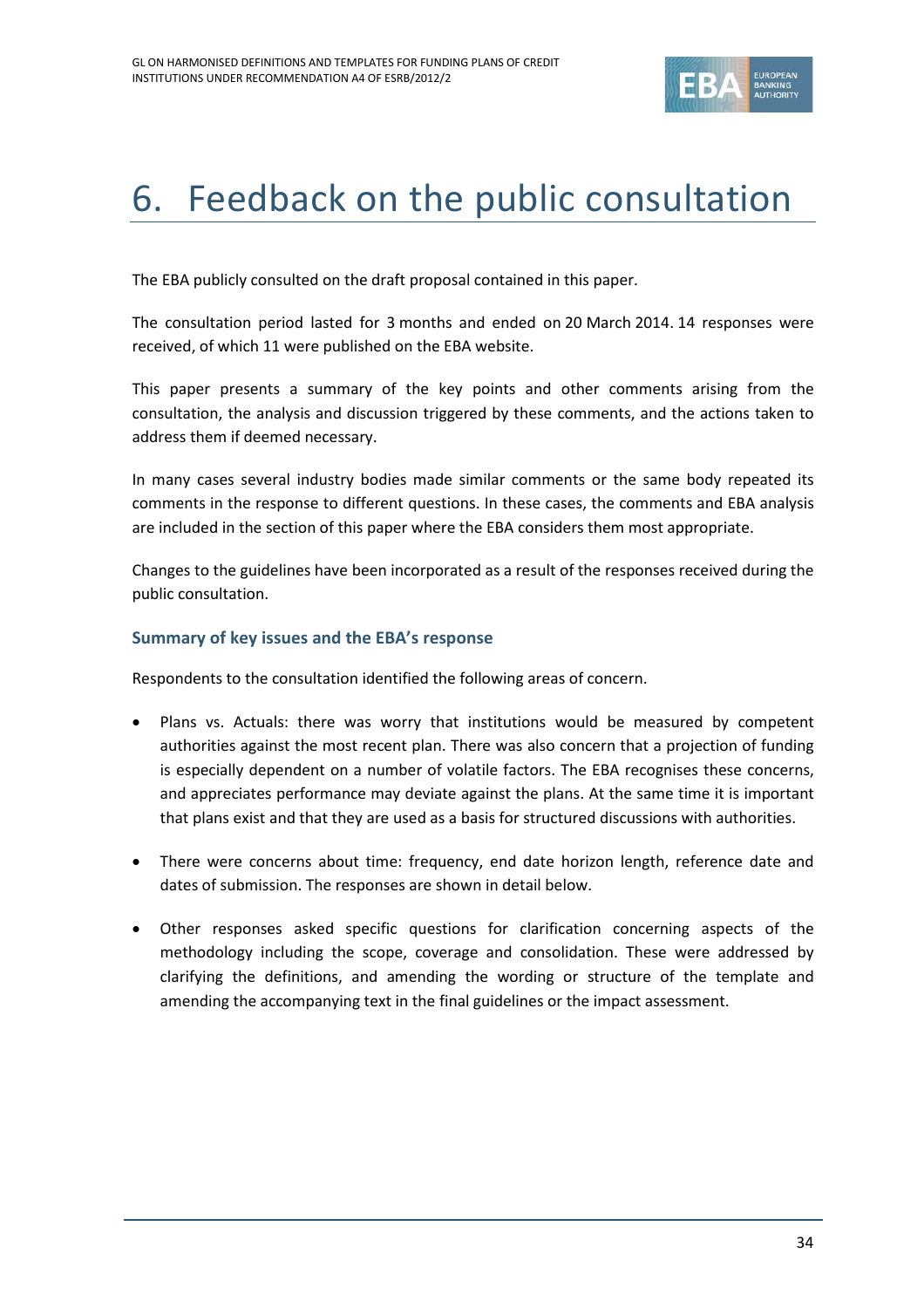

### **Summary of responses to the consultation and the EBA's analysis**

| <b>Comments</b>         | <b>Summary of responses received</b>                                                                                                                | <b>EBA analysis</b>                                                                                                                                                                                                                                                                                                                                                                                                                                                      | <b>Amendments to</b><br>the proposals                               |
|-------------------------|-----------------------------------------------------------------------------------------------------------------------------------------------------|--------------------------------------------------------------------------------------------------------------------------------------------------------------------------------------------------------------------------------------------------------------------------------------------------------------------------------------------------------------------------------------------------------------------------------------------------------------------------|---------------------------------------------------------------------|
| <b>General comments</b> |                                                                                                                                                     |                                                                                                                                                                                                                                                                                                                                                                                                                                                                          |                                                                     |
| Plan vs. actuals        | Respondents were concerned that they will be<br>held to the plans and questioned when<br>differences in actuals occur.                              | The EBA does not consider the plans to be set in stone,<br>especially in an area where the environment is as fast-<br>moving as liquidity.                                                                                                                                                                                                                                                                                                                               |                                                                     |
|                         |                                                                                                                                                     | The EBA considers that the plans will serve as a basis for<br>supervisors and firms to hold structured discussions<br>about firm strategy and identify and address any<br>emergent systemic effects from concurrent actions, and<br>does not envisage that there should be significant effort<br>devoted to explain differences from actual, outside the<br>normal supervisory dialogue.                                                                                 | This was stated in<br>the CP, and will be<br>reiterated explicitly. |
| Plan vs. actuals        | Pricing is extremely volatile so quantitative<br>information is almost certainly going to be<br>inaccurate.                                         | The EBA realises aggregating pricing information<br>accurately is likely to be impossible.<br>Nevertheless, as a starting point for a supervisor-firm<br>conversation, this analysis would be helpful. A box has<br>been provided to include qualitative information on<br>pricing strategy.                                                                                                                                                                             | Include a comment<br>box for narrative.                             |
| Plan vs. actuals        | Breakdown by currency: volatility of FX may<br>change the plans and a 3-year forecast is<br>subject to so much uncertainty as to be<br>meaningless. | Whilst the EBA understand that forecasting may be<br>difficult, we would only ever look for the best estimates<br>a firm can provide. The EBA understands that market<br>drivers may cause a firm to deviate from plan, but we<br>ask that a firm considers the most likely scenario over<br>the 3-year time horizon when creating this section.<br>Additionally, assets in a foreign currency may not exhibit<br>a similar volatility and will still need to be funded. |                                                                     |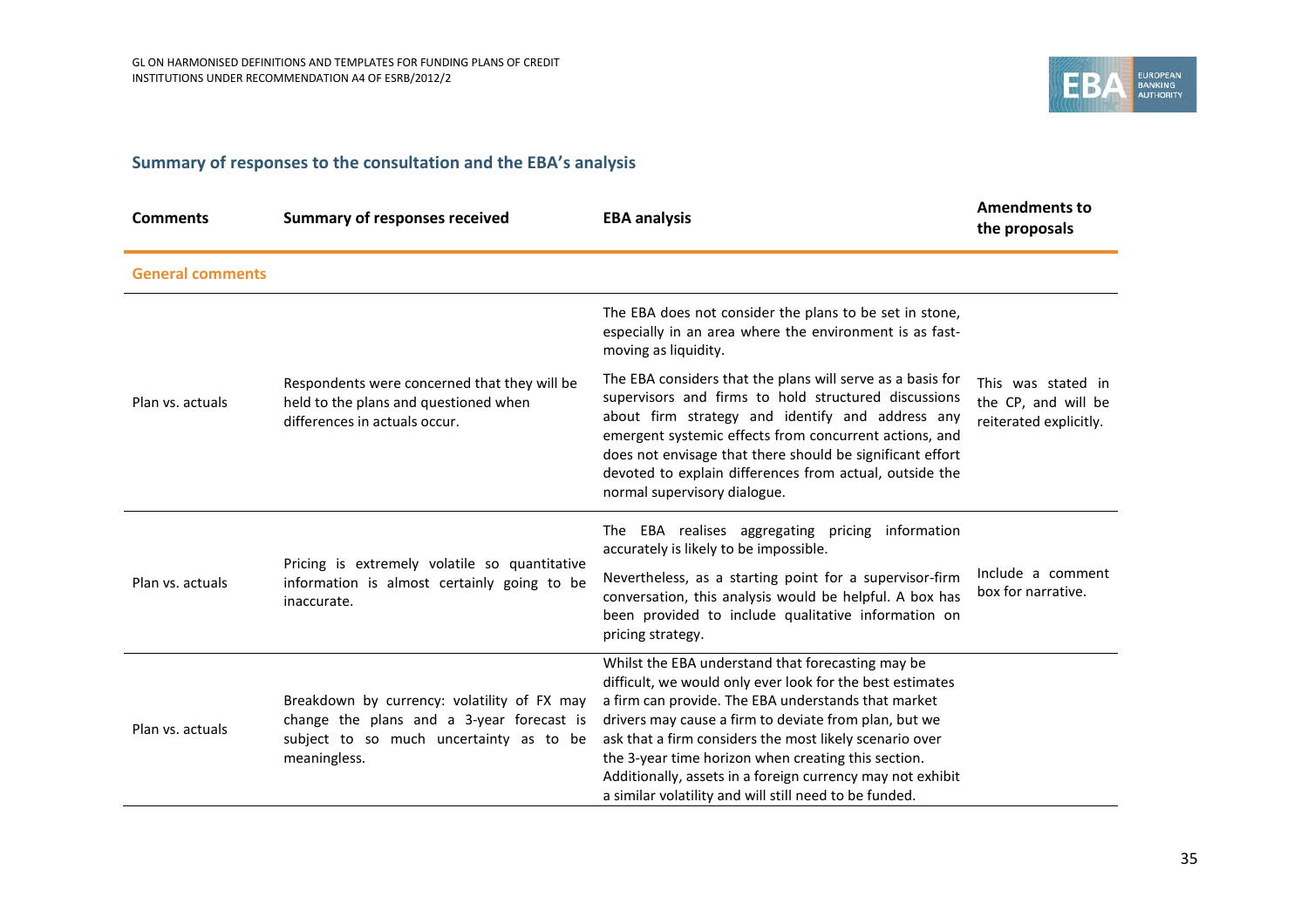

| <b>Comments</b> | <b>Summary of responses received</b>                                                                                                                                                                                                                                                                                                                    | <b>EBA analysis</b>                                                                                                                                                                                                                                                                                                                                                                                                                                                                                                                                                                                                                | <b>Amendments to</b><br>the proposals                                                                               |
|-----------------|---------------------------------------------------------------------------------------------------------------------------------------------------------------------------------------------------------------------------------------------------------------------------------------------------------------------------------------------------------|------------------------------------------------------------------------------------------------------------------------------------------------------------------------------------------------------------------------------------------------------------------------------------------------------------------------------------------------------------------------------------------------------------------------------------------------------------------------------------------------------------------------------------------------------------------------------------------------------------------------------------|---------------------------------------------------------------------------------------------------------------------|
| Planning        | There were queries regarding the scenario on<br>which the planning would be conducted.                                                                                                                                                                                                                                                                  | The EBA are keen to avoid the use of prescriptive<br>macro-economic scenarios to avoid the possibility of<br>misrepresenting a firm's funding plan, as these<br>scenarios may be different to a firm's own assumptions.<br>We also appreciate that firms may be subject to<br>different corporate plans which will be part of the<br>dialogue with competent authorities.                                                                                                                                                                                                                                                          | Clarify that the firm<br>should present its<br>best estimate for the<br>future and engage in<br>supervisory dialog  |
| Planning        | The appropriateness of a 3-year horizon was<br>disputed by some respondents due to growing<br>uncertainty with time.                                                                                                                                                                                                                                    | Whilst the EBA appreciate there are numerous drivers<br>that can alter a funding plan, the provision of a 3-year<br>plan will allow competent authorities to comprehend<br>the balance-sheet growth of firms in the short-medium<br>term, whilst clarifying where this growth comes from.<br>The EBA then expect to aggregate data to provide a<br>clearer interpretation of European systemic risks.                                                                                                                                                                                                                              | No amendment                                                                                                        |
| Planning        | Respondents suggested that pricing data could<br>be delayed until the Additional Monitoring<br>Metrics commence (July 2015) to take<br>advantage of consistencies in the reporting<br>templates. One response asked to delay the<br>completion of the entire funding plan template<br>until the contents of liquidity reporting was<br>coherent enough. | Whilst pricing data is completed in the AMM, this<br>focuses on historic transactions as opposed to the<br>predominantly forward looking scope for the funding<br>plan template. The granularity of pricing data is also<br>different across both returns. As such, the deadline for<br>completion of the pricing data in the template would be<br>maintained in line with the remainder of the document.<br>The EBA has already deleted a 'behavioural maturity<br>ladder' to ensure that data requests are minimised<br>where feasible so that implementation is possible. This<br>has been considered in more detail in the IA. | No amendment                                                                                                        |
| Data disclosure | Respondents questioned what intentions the<br>EBA had on disclosure of the information<br>submitted.                                                                                                                                                                                                                                                    | The EBA will apply the same disclosure guidelines as<br>those employed in the submission of COREP and FINREP<br>returns. The EBA will not publish at individual bank<br>level, nor will it do so at national level where there are<br>few eligible banks. The data is intended for competent                                                                                                                                                                                                                                                                                                                                       | The EBA will provide<br>examples of reports<br>intends<br>-it<br>to<br>produce, and ask the<br><b>ESRB</b><br>about |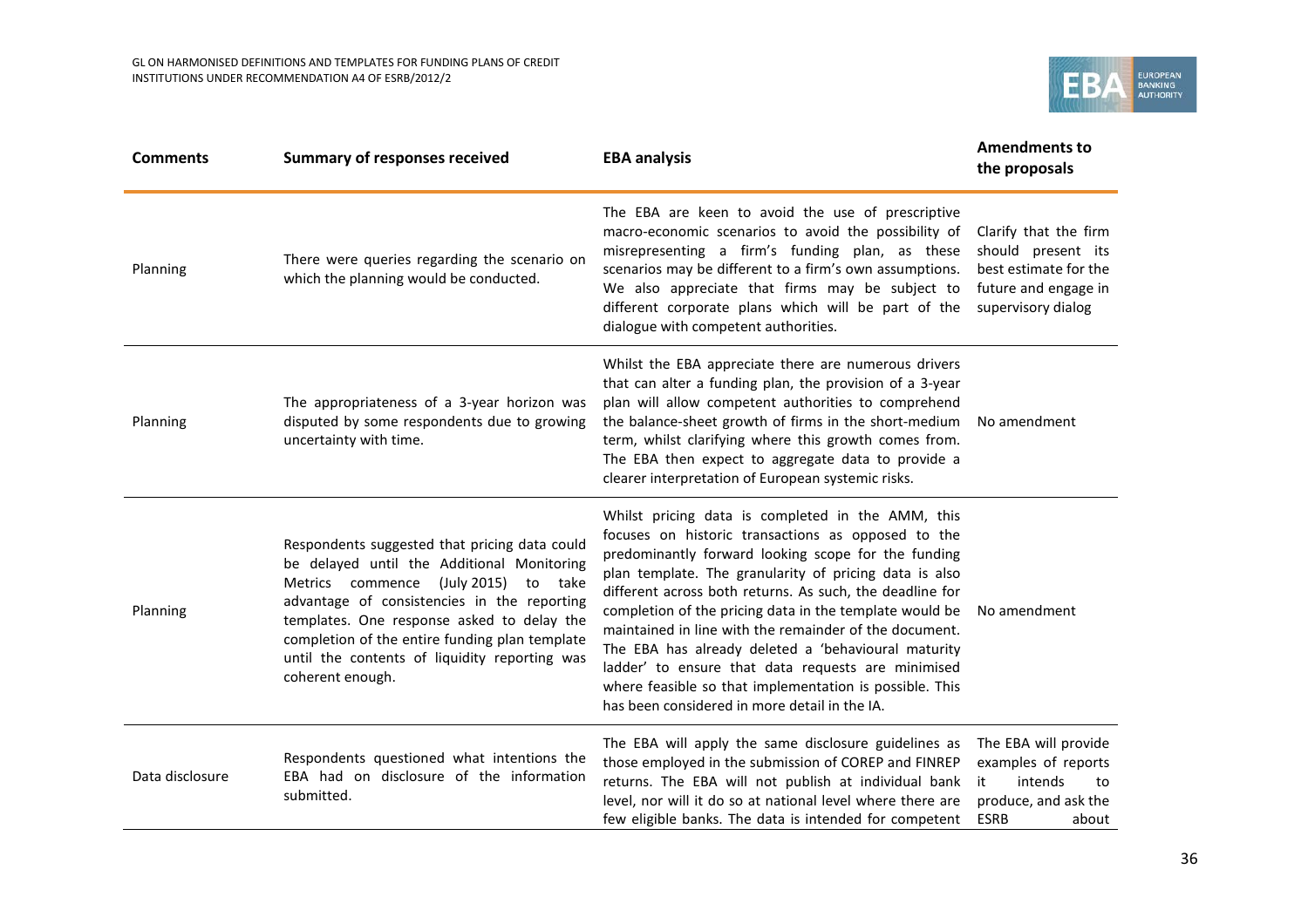

| <b>Comments</b> | <b>Summary of responses received</b>                                                                                                                                                                      | <b>EBA analysis</b>                                                                                                                                                                                                                                                                                                                                                                                                                                                                                                                                                | <b>Amendments to</b><br>the proposals                                                      |
|-----------------|-----------------------------------------------------------------------------------------------------------------------------------------------------------------------------------------------------------|--------------------------------------------------------------------------------------------------------------------------------------------------------------------------------------------------------------------------------------------------------------------------------------------------------------------------------------------------------------------------------------------------------------------------------------------------------------------------------------------------------------------------------------------------------------------|--------------------------------------------------------------------------------------------|
|                 |                                                                                                                                                                                                           | authorities (in a college setting), the EBA and the ESRB.                                                                                                                                                                                                                                                                                                                                                                                                                                                                                                          | intended disclosure                                                                        |
| Timing          | Respondents<br>have<br>commented<br>that 28 February is too soon after the year end<br>and the period leading up to it coincides with<br>their year-end accounts preparation.                             | A balance needs to be arrived at, between feasibility<br>and timely submission.                                                                                                                                                                                                                                                                                                                                                                                                                                                                                    | Dates<br>have<br>been<br>amended                                                           |
| Reference dates | Some respondents highlighted that their year-<br>end or planning-period milestones may differ<br>significantly, leading to potentially out-of-date<br>data to be submitted and inaccurate<br>aggregation. | The EBA realises that plan sign-off may be completed at<br>different times but maintains that a firm should<br>endeavour to provide the most accurate funding plans<br>agreed by the point of data submission. These plans<br>should also have been subject to applicable internal<br>governance procedures. Whilst we appreciate that this<br>has the potential to impact the validity of the response,<br>the EBA and competent authorities would gain more<br>benefit from receiving the information on a consistent<br>basis over a short period of time.      | No amendment                                                                               |
| Frequency       | Respondents comment that the guidelines<br>currently state that the funding plan template<br>would be completed 'at least annually', which<br>could imply a higher frequency of collection.               | The EBA intends to collect funding projections on an<br>annual basis. The EBA considers that collecting the<br>templates more frequently would not be an appropriate<br>response to institutions facing short-term funding or<br>liquidity stress. This would not preclude a one-off<br>exercise to update the templates, e.g. for systemic<br>reasons when national or EU-wide funding conditions<br>suddenly change. Any one-off exercises would be<br>completed pending an assessment by competent<br>authorities on the need to re-submit at a national level. | Add statement in<br>Section<br>2<br>Frequency                                              |
| Consolidation   | The scope of consolidation is unclear with the<br>guidelines referencing both accounting and<br>regulatory consolidation.                                                                                 | The EBA will not prescribe a particular level of<br>consolidation for firms although competent authorities<br>may consider the use of sub-groups within the scope of<br>consolidation. The scope of consolidation should follow                                                                                                                                                                                                                                                                                                                                    | Keep the principles<br>mentioned in the CP<br>and request a list of<br>legal entities that |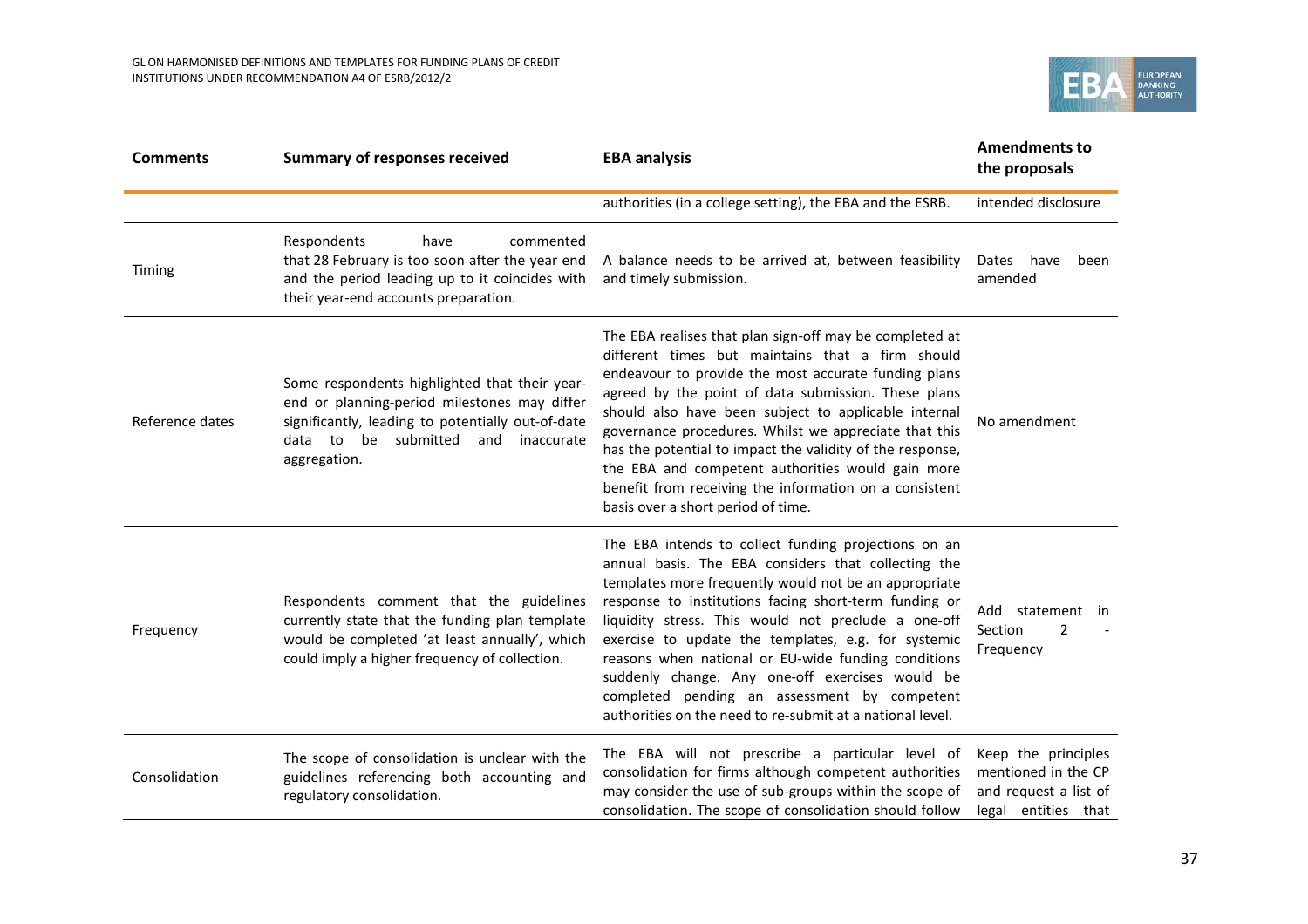

| <b>Comments</b>    | <b>Summary of responses received</b>                                                                                                                                                                                | <b>EBA analysis</b>                                                                                                                                                                                                                                                                                              | <b>Amendments to</b><br>the proposals                                          |
|--------------------|---------------------------------------------------------------------------------------------------------------------------------------------------------------------------------------------------------------------|------------------------------------------------------------------------------------------------------------------------------------------------------------------------------------------------------------------------------------------------------------------------------------------------------------------|--------------------------------------------------------------------------------|
|                    |                                                                                                                                                                                                                     | the regulatory scope of consolidation with respect to<br>the type of entities to be included or excluded (e.g.<br>insurance entities within the group) for the purpose of<br>the funding plan template.                                                                                                          | are included in the<br>perimeter<br>οf<br>consolidation, using<br>unique LEIs. |
| Threshold coverage | Some respondents argued that 75% coverage is<br>not large enough to capture the dynamics of<br>lending to real economy.                                                                                             | The 75% is a stipulation by the ESRB, carried over in the<br>guidelines. The EBA believes that it is an appropriate<br>balance<br>information<br>between<br>enough<br>and<br>proportionality;<br>further<br>would<br>produce<br>going<br>diminishing returns and involve a much larger sample of<br>small banks. | No amendment                                                                   |
| Data definitions   | FINREP/COREP definitions are based on IFRS<br>and adoption of these would cause an extra<br>burden for institutions that have not adopted<br>IFRS.                                                                  | We need to ensure there is consistency in data<br>submissions, so we refer our reporting definitions to<br>FINREP/COREP data definitions where possible.                                                                                                                                                         | No amendment                                                                   |
| Scope of reporting | Some specialised credit institutions such as<br>federal or state-owned promotional banks, or<br>clearing houses may not be able to fill in part or<br>all of the template                                           | It is for competent authorities to decide whether to<br>exempt specific institutions which would otherwise be<br>caught under the 75% threshold recommended by the<br>ESRB.                                                                                                                                      | No amendment                                                                   |
| Scope of reporting | In Table 2A, clarification was sought on<br>whether line item 070 includes pass-through<br>promotional loans ('Förderkredite') and in<br>particular whether there is a corresponding<br>position on the asset side. | Line 070 does include pass-through promotional loans.<br>On the asset side the corresponding position will be one<br>of the positions under loans to households or<br>corporates.                                                                                                                                | No amendment                                                                   |
| Scope of reporting | The templates disregard the use of off-balance-<br>sheet funding instruments such as factoring<br>and leasing.                                                                                                      | The focus of this template is on the banking sector<br>contribution to the real economy. These funding<br>methods are unlikely to be used to assist in providing<br>credit to the real economy, so more granular detail is<br>not requested.                                                                     | No amendment                                                                   |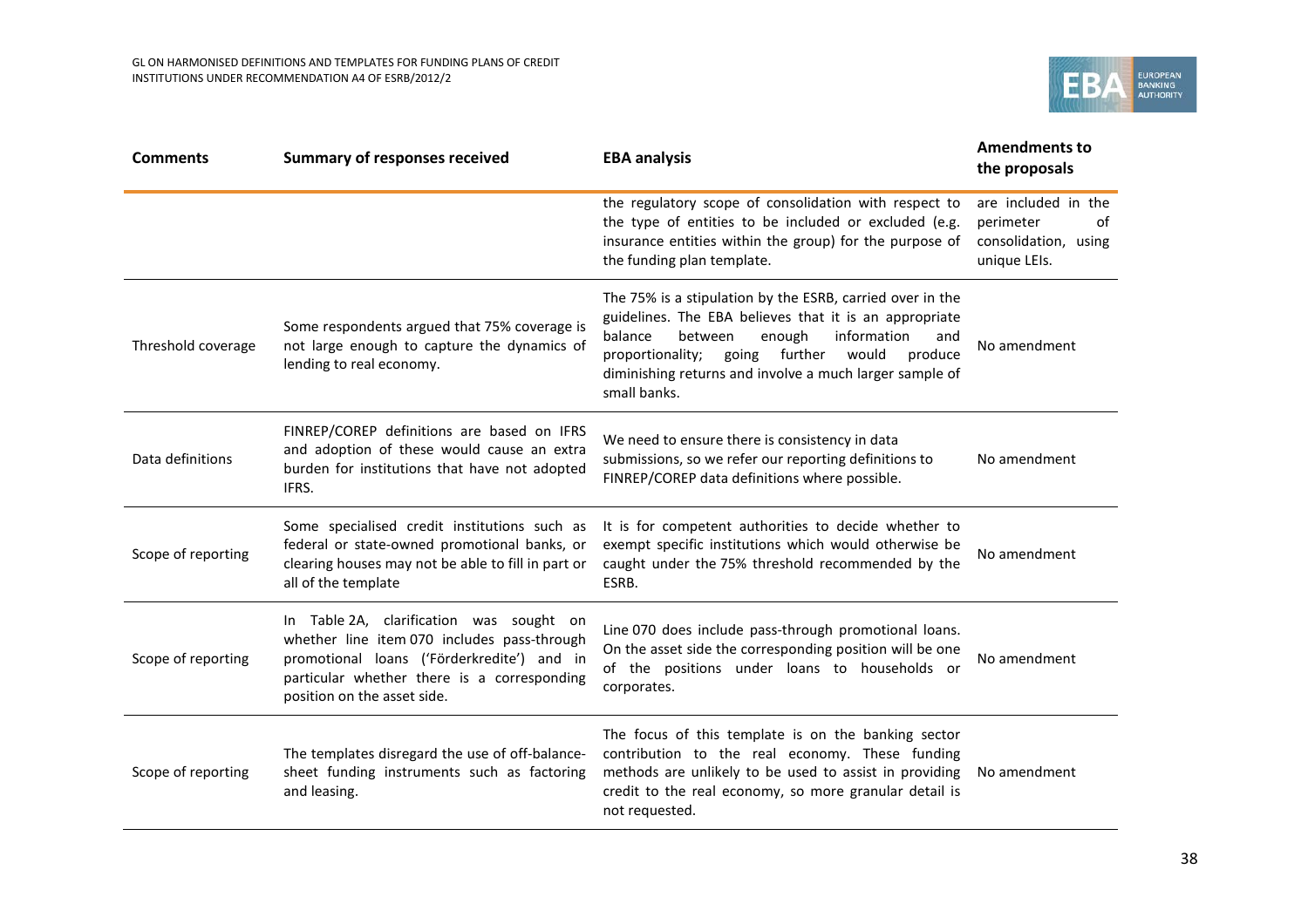

| <b>Summary of responses received</b>                                                                                                                                                                                                                                                                                                                                                  | <b>EBA analysis</b>                                                                                                                                                                                                                                                                                                                                                                                                                                                            | <b>Amendments to</b><br>the proposals                          |
|---------------------------------------------------------------------------------------------------------------------------------------------------------------------------------------------------------------------------------------------------------------------------------------------------------------------------------------------------------------------------------------|--------------------------------------------------------------------------------------------------------------------------------------------------------------------------------------------------------------------------------------------------------------------------------------------------------------------------------------------------------------------------------------------------------------------------------------------------------------------------------|----------------------------------------------------------------|
| Firms asked whether Tables 2C1-2C3 include FX<br>forwards and cross-currency swaps                                                                                                                                                                                                                                                                                                    | The tables should include assets and liabilities before<br>the impact of FX forwards and cross-currency swaps.<br>The EBA confirms that its intention is not to ascertain a<br>complete structural currency gap. We mean only to<br>understand the use of material currencies to fund the<br>extension of credit.                                                                                                                                                              | No amendment                                                   |
| The funding plans of banks may rely on<br>different customer segmentations making the<br>necessary split into household/non household,<br>resident/non-resident very cumbersome and<br>diverging from current practice in banks.<br>Respondents<br>suggest<br>collapsing<br>these<br>dimensions and report aggregates.                                                                | This defeats the point of the ESRB recommendation so<br>these dimensions will be retained, as they are necessary<br>to arrive at proxies of money flow into the real<br>economy.                                                                                                                                                                                                                                                                                               | No amendment                                                   |
| Some respondents believe more prominence<br>should be given to the comment in the<br>Consultation Paper stating 'monitoring and<br>assessment of funding plans  is a complex<br>process, which starts with a conversation with<br>competent authorities'.                                                                                                                             | This remains the position of the EBA.                                                                                                                                                                                                                                                                                                                                                                                                                                          | The EBA will re-<br>emphasise this point<br>in the guidelines. |
| Some firms commented that there is no need<br>for separate reporting or ad-hoc templates, as<br>much of the requested data are included in a<br>capital strategy plan/recovery plan/a possible<br>extension of maturity ladder and/or LCR/NSFR<br>templates.<br>One respondent commented that their<br>competent authority is collecting funding plans,<br>so no further need arises. | The data included in strategy or recovery plans are not<br>subject to harmonised definitions, nor reported in<br>harmonised templates, which makes aggregation<br>impossible. The same argument also holds for existing<br>processes of funding plan collection. Extending the<br>AMM template would create a higher data need, and<br>furthermore would not be consistent with the (balance-<br>sheet) approach that most firms follow for their funding<br>planning process. | No amendment                                                   |
|                                                                                                                                                                                                                                                                                                                                                                                       |                                                                                                                                                                                                                                                                                                                                                                                                                                                                                |                                                                |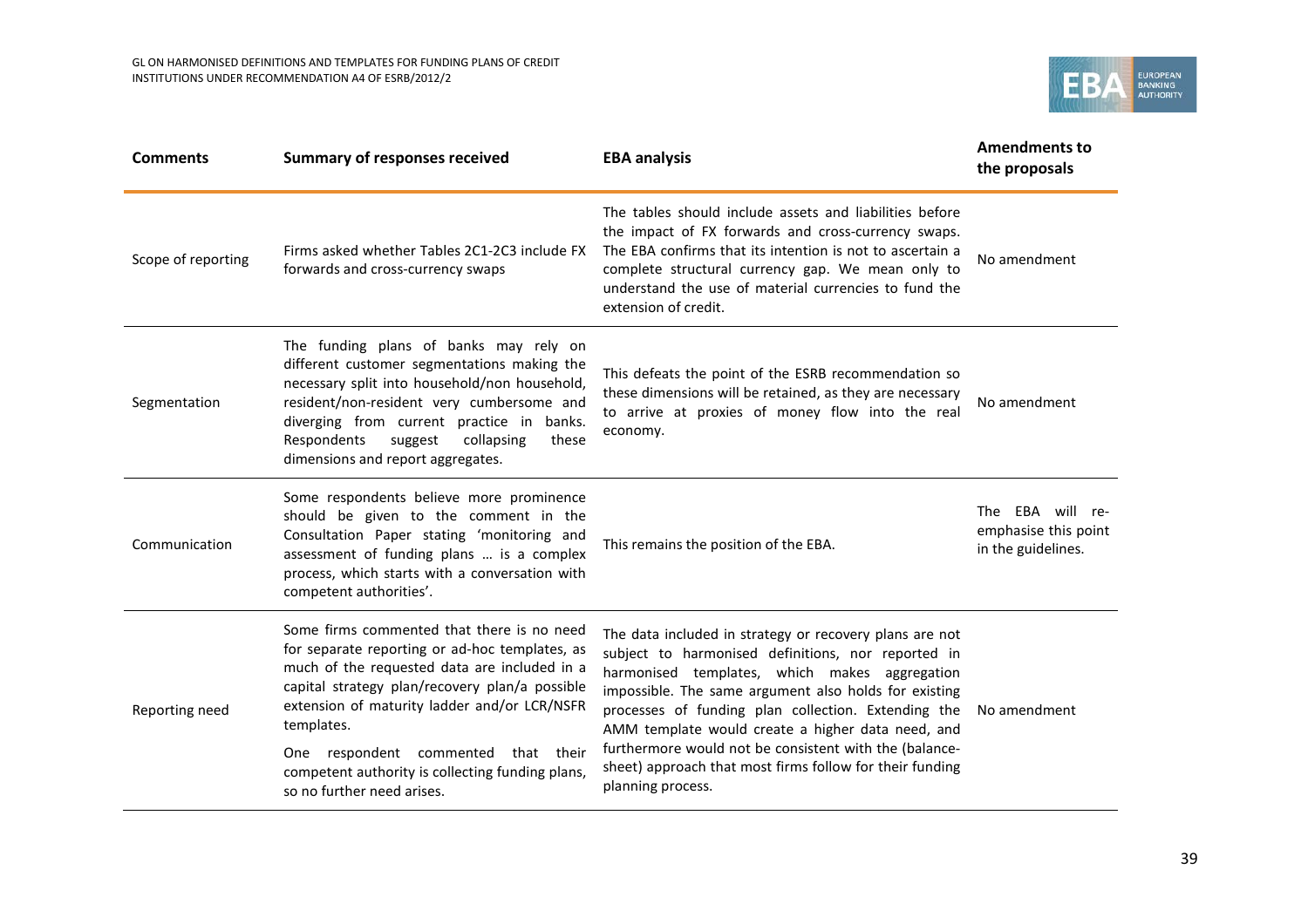

| <b>Comments</b>                        | Summary of responses received                                                                                                        | <b>EBA analysis</b>                                                                                                                                                                                                                                                                                                                                                                                                                                                                        | <b>Amendments to</b><br>the proposals                                                                                  |
|----------------------------------------|--------------------------------------------------------------------------------------------------------------------------------------|--------------------------------------------------------------------------------------------------------------------------------------------------------------------------------------------------------------------------------------------------------------------------------------------------------------------------------------------------------------------------------------------------------------------------------------------------------------------------------------------|------------------------------------------------------------------------------------------------------------------------|
| Ratio projections                      | Respondents argued that it is impossible to<br>project LCR/NSFR for 3-years, especially LCR<br>which is a one-month-horizon measure. | The EBA recognises there are challenges concerning<br>ratio projection, especially for LCR, and will shorten the<br>data needs to 1 year.                                                                                                                                                                                                                                                                                                                                                  | template<br>Shorten<br>data need<br>to one<br>year for LCR.                                                            |
| Data definition                        | Question on data been requested using the<br>original maturity period rather than residual                                           | Using residual maturity would not allow us to<br>differentiate between long-term and short-term<br>wholesale funding, as funding maturing in a week would<br>appear in the same box regardless of its original<br>designation as long-term or short-term debt. We need<br>to differentiate between the two for clarification on the<br>likely markets and counterparties being used.                                                                                                       | No amendment                                                                                                           |
| Operationalising the<br>infrastructure | Question on whether an associated DPM will<br>form part of the supervisory reporting DPM or<br>a separate stand-alone model.         | The EBA will endeavour to provide a DPM / XBRL<br>taxonomy. The supervisory reporting ITS are in effect<br>European Law. The GL is a separate instrument from a<br>legal point of view, and while its DPM and taxonomy will<br>be published at the same time, they are distinct from<br>the ITS ones. The associated DPM and taxonomy will be<br>enacted by an EBA decision, but where possible will<br>refer to the supervisory reporting DPM (e.g. by using<br>FINREP/CORE definitions). | Include DPM as a<br>supporting<br>document. Enact via<br>EBA decision after<br><b>XBRL</b><br>taxonomy<br>publication. |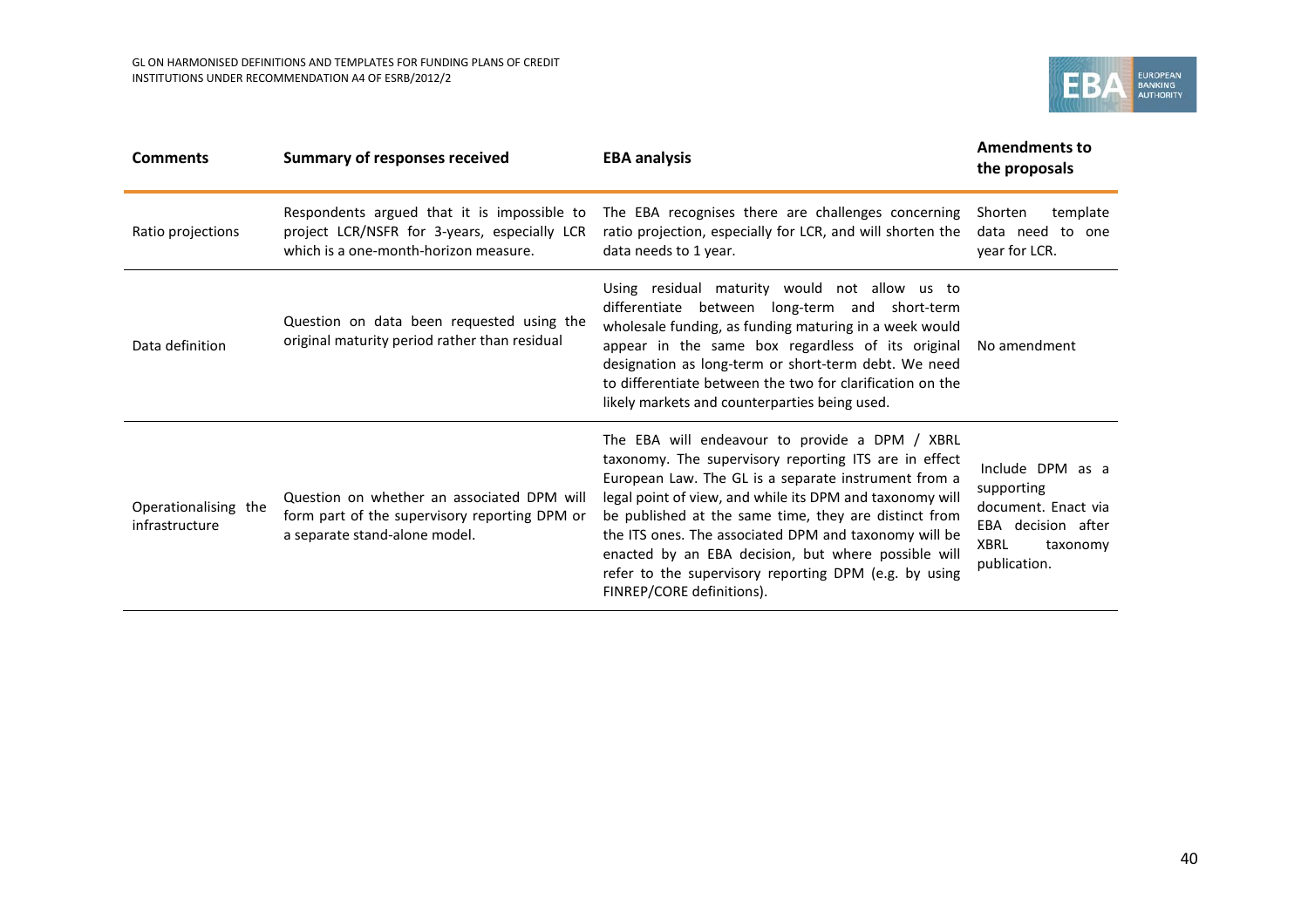<span id="page-40-2"></span><span id="page-40-1"></span><span id="page-40-0"></span>

**Responses to questions in Consultation Paper EBA/CP/2013/47**

| Question $1^8$ . | indicated<br>Generally,<br>responses<br>that the<br>completion of the templates is feasible. Some<br>respondents had requests for clarification or<br>other points mentioned above, and pointed out<br>that sufficient lead time is needed to prepare<br>systems. | The EBA has taken on board clarification requests and<br>will endeavour to provide an XBRL taxonomy that will<br>aid the production of automated systems for reporting<br>in July 2014. | First use date has<br>been amended.                                                                                                                                                 |
|------------------|-------------------------------------------------------------------------------------------------------------------------------------------------------------------------------------------------------------------------------------------------------------------|-----------------------------------------------------------------------------------------------------------------------------------------------------------------------------------------|-------------------------------------------------------------------------------------------------------------------------------------------------------------------------------------|
| Question 2.      | Overall, responses indicated that reporting<br>templates were clear, but clarification was<br>sought on consolidation, innovative products<br>and specific lines.                                                                                                 | The EBA has clarified the guidance on consolidation and<br>has considered the template-specific requests.                                                                               | Amendments<br>have<br>made<br>been<br>to<br>ambiguity<br>resolve<br>accommodate<br>and<br>where<br>comments<br>(e.g.<br>appropriate<br>shorten LCR forecast<br>horizon to one year) |
| Question 3.10    | Respondents were critical of the feasibility and<br>accuracy of the pricing information sought.                                                                                                                                                                   | The EBA acknowledges the difficulties but maintains<br>that the information is necessary to provide an overview<br>of systemic expectations and directional moves.                      | A comment field has<br>included to<br>been<br>provide<br>narrative<br>and detail.                                                                                                   |

<sup>8</sup> Q01. Are the proposed templates feasible in terms of completion?

 $\overline{a}$ 

 $9$  Q02. Are the reporting templates and instructions sufficiently clear? Should some parts be clarified? Should some rows/columns be added or deleted?

<sup>10</sup> Q03. Do you agree that the information to be gathered on the pricing of assets and liabilities (Section 2B) would provide effective insight into the expected development of funding costs within the broader scope of medium-term strategic planning? If not, do you have concrete suggestions as to what other information would be more suitable?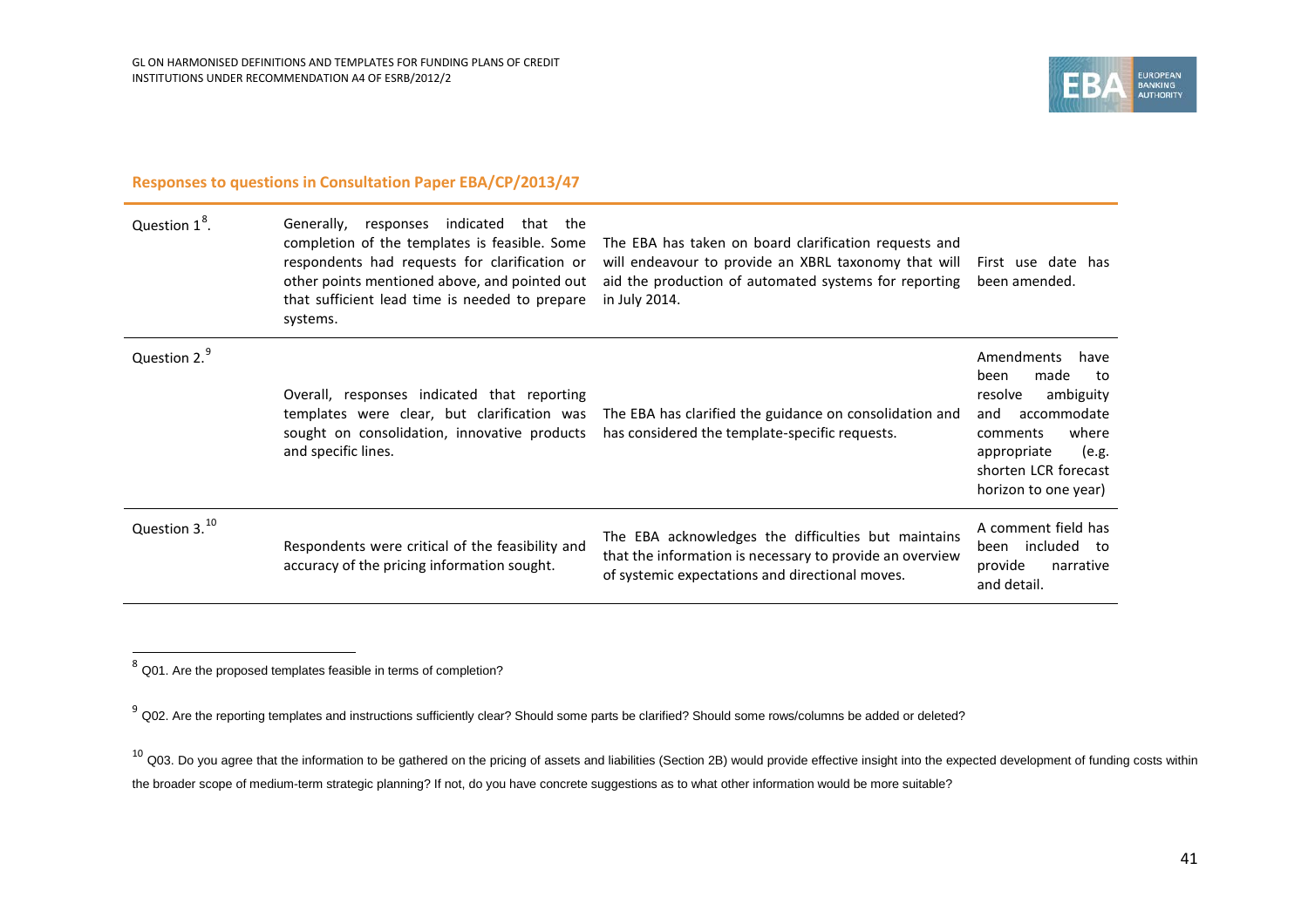<span id="page-41-2"></span><span id="page-41-1"></span><span id="page-41-0"></span>

#### **Responses to questions in Consultation Paper EBA/CP/2013/47**

 $\overline{a}$ 

| Question 4 <sup>11</sup>  | Respondents were split; those that agreed<br>were only keen to report for material<br>currencies at a defined threshold; others<br>disagreed and thought that derivatives used to<br>hedge FX should be taken into account.                  | The EBA considers<br>that<br>material<br>currency<br>information (5% materiality threshold) is important in<br>identifying possible funding gaps. The use of derivatives<br>should be incorporated as part of the supervisory<br>dialogue.                   | 5%<br>materiality<br>threshold clarified |
|---------------------------|----------------------------------------------------------------------------------------------------------------------------------------------------------------------------------------------------------------------------------------------|--------------------------------------------------------------------------------------------------------------------------------------------------------------------------------------------------------------------------------------------------------------|------------------------------------------|
| Question $5^{12}$ .       | Two comments on minor re-rating. No further<br>drivers of costs and benefits offered.                                                                                                                                                        |                                                                                                                                                                                                                                                              | No amendment                             |
| Question 6. <sup>13</sup> | The only comments cautioned that the horizon<br>will lead to data that cannot be relied upon,<br>and that development of systems will be<br>required, which will be challenging in view of<br>the cumulative demands placed on institutions. | The EBA accepts that there is a burden and is willing to<br>extend first use deadlines. As for data quality, the EBA<br>considers that funding plans are liable to change and are<br>discussions<br>the basis<br>for<br>between<br>banks and<br>supervisors. | Dates<br>been<br>have<br>amended.        |

<sup>&</sup>lt;sup>11</sup> Q04. Do you agree that information on currency breakdown (Section 2C) will provide effective insight into possible currency mismatches? If so, will this information be easily available, and can it be reliably projected by credit institutions to the required horizon?

<sup>&</sup>lt;sup>12</sup> Q05. Are all the main drivers of costs and benefits identified in this CP? Are there any other costs or benefits missing? If yes, please specify which ones.

<sup>&</sup>lt;sup>13</sup> Q06. Do you agree with our analysis of the impact of the proposals in this CP? If not, please provide any evidence or data that would explain why you disagree or which might further inform our analysis of the likely impacts of the proposals.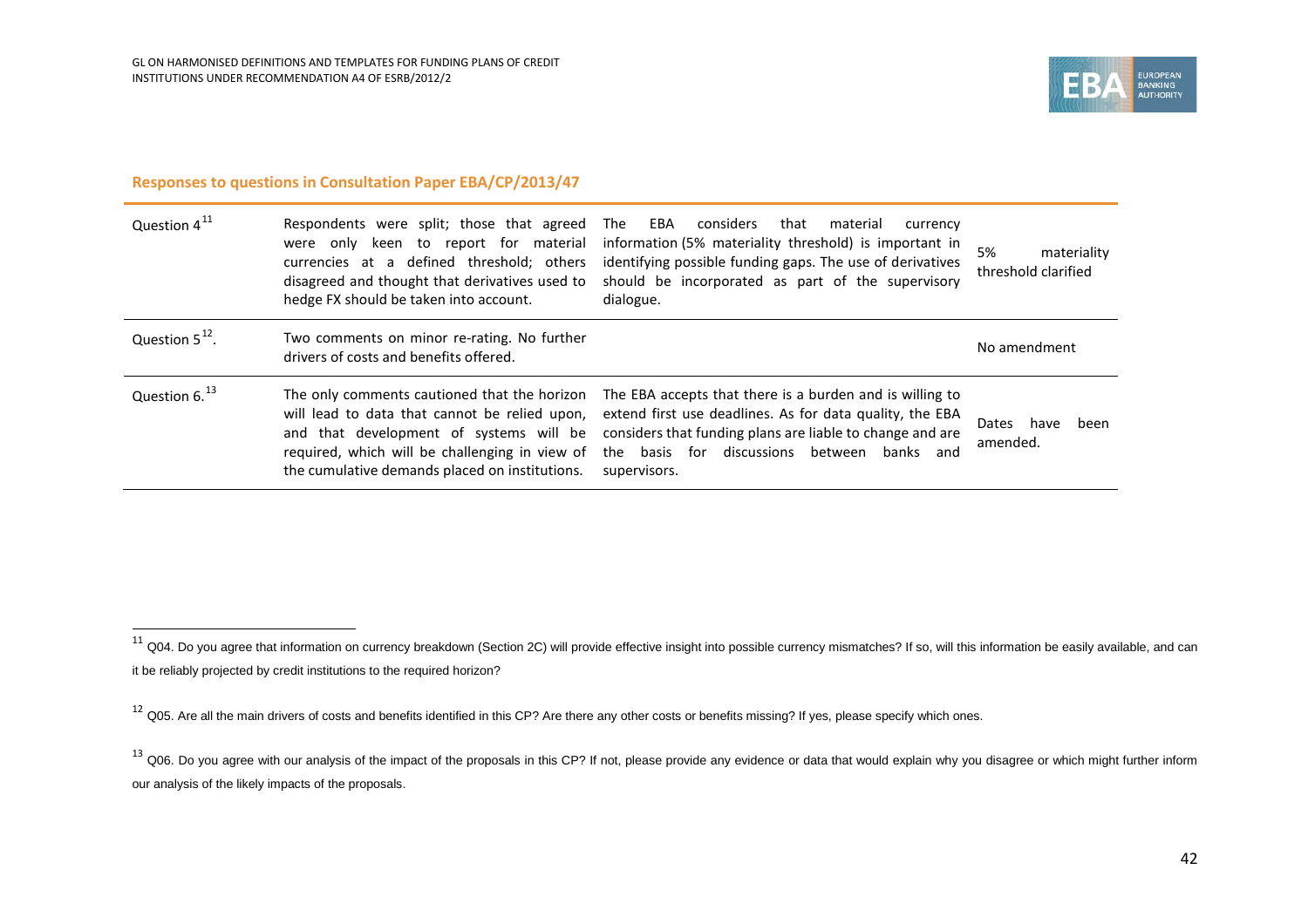<span id="page-42-0"></span>

#### **Responses to questions in Consultation Paper EBA/CP/2013/47**

 $\overline{a}$ 

| Question $7^{14}$ | later submission, e.g. by end-June. | The EBA recognises that there are implementation<br>Comments highlight that submission dates challenges but has to balance timeliness and relevance<br>coincide with year-end results and ask for a of data with the effort of collection. The EBA will also<br>work towards automating the process, which should<br>reduce the steady-state burden to a minimum. | Dates have<br>amended. | been |
|-------------------|-------------------------------------|-------------------------------------------------------------------------------------------------------------------------------------------------------------------------------------------------------------------------------------------------------------------------------------------------------------------------------------------------------------------|------------------------|------|
|-------------------|-------------------------------------|-------------------------------------------------------------------------------------------------------------------------------------------------------------------------------------------------------------------------------------------------------------------------------------------------------------------------------------------------------------------|------------------------|------|

 $14$  Q07. Will firms subject to this template be able to report the data by 28 February for a reporting date of 31 December previous? Should the EBA explore other options, such as a split submission date (different deadlines for different parts of the template)?-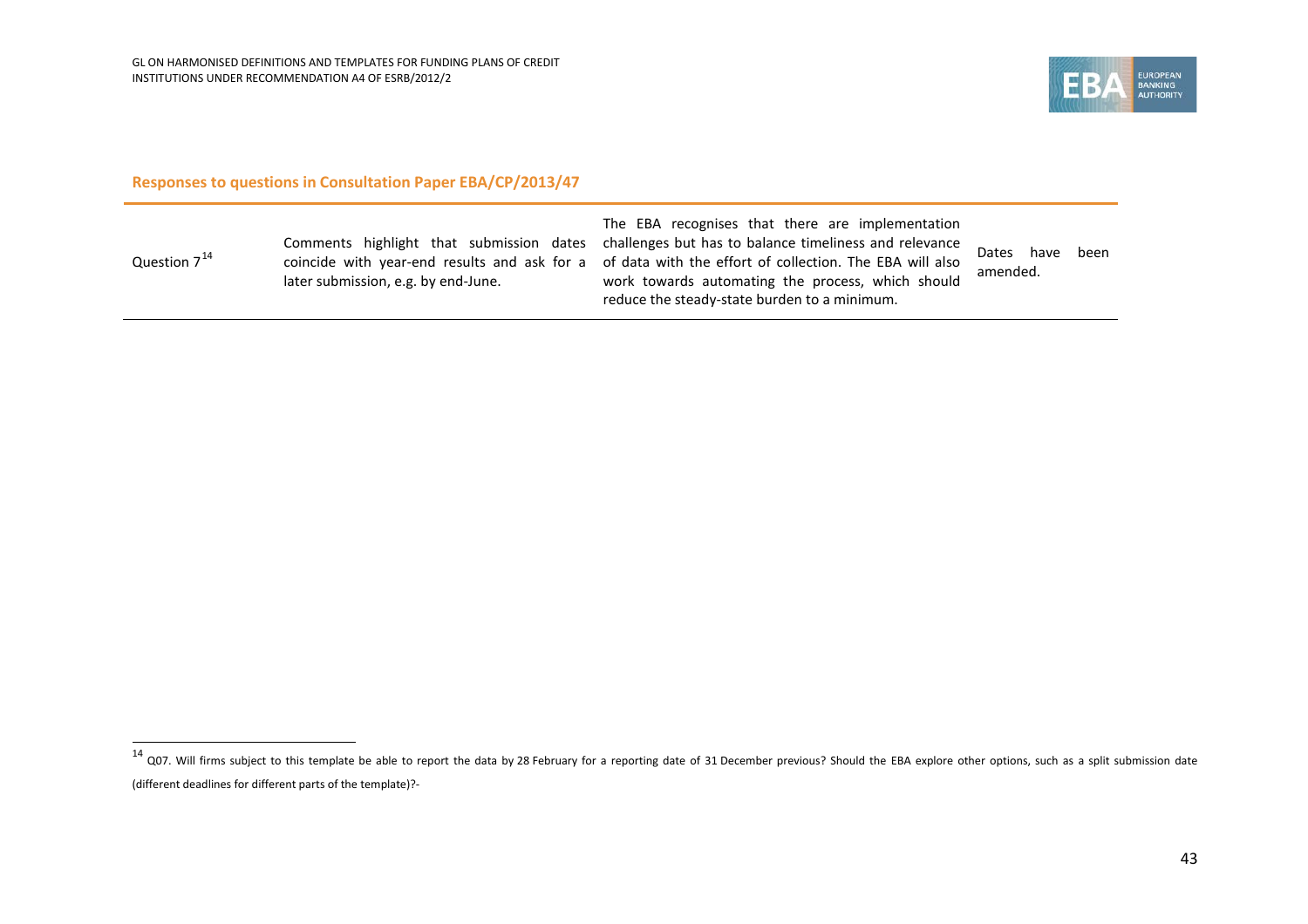

## 7. Confirmation of compliance with guidelines and recommendations

| Date:                                                                                                                    |
|--------------------------------------------------------------------------------------------------------------------------|
| Member/EEA State:                                                                                                        |
| Competent authority                                                                                                      |
| Guidelines/recommendations:                                                                                              |
| Name:                                                                                                                    |
| Position:                                                                                                                |
| Telephone number:                                                                                                        |
| E-mail address:                                                                                                          |
|                                                                                                                          |
| I am authorised to confirm compliance with the guidelines/recommendations on behalf of my<br>competent authority:<br>Yes |

| The competent authority complies or intends to comply with the guidelines and |                                                |  |  |  |  |
|-------------------------------------------------------------------------------|------------------------------------------------|--|--|--|--|
| recommendations:                                                              | $\Box$ Yes $\Box$ No $\Box$ Partial compliance |  |  |  |  |

My competent authority does not, and does not intend to, comply with the guidelines and recommendations for the following reasons $^{15}$  $^{15}$  $^{15}$ :

Details of the partial compliance and reasoning:

Please send this notification to [compliance@eba.europa.eu](mailto:compliance@eba.europa.eu)  $^{16}$  $^{16}$  $^{16}$ 

<span id="page-43-0"></span><sup>15&</sup>lt;br><sup>15</sup> Where there is partial compliance, please include the extent of compliance and of non-compliance and provide the reasons for non-compliance for the corresponding subject-matter areas.

<span id="page-43-1"></span> $16$  Please note that other methods of communication of this confirmation of compliance, such as communication to a different e-mail address from the above, or by e-mail that does not contain the required form, shall not be accepted as valid.